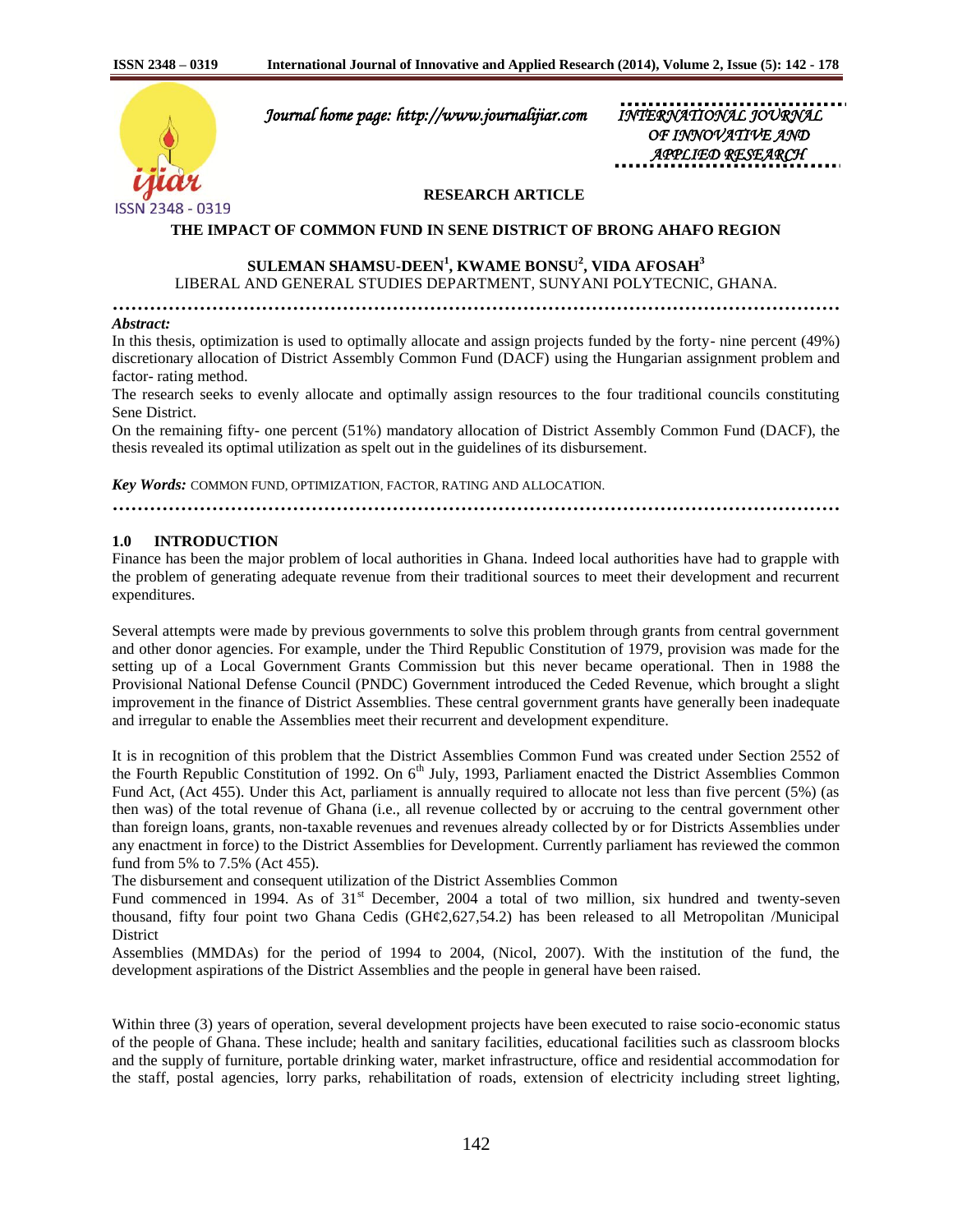provision of community centres and relief items for disaster victims, credit facilities, as well as youth employment programmes.

Despite the fact that all these facilities have been provided under the Common Fund, its utilization and management has been beset with a number of problems and lapses.

## **1.1 THE MISSION STATEMENT**

The ministry of local government and Rural Development advocates the establishment and development of a vibrant and well decentralized system of local government for the people of Ghana – Good governance and balanced rural based development. Recently the president in his wisdom added the Environment portfolio ministry. This was against the backdrop of the fact that local government has strong correlation with environment.

The ministry's performance guiding principles are;

Implementation, monitoring, evaluating policies and programmes to democratize government decentralized the machinery of government. Reforming and energizing local government to serve effective institutions for mobilizing and harnessing local resources with national administration and development. Facilitating the development of all human settlement. Facilitating the promotion of a clean and healthy environment. Facilitating horticultural development. Improving the demographic database for development plan and management. Promoting orderly human settlement development.

The ministry believes in efficiency, effectiveness and transparency.

Focus on the above will be based on two divisions;

(i) Local Government: - Strong structures, revenue mobilization, collection and sanitation.

(ii) Rural Development: - Rural roads, information and technology, tourism and Agric processing.

# **1.2 OBJECTIVES**

To formulate appropriate policies and programmes to accelerate implementation of decentralization of the machinery of government to avoid de-centralization of government machinery.

To improve upon the human resources and institutional capacity of all levels of the decentralized government machinery.

To improve the capacity of communities and local government institutions to mobilize, and manage resources for accelerated urban development.

To promote community based registration, collection and publication of data on all births and deaths occurring in Ghana.

To promote human development and sustain the orderly growth of rural urban settlement in Ghana.

To monitor and evaluate the effectiveness of local governments institutions for improved management performance.

The ministry, has a lined up of regular activities which are successfully held as a means of creating awareness amongst Ghanaians;

Local Government Week, Sanitation Week and Rural Development.

These celebrations have been instituted to be part of the annual calendar of events.

- (a) The Monthly Regional District Chief Executive Meetings. The meetings have developed into zonal where District Chief Executive (DCE) meets to share ideas and strategies on the implementation of national agenda.
- (b) A mid-year Review meeting of District Chief Executive (DCE) is regularly.
- (c) The Annual conference of District Chief Executive (DCE) is also held regularly on a basis.

# **1.3 PROBLEM OF ALLOCATION OF RESOURCES IN THE DISTRICT**

The study is not without problems. One of such problems has to do with the great number of contractors tendering for limited number of resources being allocated for the entire community of the district.

Another problem worthy of consideration is the number of competing Departments in the district for the resource to be allocated to them, eg., Ministry of Healthy, Education, Agriculture, National Commission on Civic Education (NCCE), Police Service, Non-formal, Road and High ways, etc,

The thorniest problem that faces the district assembly is the sitting of the resources in the district since the entire district is made up of four main traditional councils.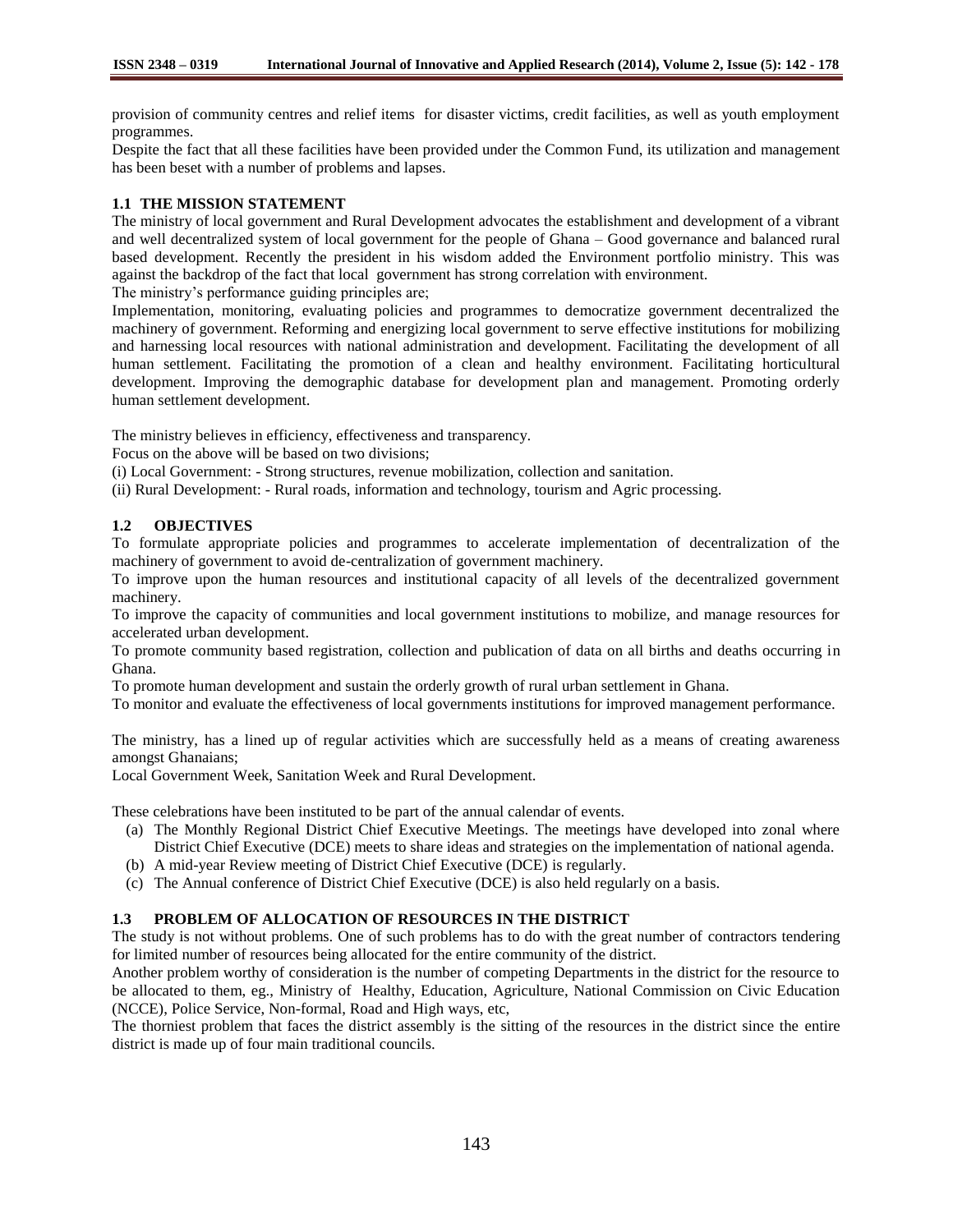# **1.4 GUIDELINES FOR UTILIZATION OF DISTRICT ASSEMBLIES COMMON FUND (DACF)**

# **PART I**

## **ALLOCATIONS OF THE FUND**

In accordance with section 9 of the DACF Act 1993, Act 455 following Guidelines for Utilization of the DACF by Assemblies is issued. This is in collaboration with the Ministry of Finance and in accordance with the decision of Cabinet.

# **1.4.1 RESERVE FUND**

Ten per cent (10%) of each District Assembly"s share of the 2002 DACF will be retained as a Reserve Fund and used as follows:

- A. One-half of the Reserve Fund (i.e. five per cent (5%) of the total DACF allocation for the year) is shared equally to the 230 Parliamentary Constituencies as was resolved by Parliament in 1997. This Fund will be utilized in accordance with guidelines agreed with Parliament as contained in Appendix A.
- B. The other one-half of the Reserve Fund (i.e. 5% of the total DACF allocation for the year) will be used as follows:
- (i) 2.5% is allocated to the Ten Regional Co-ordinating Councils to be used for their statutory role of monitoring, co-ordinating and evaluation of the performance of Assemblies. The allocation of this portion is as follows: fifty per cent (50%) is shared equally to the ten regions and the remaining fifty per cent (50%) in proportion to the number of districts in the Region.
- (ii) Two per cent (2%) to be used as authorized by the MINISTER MLGRD.
- (iii) Half per cent  $(0.5\%)$  to be used by DACF for monitoring & Evaluation.

# **1.4. 2 HUMAN CAPACITY BUILDING**

One per cent (1%) of each District Assembly"s share of the 2008 DACF will be deducted to finance the cost of training and other capacity building programmes for Assemblies. This item should be included in the DACF supplementary Budgets of all Assemblies.

## **1.4.3 NATIONAL YOUTH EMPLOYMENT PROGRAMME**

Thirty per cent (30%) will be utilized to set up a fund for the purpose of Youth Employment Programme. Activities selected to benefit from this fund should be in conformity with the poverty profits of the District and with the Ghana Poverty Reduction Strategy (GPRS). The NYEP under Common Fund will be utilized for Sanitation activities.

# **1.4.4 SELF-HELP PROJECTS**

Up to two per cent (2%) should be allocated to support and sustain self-help spirit through community-initiated projects. Detailed guidelines for the operation of this fund are contained in Part V.

# **1.4.5 DISTRICT EDUCATION FUND**

Up to two per cent (2%) will be used to support and sustain a District Education Fund. The Fund shall be used to finance scholarships, bursaries or repayable loans to financially needy students with a proven record of good academic performance.

## **1.4.6 ESTABLISHMENT AND STRENGTHENING OF SUB-DISTRICT STRUCTURES**

Up to two per cent (2%) should be used for the establishment and strengthening of Zonal, Urban, Town and Area Councils (for the provision of offices, furniture and equipment).

# **1.4.7 DISTRICT RESPONSE INITIATIVE**

Half per cent (0.5%) may be utilized to support the District Response Initiative (DRI) on HIV/AIDS.

## **1.4.8 MALARIA PREVENTION**

Half per cent (0.5%) may be utilized for initiatives for the prevention of malaria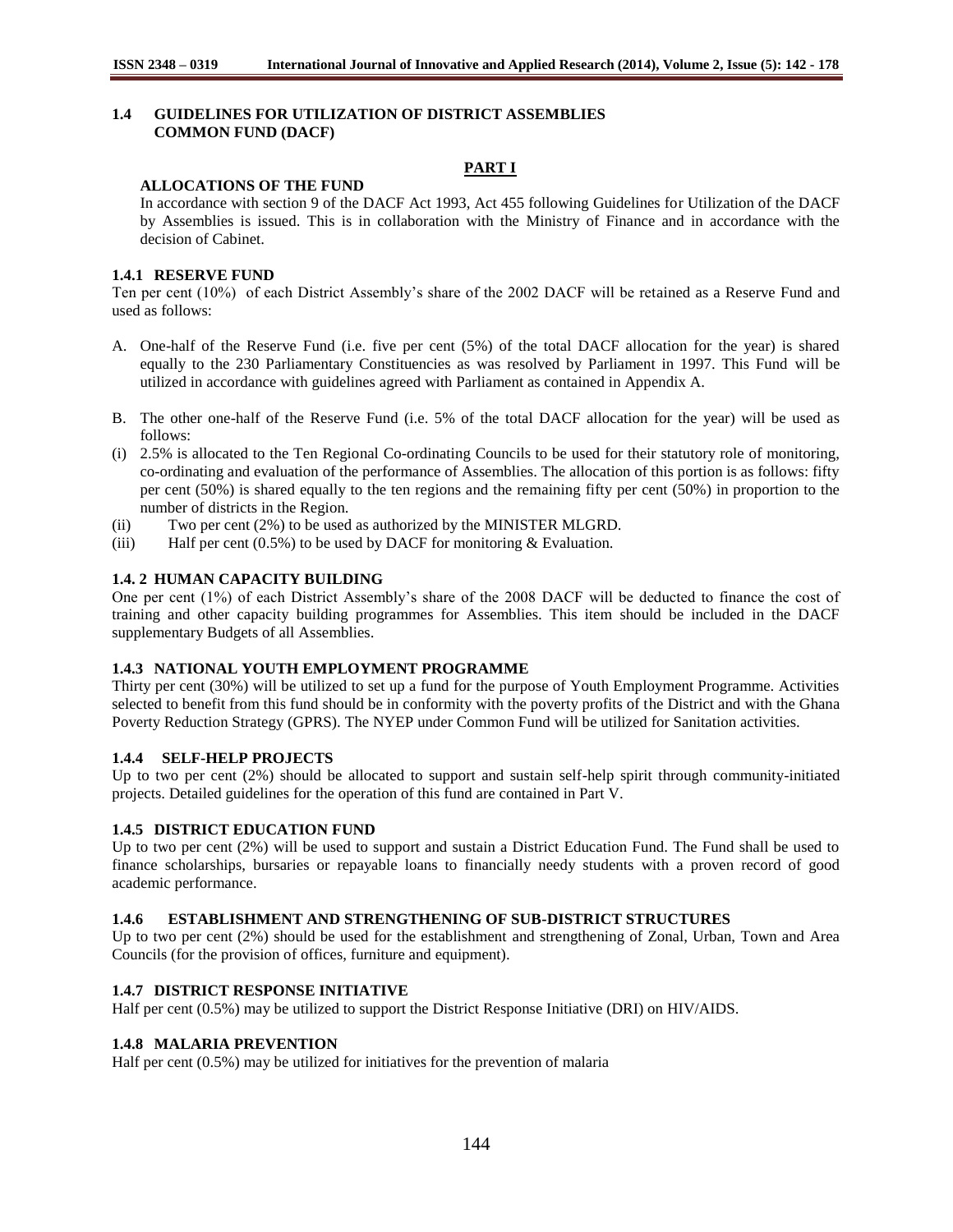## **1.4.9 PEOPLE WITH DISABILITIES**

Two per cent (2%) shall be utilized to support initiatives by the physically challenged in the District. This Fund is meant to assist people with disabilities (PWD) to organize programmes to create awareness about their activities, their rights and obligations etc.

## **1.4.10 SPORTS AND CULTURE**

One per cent (1%) shall be utilized to support sports and cultural activities in the District.

## **1.4.11 OTHER PROJECTS**

The remaining fifty-nine per cent (59%) may be used in the following areas;

Economic Ventures: Energy, markets, industry, agricultural services, roads, streets, bridges and culverts, ICT (Telecommunications), private sector support and counterpart funding.

Social Services: Education, health, electrification, water supply, housing, sports and recreation.

Administration: Human resource management, accommodation, office facilities and equipment as well as project management.

Environment: Sanitation, drainage systems, waste management and environmental protection.

#### **1.5 FINANCIAL ACCOUNTING AND BUDGETING CONTROL**

#### **1.5.1 SUPPLEMENTARY DEVELOPMENT BUDGET**

Each Assembly shall each year prepare a Supplementary Development Budget covering the DACF. This is because allocations of the DACF are not made before the commencement of the District Assembly"s financial year of January to December.

The Supplementary Development Budget covering the Dsitrict Assembly Common Fund shall be approved by Resolution of the Assembly in accordance with section 112 of the Local Government Act, 462 and transmitted along with a copy of the resolution to the Regional Co-ordinating Council.

The Supplementary Development Budget shall be presented in the form as in Appendix B. Regional Co-ordinating Council will collate and harmonized Supplementary Development Budgets approve by Assemblies into a Regional District Assemblies Common Fund Budget.

In collating and harmonizing the Regional District Assemblies Common Fund Budget, the regional Co-ordinating Council shall ensure that projects programmes and other activities are in conformity with the GPRS.

The Regional Co-ordinating Council, shall distribute the collated Regional District Assemblies Common Fund Budget to:

- (i) The Administrator of the District Assemblies Common fund;
- (ii) The Ministry of Local Government and Rural Development;
- (iii) The Ministry of Finance;
- (iv) The National Development Planning Commission.

# **1.5.2 ACCOUNTING FOR UTILIZATION OF THE FUND**

Financial Reports indicating:

a) Amount utilized.

b) Balance in the District Assembly Common Fund Account.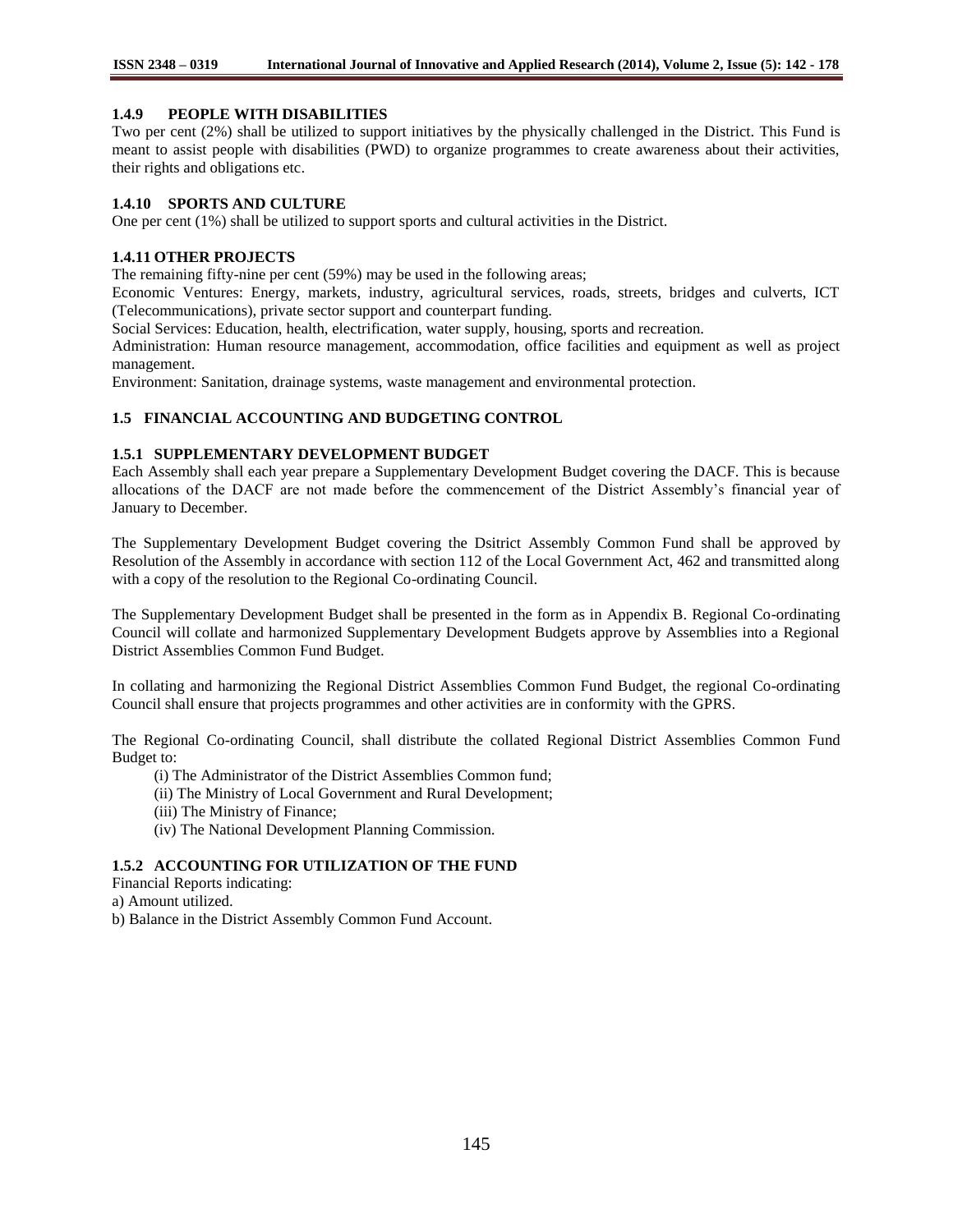c) Outstanding contractual financial commitment for the succeeding period of three months should be submitted by the District Assembly at the end of each quarter (i.e. end of March, June, September and December) on the prescribed form in Annex A and distributed to:

- (i) The Administrator of District Assemblies Common Fund;
- (ii) The Controller and Accountant General
- (iii) The Ministry of Local Government and Rural Development;
- (iv) The Regional Co-ordinating Council.
- (v) The Member(s) of Parliament from the District.

# **1.5.3 MONTHLY TRIAL BALANCE, RECEIPT AND PAYMENTS STATEMENT, AND BANK RECONCILIATION STATEMENT.**

The periodic receipt forms the Districts Assemblies Common Fund and experiences there from should be incorporated in the Monthly Trail Balance in two forms.

project by project recording expenditure.

All requested payments and deductions (made under exceptional circumstances) by the Administrator of the DACF on behalf of Assemblies should be recorded in the relevant books of Accounts of the Assemblies and reflected in the Trial

Balance, receipts and payments, Reconciliation Statements and other Financial Reports.

c. Any unspent balance of an Assembly"s share of the DACF should under no circumstances be credited an Accumulated Surplus Fund of the Assembly. This balance should be treated as part of Finances of net Assets in the Balance Sheet.

# **1.5.4 PROJECTS IMPLEMENTATION AND REPORTING**

The District Assembly shall report the physical progress of implementation of each project quarterly in the prescribed Form in Appendix B.

## **1.5.5 AWARD OF CONTRACTS (REFER TO THE NEW PROCUREMENT LAW)**

In accordance with paragraphs nineteen (19) and twenty (20) of the Local Government District Tender Boards (Establishment) Regulations 1995, L.I. 1606, all contract awards under the DACF shall be recommended by the District Tender Board to the Assembly for approval or ratification. When the Assembly is not in session, the Executive Committee shall approve for ratification by the Assembly.

## **1.5.6 PAYMENTS FROM THE DACF**

All transactions, including requested payments and deductions defined under paragraph two (2) above by the Administrator of the DACF and unredeemed contracted retentions should be recorded in the Books of Accounts of the Assembly. The transactions should be reflected in the quarterly Financial Returns and monthly Trial Balance of the Assembly.

All payments should be made by the Finance Officer of the Assembly in accordance with existing financial regulations and administrative instructions in force.

The unredeemed contractual retention should be treated as a deposit; and payment of matured retention monies should be paid out of the Deposit Account.

# **1.5.7 STANDARD DESIGN OF PROJECTS**

Standard Designs and their variations approved by the relevant sectors should be used in implementing of all projects involving the construction of infrastructure. In this connection the Ministry of Local Government and Rural Development has compiled a number of Standard Designs. Copies of the design document which include drawings and tender bid documents may be purchased from Regional Co-ordinating Councils.

# **1.5.8 SUPERVISION AND MONITORING OF PROJECTS**

In accordance with Local Government Act of 1993, Act462, and section 142(1) (b) Regional Co-ordinating Councils are to monitor the use of all monies allocated to the District Assemblies by any agency of the Central Government.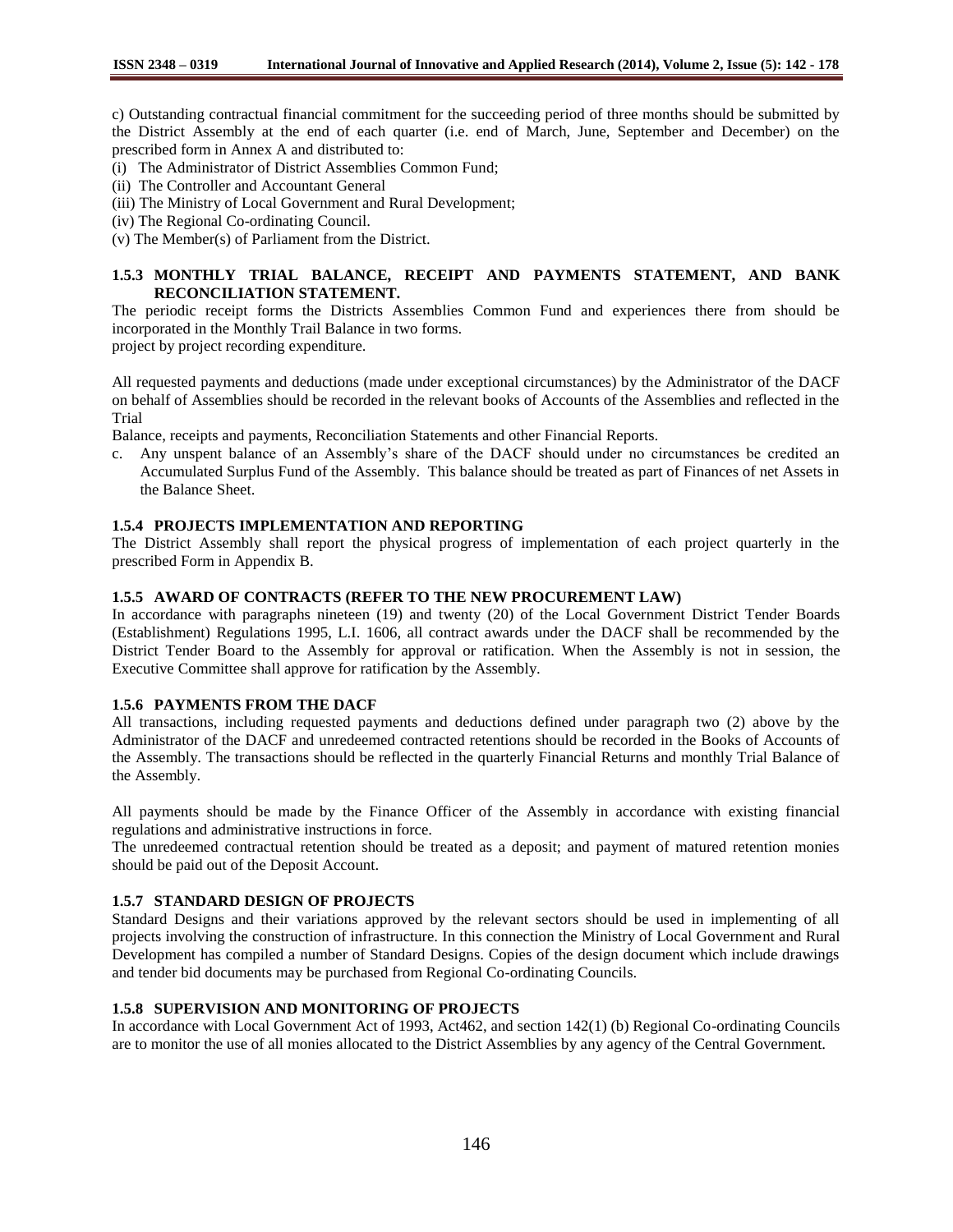Regional Co-ordinating Councils are also to ensure that, Assemblies, their Committees and Sub-Committees and also the Sub-District Structures (Urban, Town, Zonal and Area Councils) and their Unit Committees perform their supervisory and monitoring.

# **1.5.9 DISBURSEMENTS ON ZONAL, URBAN, TOWN AND AREA COUNCIL BASIS**

Assemblies are to note that Zonal, Urban, Town and Area Council areas are demarcated as development areas for purposes of direct allocation of funds and other development resources. This includes the identification and prioritization of development projects by the communities in the Zonal, Urban, Town and Area Council areas for consideration, approval and inclusion in the development budget of the Assembly. (L.T. 1589, Schedule 2, section 9 (iii) (vii).

## **1.6 GUIDELINES FOR UTILIZATION OF FIFTY PER CENT (50%) OF THE RESERVE FUND ALLOCATED TO PARLIAMENTARY CONSTITUENCIES**

In approving the formula for sharing the District Assemblies" Common Fund, Parliament, by a consensus decision in 1997, resolved that fifty per cent (50%) of the ten per cent (10%) DACF allocation to the Reserve Fund be shared on Parliamentary Constituency basis selected and approved by the Member of Parliament.

The following revised instructions are provided in accordance with Section 91 (1) of the Local Government Act 1993, Act 462 ands Section 9 of the District Assemblies Common Fund act 1993, Act 455.

- (i) The amount shall be shared quarterly to the 230 Parliamentary Constituencies.
- (ii) The amount shall be released quarterly to the assemblies by the Administrator of the Districts Assemblies Common Fund and the Member of Parliament shall be notified.
- (iii) A separate account shall be kept in respect of every constituency.
- (iv) Under no circumstances shall money be withdrawn from this account without a memorandum from the sitting Member of Parliament from that constituency.
- (v) Where a memorandum as been raised to the DCE for a project to be financed under this fund, the Member of Parliament shall be given a reply within fourteen (14) working days as to whether the request has been passed or whether a query has been raised.
- (vi) Payments from the accounts shall be made by the Finance officers of the Assembly.
- (vii)Accounting for this fund shall form part of the accounts of the Assembly and shall be incorporated in the financial returns of the Assembly.
- (viii) The District Chief Executive shall submit half-yearly progress reports on the operation of the constituency account to the Member of Parliament with copies to;
- (a) The presiding Member of information of the Assembly;
- (b) The Regional Minister, who shall compile the district half-yearly returns into regional returns and transmit to the
	- (i) Minister for Local Government and Rural Development.
	- (ii) Minister for Parliamentary Affairs.

#### **(ix) GUIDELINES FOR SELECTION OF PROJECTS**

The selection of projects for support by the Member of Parliament under the Constituency Fund should conform to National and District Specific development plans and objectives and should;

Fall within the scope of functions of District Assemblies.

Correspond to the Poverty reduction strategy of the Assembly.

Provide infrastructure in the areas of Education, Health, Agriculture, Water, Sanitation, Roads, Streets and Drains. Generate sustainable employment

Aim at income generation and wealth creation.

Assist in disaster prevention and disaster relief.

(x) Projects, which fall within the functions of sector Ministries such as clinics under health, and school buildings under Education and with require additional input to become operational or future repairs and maintenance should have the approval of the relevant sector Ministry.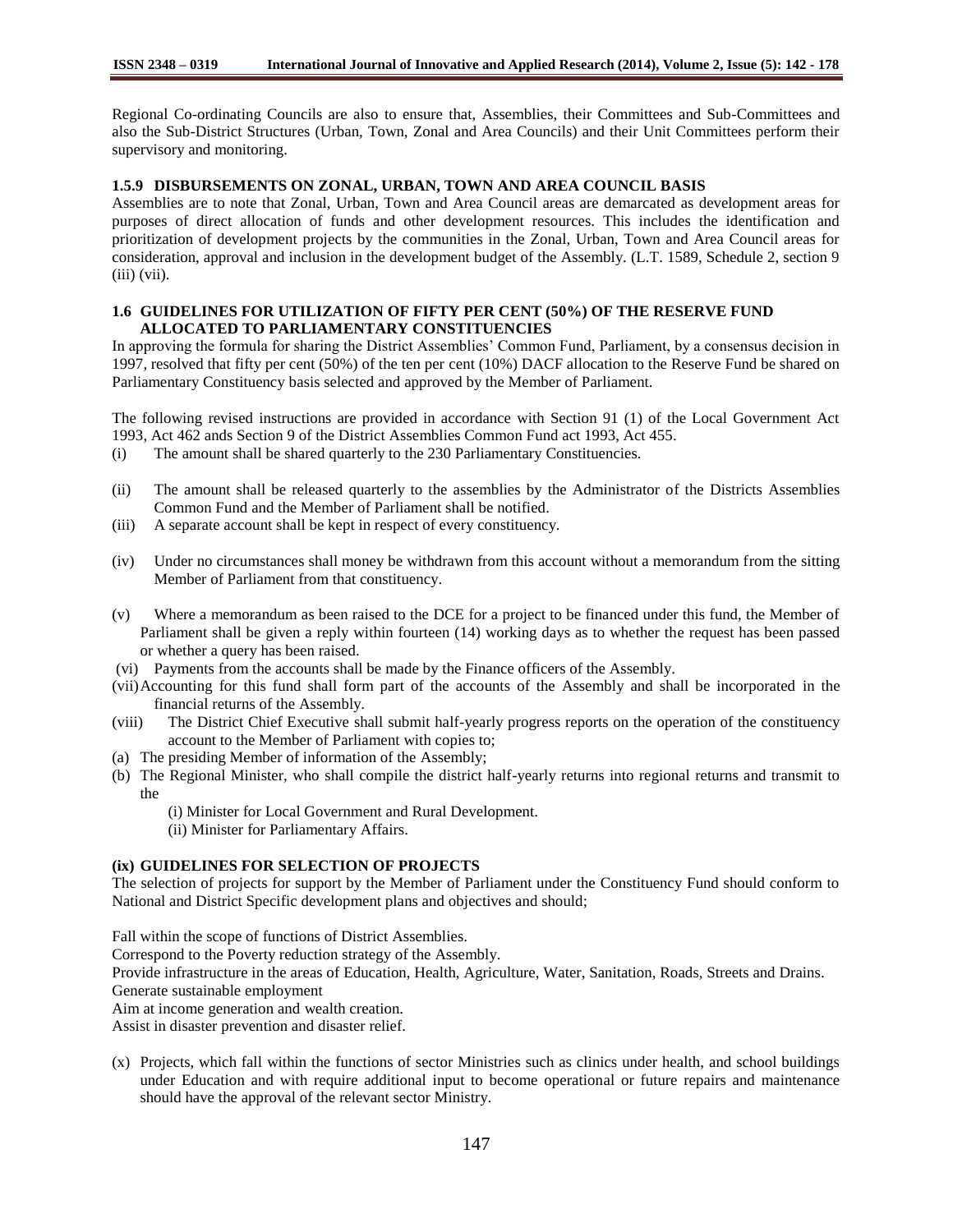(xi) Where credit is granted to groups or individual entrepreneurs from this fund, it shall be done in conformity with credit recovery procedures under Part IV of these guidelines.

#### **1.7 DISTRICT FUND FOR PRODUCTIVITY AND INCOME IMPROVEMENT INTRODUCTION**

The Ghana Poverty Reduction Strategy, (GPRS) aims at reducing poverty by helping poor areas to increase their capabilities for economic development. It also aims at moving agricultural production away from subsistence farming through the wide application of agricultural technologies in poor areas to increase local production conditions and capabilities.

These policy guidelines for the use of the DACF for productivity and income improvement activities by District Assemblies aims at mobilizing the enthusiasm of local people for the above stated objective. To achieve this, use has to be made of local advantages while sidestepping adverse conditions and thereby increasing the ability of communities for self-development. Programmes should aim ate combing financial appropriation and loans from the fifteen per cent (15%) allocation of Districts Assemblies" share of the DACF (given through banks and non bank micro finance institutions) to provide funds for poverty-relief.

Assemblies must work hard to change attitudes where by credit from District Assemblies is regarded as free funds. In the allocation and use of the loans, a unified and rational approach should be adopted rather than the former approach of indiscriminate and equal allocation of credit to groups or individuals.

It must be noted that the most poverty stricken areas are lacking in natural resources or have harsh environments. People living in these areas are inadequately fed and clothed; poorly sheltered, and are not literate. Firstly therefore, the conditions for production and living in these poor areas should be greatly improved for them.

The most urgent task is to solve the problem of food, clothing, shelter, and then to go further to improve this through raising their cultural and educations levels. Given that the national economy is based on agriculture, Assemblies should collaborate with the Ministry of Agriculture to introduce and promote the use of improved farming methods and the application of technology to arming, processing of farm to increase their shelf life.

## 1.7.1 POLICY OBJECTIVE

District Assemblies shall allocated up to fifteen per cent (15%) of their respective yearly shares of the DACF to create a line of credit in each district for Poverty Reduction & Wealth Creation. The objectives of the credit scheme are to enhance productivity, create employment and improve incomes of the population, and to remove the obstacle of lack lf access to credit for the informal sector, the self-employed and the development of micro, small and medium scale enterprise production conditions and capabilities.

## 1.7.2 PROCESS FOR ESTABLISHING A MICRO CREDIT SCHEME

- (i) Assemblies are required to establish, by resolution, a credit scheme for productivity and income improvement. The scheme should be aimed at micro, small and medium scale enterprises to enhance their productivity and to generate employment.
- (ii) The Credit Scheme shall be operated as a Revolving Credit by appointing a managing institution such as a Bank or such other micro-finance institution or NGO"s with proven ability for dispensing micro credit, to manage the fund on behalf of the Assembly;
- (iii) No District Assemblies should directly manage its Credit Scheme.
- (iv) Monies shall be released to the institution managing the Credit Scheme out of each District Assemblies" Common Fund allocation for the quarter, not later than two (2) weeks after receipt of the allocation;
- (v) Applications to the assembly for credit shall be passed.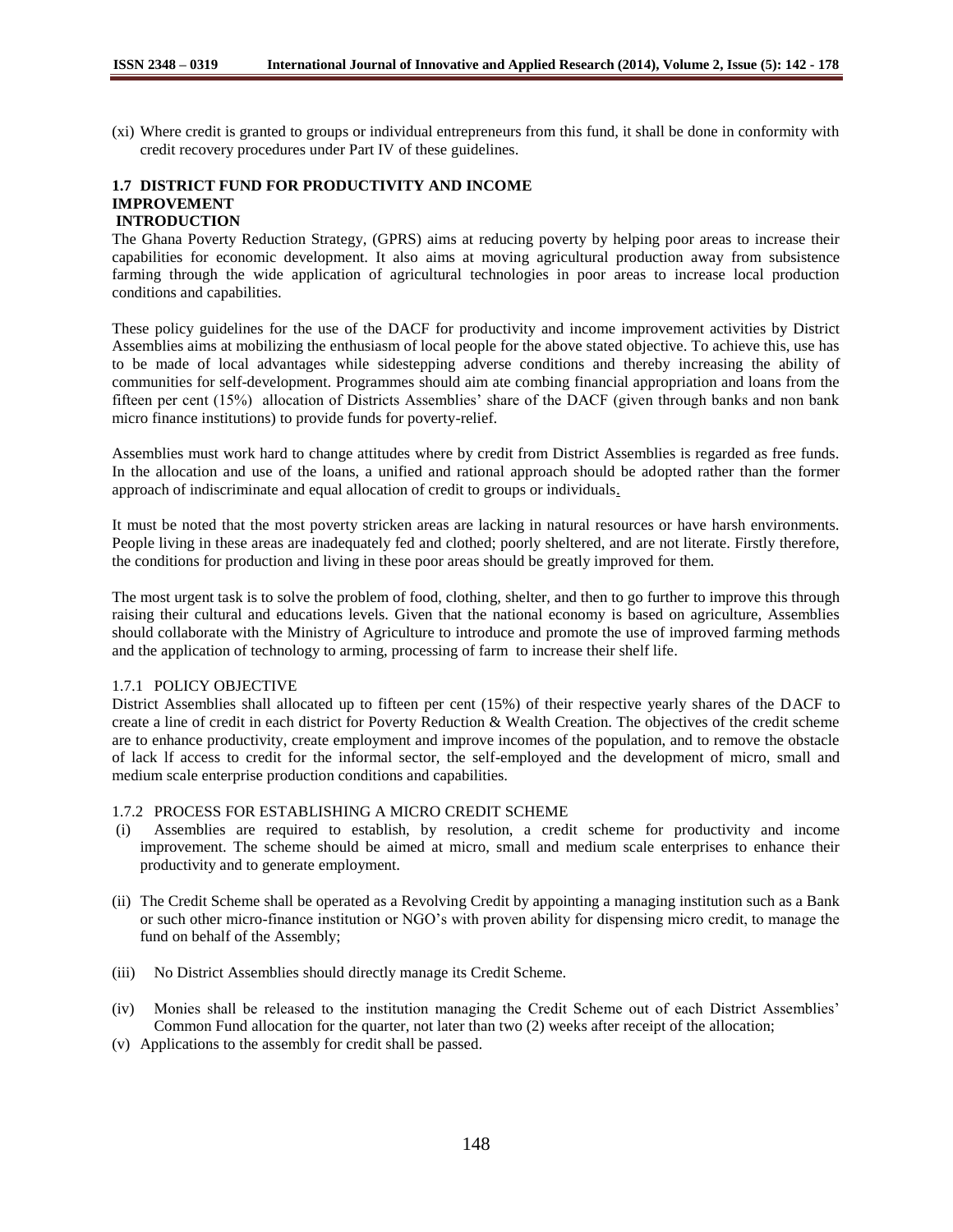(vi) Assemblies are required to establish a committee of seven (7) members to examine applications to vouch for applicants, and ascertain they are citizens of the District and to pass on the applications to the managing institution for processing.

## 1.7.3 TYPES OF CREDIT AND ELIGIBLE ENTERPRISE

- The poor areas which constitute the demand side on Assemblies for credit and loans include:-
- Women in the informal sector
- Unemployed youth who have completed various kinds of training.
- Subsistence and small peasant producers in agriculture.
- Vulnerable groups in urban poor areas and rural communities.
- Disabled persons.

Credit and loans should be made available to enterprise for use as working or start up capital and seasonal cash advances can be granted for:-

- a. Agriculture: farming and fishing activities.
- b. Cottage industries in agro-processing.
- c. Traders in farm produce (indigenous agro-processed products)
- d. Procurement and repair of machinery, vehicles and equipment.
- e. Private sector initiative to provide services in health, tourism and education,
	- ICT and housing.

Prospective beneficiaries of the Credit Scheme may be required to make initial financial commitments equivalent to ten per cent (10%) or more of the total cost of their projects from their own sources.

All credit granted under the Scheme shall be recovered within a period agreed with the micro finance Institution.

For this purpose the District Assembly shall each year sign an Agreement for the operation of the Credit Scheme with the selected micro managing bank/institution. A model of the Agreement is attached.

The managing bank/institution shall be responsible for credit delivery and recovery.

Appropriate application and processing fees may be charged on an applicant. The fees to be charges shall not exceed two per cent (2%) of the total Credit required by the investor.

## 1.7.4 INTEREST RATE

- (i) All Credit granted under this Scheme shall attract an interest rate of sixty per cent (60%) of the prevailing Bank interest rate.
- (ii) The interest, less the cost of agreed fees of the Bank shall accrue to the Revolving Credit Fund of the District.
- (iii) The District Assembly shall negotiate with the Bank an all embracing fee (including application processing review of project feasibility, credit delivery and recovery and administrative costs) which shall not exceed thirty per cent (30%) of the interest earned on any credit granted.
- (iv) A list of applications for credit, which are approved by the Bank and disbursed, shall be transmitted to the District Assembly.

#### 1.8 POLICY OBJECTIVE AND GUIDELINES ON COMMUNITY INTIATED PROJECTS

In support of a national policy of promoting and sustaining community-initiated projects, the following guidelines are provided for Assemblies.

# 1.8.1 PROJECTS INITIATION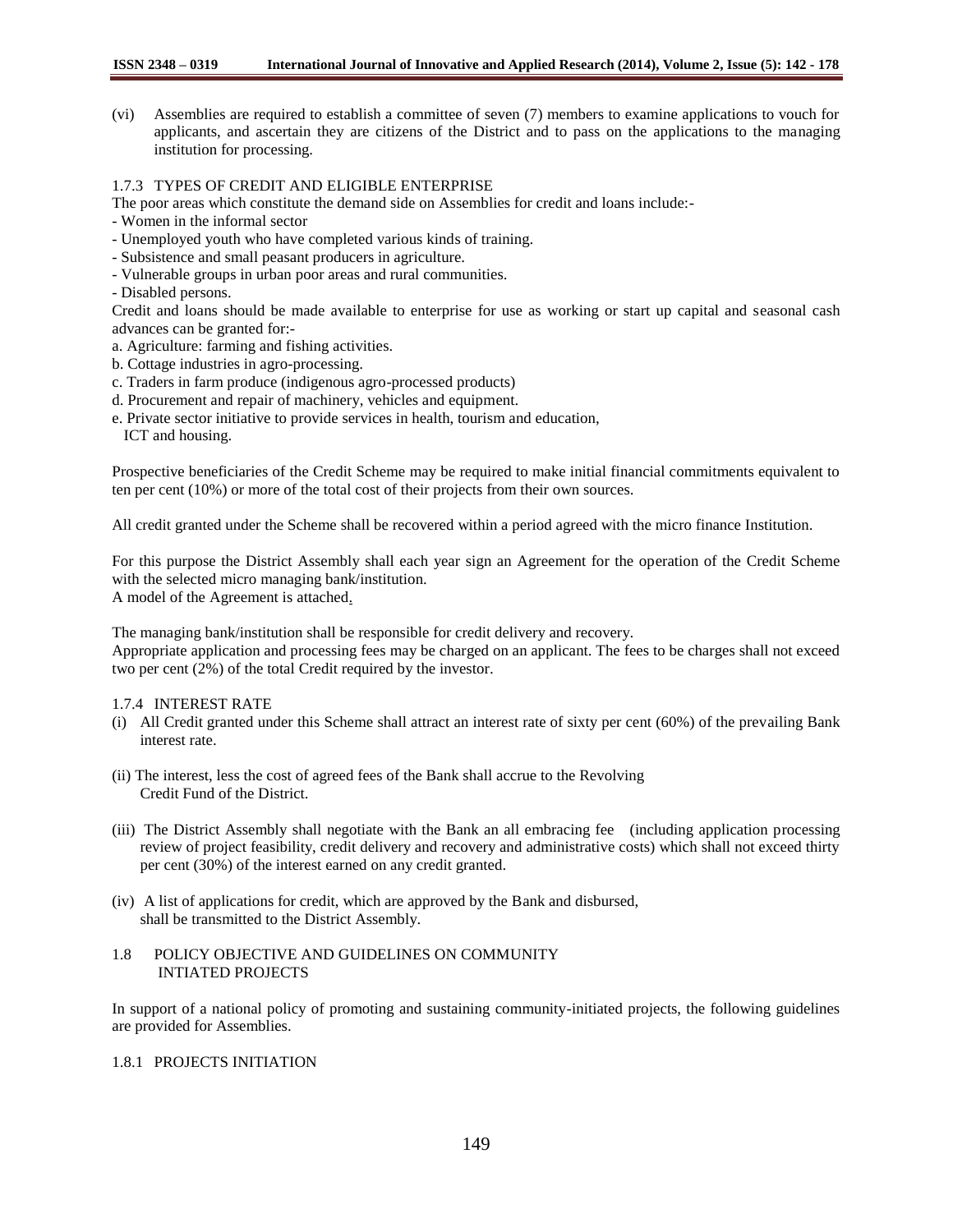All applications for assistance under District Assemblies" self help programme budget must have evidence of having been initiated by the community. The Unit Committee, Zonal, Urban, Town or Area Councils" approval to this effect will be required.

## 1.8.2 NATURE OF PROJECT

- (i) Self-help projects selected for consideration should have the basic aim of contributing to the provision of basic community social infrastructure, micro jobs and services. Additionally, they should have the following characteristics:
- (ii) The potential for quick implementation and for satisfying and relieving the hardship of as many communities as possible.
- (iii) Not require complex or sophisticated technology for implementation.

## 1.8.3 PROJECT DESIGNS

Standard/Model design of construction works approved by the sector agency responsible for the subject areas of the project are available to all Dsitrict Assemblies and can be made available to communities wishing to undertake a self-help development programme.

## 1.8.4 INSTITUTIONAL ARRANGEMENTS

Urban / Town / Zonal / Area Unit levels will be responsible for the initiation, selection, prioritization and mobilization of local resources and implementation fo approved projects. The District Department of Community Development will provide the require technical assistance to participating communities.

District Assemblies will receive process and approve self-help project submission and applications for funding, and incorporated these into the Assembly"s development programme and budget. The District Planning Coordinating Units will be responsible for this activity.

Regional Coordinating Councils shall be responsible for the harmonization, monitoring and evaluation of District Self-help development programmes.

National agencies, through the inter-sectoral Technical Steering Committee chaired by the Ministry of Local Government and Rural Development will provide policies and technical standards relevant to the self-help development programme.

## 1.8.5 FUNDING OF SELF-HELP PROJECTS

The level of funding Self-Help Projects is crucial to sustaining the process; therefore, participating communities will bear twenty per cent (20%) of the project fcost in locally available materials or cash. Sustaining the programme of Self-Help Projects could further be enhanced by NGO inputs, and donor official development assistance, targeted at Community initiated projects – e.g. the European Union Micro-project, and other assistance available at the various diplomatic missions.

Funding Self-Help Projects shall be programmed into the supplementary budgets of assemblies covering the District Assemblies Common Fund should be established by a budget line. In support of this budget line, not more than ten per cent (10%) of each year"s district Internally Generated Revenue and the DACF shall be earmarked as the Self-Help Project Fund.

The Fund may be supplemented by donor inflows targeted at self-help projects. In the case of revenue generating self project funded on a cost recovery bases, proceeds shall be revolved through the Self-Help Project Fund.

#### 1.8.6 BUDGETING

The Self-Help component of approved District Plans shall be annualized as part of the District Assembly"s recurrent and capital expenditures. This should ensure that the relevant costs of relevant activities, e.g. technical preparations, material, labour, overheads, supervision, monitoring and maintenance of self-help programmes, are fully provided for and sustained.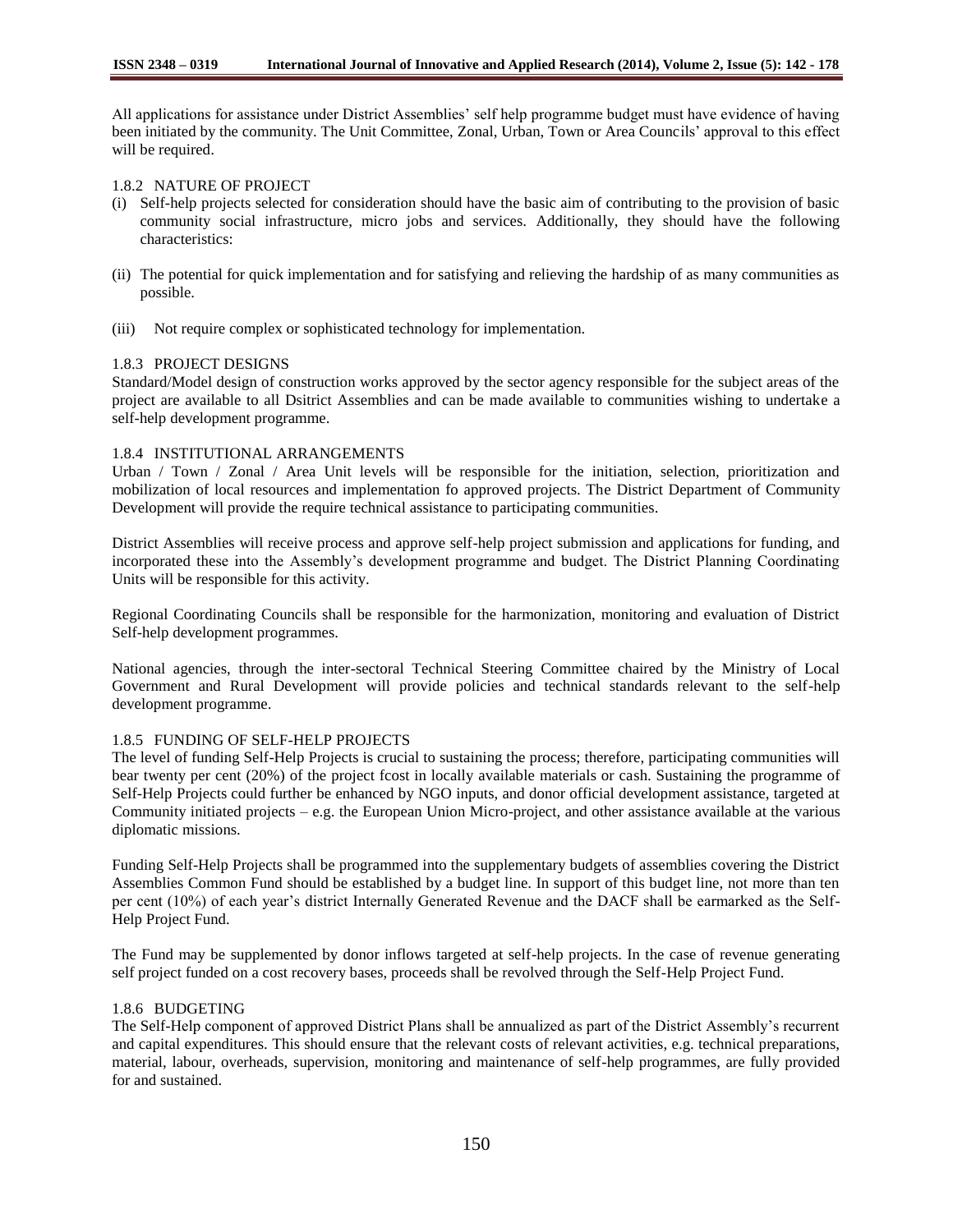(i) All Metropolitan / Municipal & District Chief Executives

- (ii) Regional Ministers
- (iii) The Administrator, DACF
- (iv) Minister of Finance
- (v) The Auditor General
- (vi) All Members of Parliament
- (vii) All Presiding Members of Assemblies
- (viii) Director-General.

# 1.9 STATEMENT OF THE PROBLEM

Despite the fact that, the institution of the Fund has raised the development aspirations of the District Assemblies and the people, its utilization and management has been beset with a number of problems and lapses. The problems include late release of the funds and the stringent directives that accompany its utilization. The above mentioned problems, perhaps account for the public outcry about the optimal utilization of the fund to ensure the socioeconomic development of the citizenry.

## 1.10 PURPOSE OF THE STUDY

Generally, the study focuses on the impact of the District Assemblies Common Fund (DACF) on the socioeconomic development of the Sene District. This involves looking at the type of developmental projects being undertaken with the Funds and level of satisfaction of the people of Sene District with regards to the sitting and assigning of the projects funded by the common fund.

The study attempts to find out whether the Sene District is actually utilizing the common fund as spelt out in the guidelines, as well as the problems and challenges faced by the District Assembly whilst implementing the Common Fund Projects. The purpose of the study include the impact of the projects funded from the common fund on their lives, the kind of development projects undertaken by the District Assembly with its share of the fund, and the challenges facing the District Assemble with regard to the utilization of the fund.

## 1.11 SIGNIFICANCE OF THE STUDY

The results of the study will benefit policy makers on Local Government Financing and the District Assembly itself. Also it will serve as a source of reference for future researchers into the disbursement and optimal utilization of the District Assemblies Common Fund. Additionally, the people in the District will get an insight into the operation of the District Assembly Common Fund (DACF) in the District and finally it will help the policy makers and policy implementers to know the problems and challenges confronting them in the management of the DACF and the developmental projects undertaking by the DACF fund.

## 1.12 THE DELIMITATION OF THE STUDY

The study will be undertaken in the Sene District. This has become necessary due to the apparent low level of development within the Kwame Danso Township and its environs coupled with the frequent outcry by the people of the District with regard to their developmental needs. Finally, limiting it to Sene District and its environs will enable the researcher do a thorough study to determine the impact of the DACF in the District.

## 1.13 SENE DISTRICT

Sene District is one of the twenty-two (22) districts in the Brong Ahafo region of Ghana. Sene District is carved out of Atebubu District in 1988, and it is one of youngest districts in the country.

It is also one of the largest of the twenty-two (22) administrative boundaries with the East Gonja District to the North – Volta i.e., Krachi and Jasikan District in the Volta Region to the east, and southeast. Kwahu North and Sekyere East District to the South and Southwest, and Atebubu District to the West. The District made up of four (4) traditional councils namely: - Dwan, Wiase, Basa, and Nkumi with the capital situated at Kwame Danso.

# 1.14 THE LIMITATION OF THE STUDY

The major constraint encountered during the study was inadequacy of funds.

As a result, the whole Ghana could not be covered and the study was limited to the Sene District.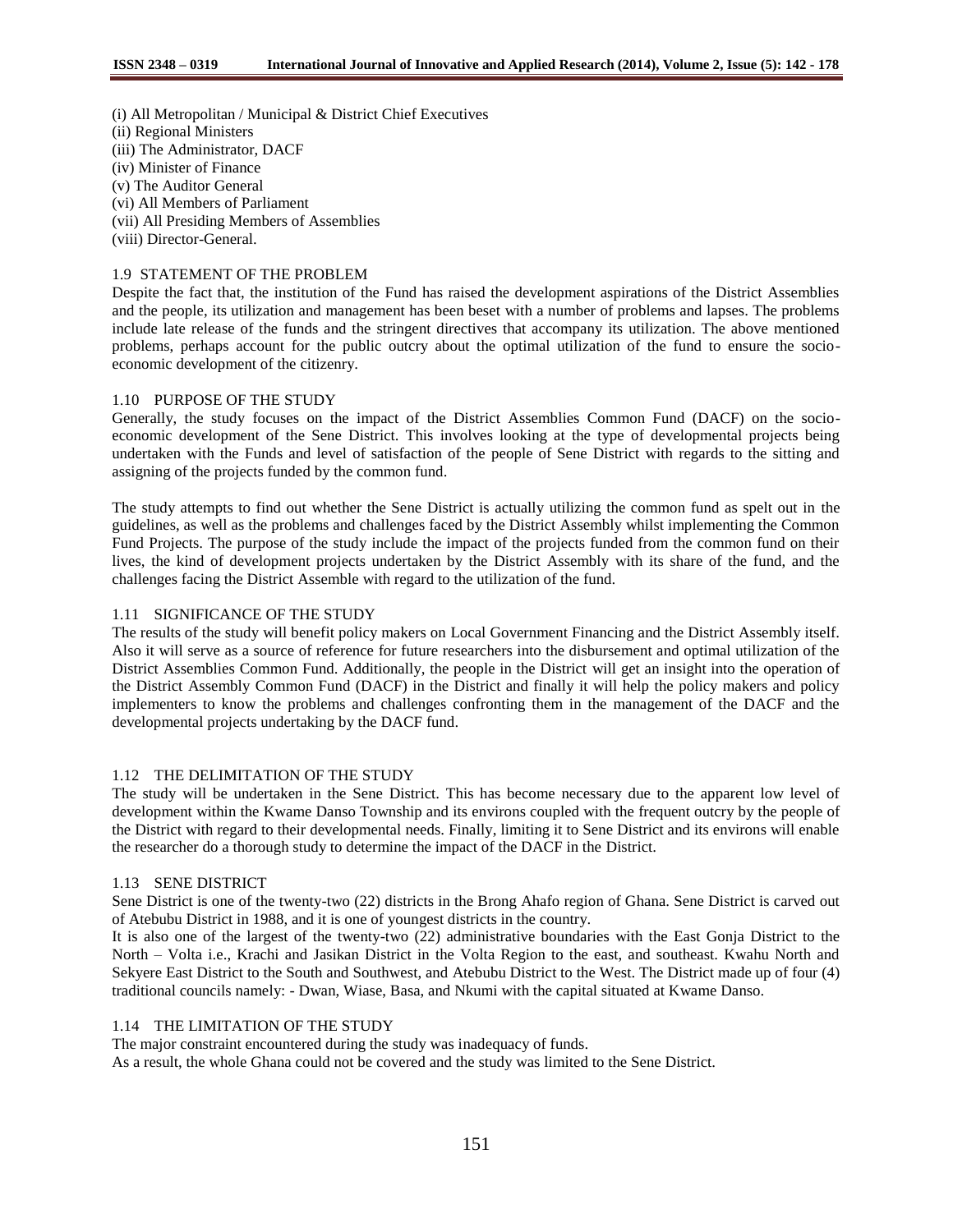Furthermore, since research has not conducted on the DACF, there is inadequate literature on the topic. Again, refusal of respondents to reveal some information for fear of victimization was another problem faced by the researcher.

#### DEFINITION OF SOME OF THE TERMS

| CF           | Common Fund                                       |
|--------------|---------------------------------------------------|
| <b>DACF</b>  | District Assemblies Common Fund                   |
| DA           | District Assembly                                 |
| <b>IGF</b>   | <b>Internally Generated Fund</b>                  |
| MCEs / DCEs  | Metropolitan/Municipal/District Chief Executive   |
| <b>MPs</b>   | Members of Parliament                             |
| <b>NYEP</b>  | National Youth Employment Programme               |
| <b>NHIC</b>  | National Health Insurance Council                 |
|              |                                                   |
| <b>ILGS</b>  | Institute of Local Government Studies             |
| <b>VIP</b>   | Village Infrastructure Projects                   |
|              |                                                   |
| <b>CBRDP</b> | <b>Community Based Rural Development Projects</b> |
| <b>BESIP</b> | <b>Basic Education Sector Improvement</b>         |
|              | Programmes                                        |
| <b>ESRP</b>  | <b>Emergency Social Relief Programme</b>          |

## 1.15 ORGANIZATION OF THE STUDY

In order to provide a systematic flow of ideas, the study is presented in five (5) chapters. The first chapter focuses on the introduction to the study and deals with the background to the study. The statement of the problem, purpose of the study, definition of terms and organization of the study. The second chapter provides a theoretical frame work within which the study is located and some related research findings. This chapter deals with especially with the literature review. Chapter three highlights on the methodology, that is the procedures adopted to collect information for study. It involves research design, population, sampling procedure, instruments, data collection procedure and data analysis. Chapter four provides for the results of the data analysis and discussion of the result whilst the final chapter provides the summary, conclusion and recommendations of the study.

## **CHAPTER TWO**

# **2.0 LITERATURE REVIEW**

This chapter provides a theoretical framework within which the study is located and related research findings. The chapter deals with the relevant literature review. Specifically, the chapter centered on two main topics, i.e., the Assignment problem and Aspect of Location (Factor Rating Method)

The assignment problem arises in variety of decision making situation; typical assignment problems involve assigning job to machine, agent to tasks, sales personnel to sales territories, contracts to bidders, and so on. A distinguishing feature of the assignment problem is that one agent is to assigned to one and only one task. Specifically, we look for the set of assignments that will optimize a stated objective, such as minimize cost, minimize time, or maximize profit. The Hungarian method involves what is called reduction. By subtracting and adding appropriate values in the matrix, the method determines an optimal solution to the assignment problem.

Finding the minimum number of lines sometimes it is not obvious how the lines should be drawn through rows and columns of the matrix in order to cover all the zeros with the smallest number of lines. In these cases, the following heuristic works well, choose any row or column with a single zero, if it is a row, draw a line through the column the zero is in; if it is a column, draw a line through the row the zero is in. continue in this fashion until all the zeros are covered. If one makes the mistake of drawing too many lines to cover the zeros in the reduced. Matrix and thus conclude an optimal solution has been reached when it has not, you will find you cannot identify a zero value assignment. Thus if you think you have reached the optimal solution, but a set of zero-value assignments cannot be found, go back to the previous step, and check to see if all the zeros can be covered with fewer lines.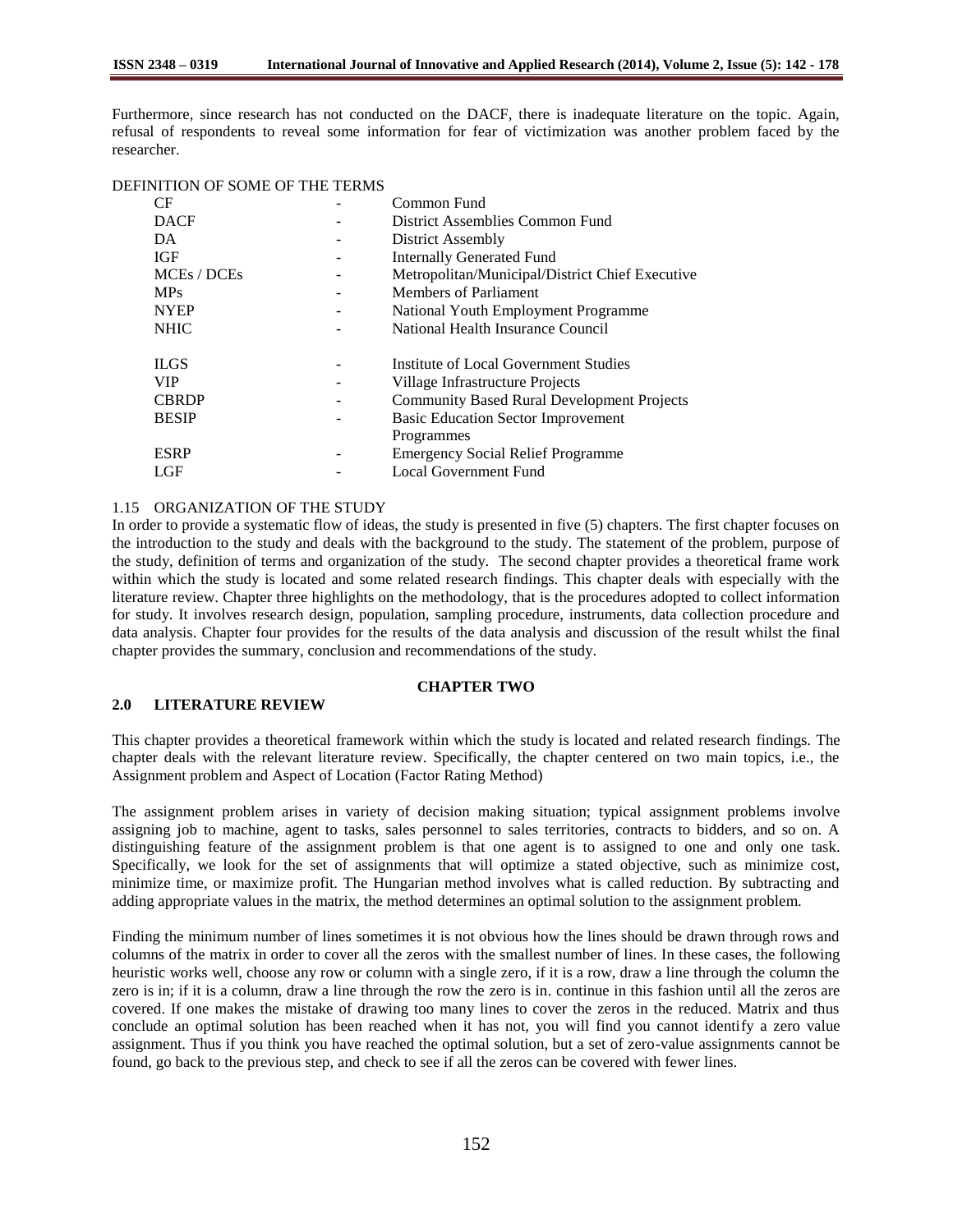#### **2.1 PROBLEM VARIATIONS**

We now discuss how to handle the following problem variations when using the Hungarian Method. a) Number of agents not the same as the number of tasks.

- b) Maximization objective.
- c) Unacceptable assignments.

Number of agent = Number of tasks. If we had considered the case of four (4) clients and only three (3) projects, we would have had to add a dummy row (dummy project) in order to apply the Hungarian method. The client receiving the dummy project would not actually be assigned an immediate project and would have to wait until one becomes available. To obtain a problem form compatible with the solution algorithm, it may be necessary to add several dummy rows or columns but not both.

#### **2.3 MAXIMIZATION OBJECTIVE**

We now have an assignment problem that requires a maximization objective. We can obtain an equivalent minimization assignment problem by converting all the elements in the matrix to opportunity losses. This conversion is accomplished by subtracting every element in each column from the largest element in the column. It turn out that finding the assignment that minimize opportunity loss leads to the same that maximize the volume of the assignment in the original problem by converting the assignment matrix to one in which the elements represent opportunity losses. Hence, we begin our solution to this maximization assignment problem by developing an assignment matrix where each element represents the opportunity.

What about the opportunity losses associated with the dummy column? Well, the assignment of a department to this dummy location means that the department will not be assigned a location in the optimal solution. Since all departments earn the same amount from this dummy location, zero, opportunity loss for each department is zero. For each cell in an assignment matrix, the opportunity loss is the difference between the largest value in the column and the value in the cell. The entries in the cells of an assignment matrix must be converted to opportunity losses to solve maximization problem using the Hungarian method.

## **2.4 UNACCEPTABLE ASSIGNMENT**

We define a value M for unacceptable minimization assignments and a value –M for unacceptable maximization assignment, where M is an arbitrary large value. In fact, M is assumed to be so large that M plus or minus any value is still extremely large. Thus, an M- value cell in an assignment matrix retains its M value through out the matrix reduction calculations. An M – valued cell can never be zero, so it can never be an assignment in the final solution. (Anderson, Sweeney and Williams, 2003).

The solution procedure for the assignment method can be summarized as follows:

- (i) Develop the opportunity cost table through row and column reductions.
- (ii) Draw the minimum number of horizontal and / or vertical lines necessary to cross out all zeros. If the number of lines satisfies the condition  $m = n$ , the optimal assignment has been determined. If not, perform step 3.
- (iii) Subtract the minimum uncrossed value from all uncrossed cell value and add this same amount to all values at the intersection of lines.
- (iv) Repeat the test for  $m = n$  unique assignments.

#### **2.5 PROHIBITED ASSIGNMENT**

It may occur that an assignment of an operator to a facility is prohibited – perhaps due to physical impairments. In such cases a value of M should be assigned to the cell representing the prohibited assignment and the solution method continued normally.

### **2.6 UNEQUAL SUPPLY AND DEMAND**

An important requirement of the assignment problem is that the number of rows, m equal the number of column, n. however, in realistic situations this condition may not occur naturally. Often the number of available operators will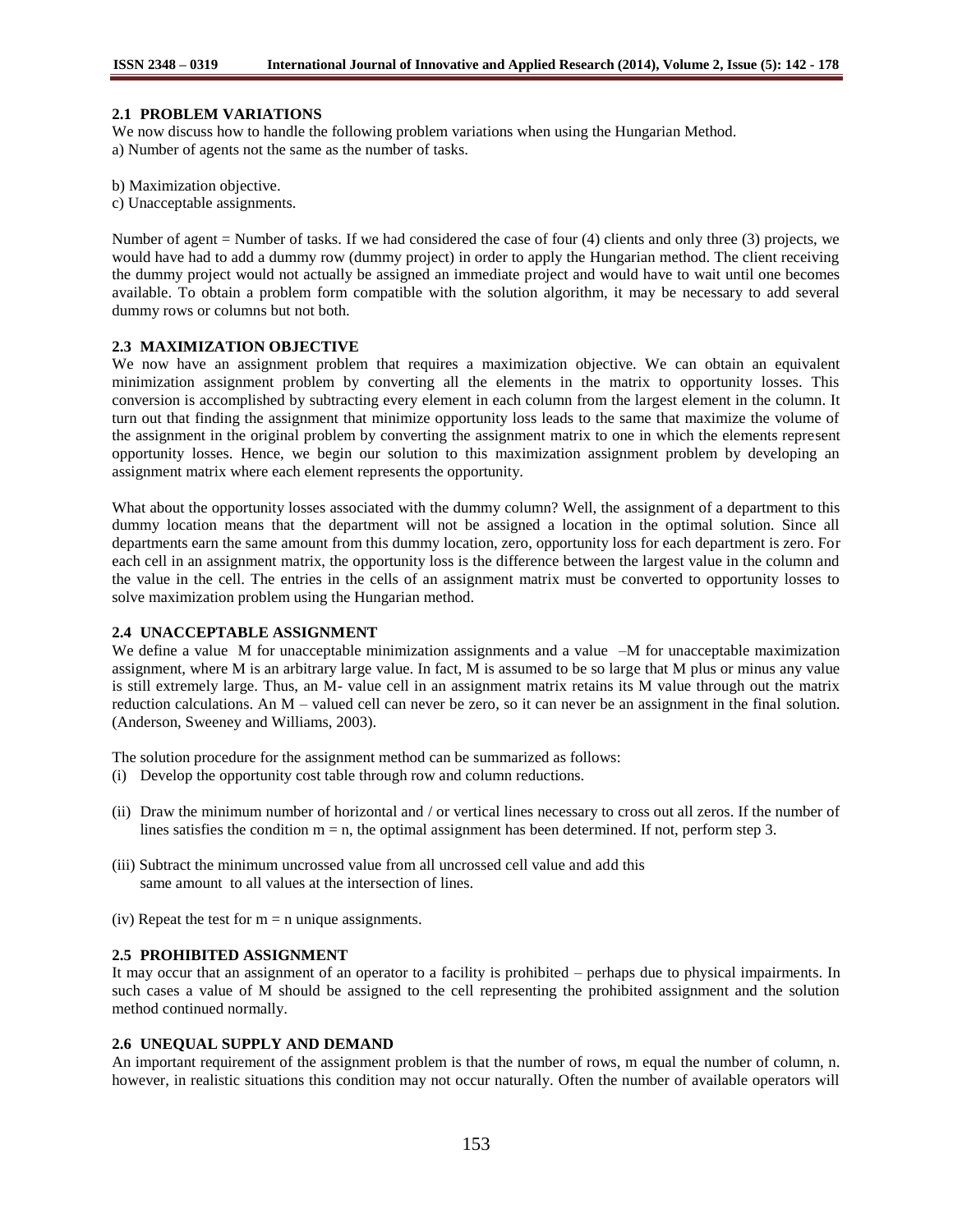exceed the number of machines, or vice versa. In such cases, a dummy row or column is added to balance the requirements. T he unit assignment costs for the dummy row or column will all be zero.

#### **2.7 A MAXIMIZATION ASSIGNMENT PROBLEM**

Thus, far we have only considered assignment problems in which the objective function represents cost and, therefore, is minimized. However, problems do exit that can be classified as assignment problem (i.e., they have the general assignment formulation) yet with an objective function that is maximized. The solution procedure for maximization assignment problem requires that the largest cell value (i.e., profit coefficient) in the tableau be selected and other tableau cell values be subtracted from it. This creates a new tableau of relative "cost" values so that the problem can now be solved according to the normal assignment solution method.

#### **2.8 ILLUSTRATION OF THE PROBLEM**

Let n councils  $C_1$ ,  $C_2$ ,  $C_3$ ... $C_n$  be considered to n developments (projects)  $P_1$ ,  $P_2$  ... $P_n$ . As a result of trial assignments in the past, we know that the i<sup>th</sup> council  $C_i$  assigned development project  $P_i$  produce a positive benefit (efficiency). Each council is to have one development project and every project is to be filled by a council. How the assignment should be made so as to maximize the total benefit (efficiency). This is the assignment problem to state it mathematically,

Let :-

$$
X_{ij} = \begin{cases} 1, & \text{if Councils } C_i \text{ is assigned development project } P_i \\ & \\ 0, & \text{if Councils } C_i \text{ is not assigned development project } P_j \end{cases}
$$

 $i=1$   $i=1$   $c_{ij}x_{ij}$ 

 $j=1$ 

m

n

 $\overline{1}$ 

Then the problem is minimize

Subject to

$$
\sum_{i=1}^m x_{ij} =
$$

$$
\sum_{j=1}^n\ _{x_{ij}=1}
$$

 $x_{ii} = 0$  or 1

This is infact, a very special kind of balanced transportation problem in which *m=n*, if we regard the employees as supply depots and the jobs as warehouse. Thus the steppingstone Method or Bala"s Zero-one programming algorithm may be used. However because of the special nature of the problem, an algorithm called Hungarian Method is more efficient for it and i.e. explained below.

#### **The Hungarian Method**

Like any balanced transportation problem, the assignment problem is represented by a tableau as shown below: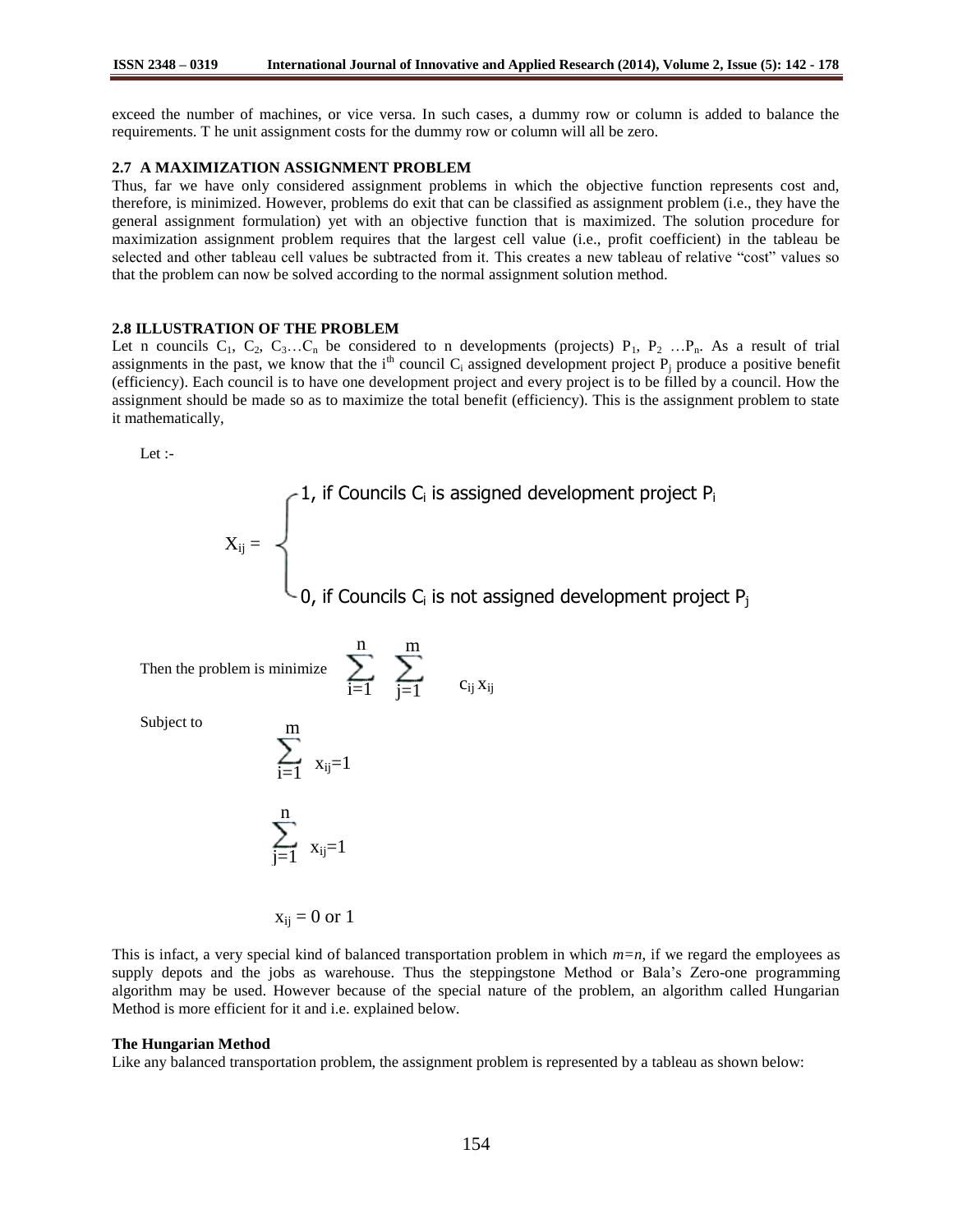

# **Step1**

Subtract the smallest  $c_{ij}$  in each row from every entry of that row.

#### **Step2**

Subtract the smallest  $c_{ij}$  in each column from all entries of that column.

#### **Step 3**

The two operations in Steps 1 and 2 can be shown to have no effect on the optimal solutions since they merely change the objective function by a constant.

Check to see if a feasible solution of zero entries can be found, it is optimal.

To carry out this check, proceed as follows:

- (i) Identify a row or column with exactly one zero entry. If this is not available, find a new row or column with the smallest number of zeros. Identify a zero in the selected row or column, if it is a row that is selected, draw a vertical line through this zero and if it is a column that is selected, draw a horizontal line through this zero.
	- (ii) Repeat the above procedure with each zero that has no line through it, until each zero has at least one line through it.
- (iii) If exactly  $n$  lines have been drawn through zeros, then an optimal solution of zeros is present, the zeros with lines through them constituting a solution. If less than *n* lines have been drawn, the zeros do not form an optimal solution and in this case we proceed to step 4 below.

# **Step 4**

Redistribute the zeros in the coefficient matrix and return to step 3:

- (i) Subtract minimum entry with no lines through if in coefficient matrix from matrix Elements, which has no lines through them.
- (i) Add number subtracted to each entry in coefficient matrix with two lines (one horizontal and one vertical) through it.
	- (i) Remove all lines.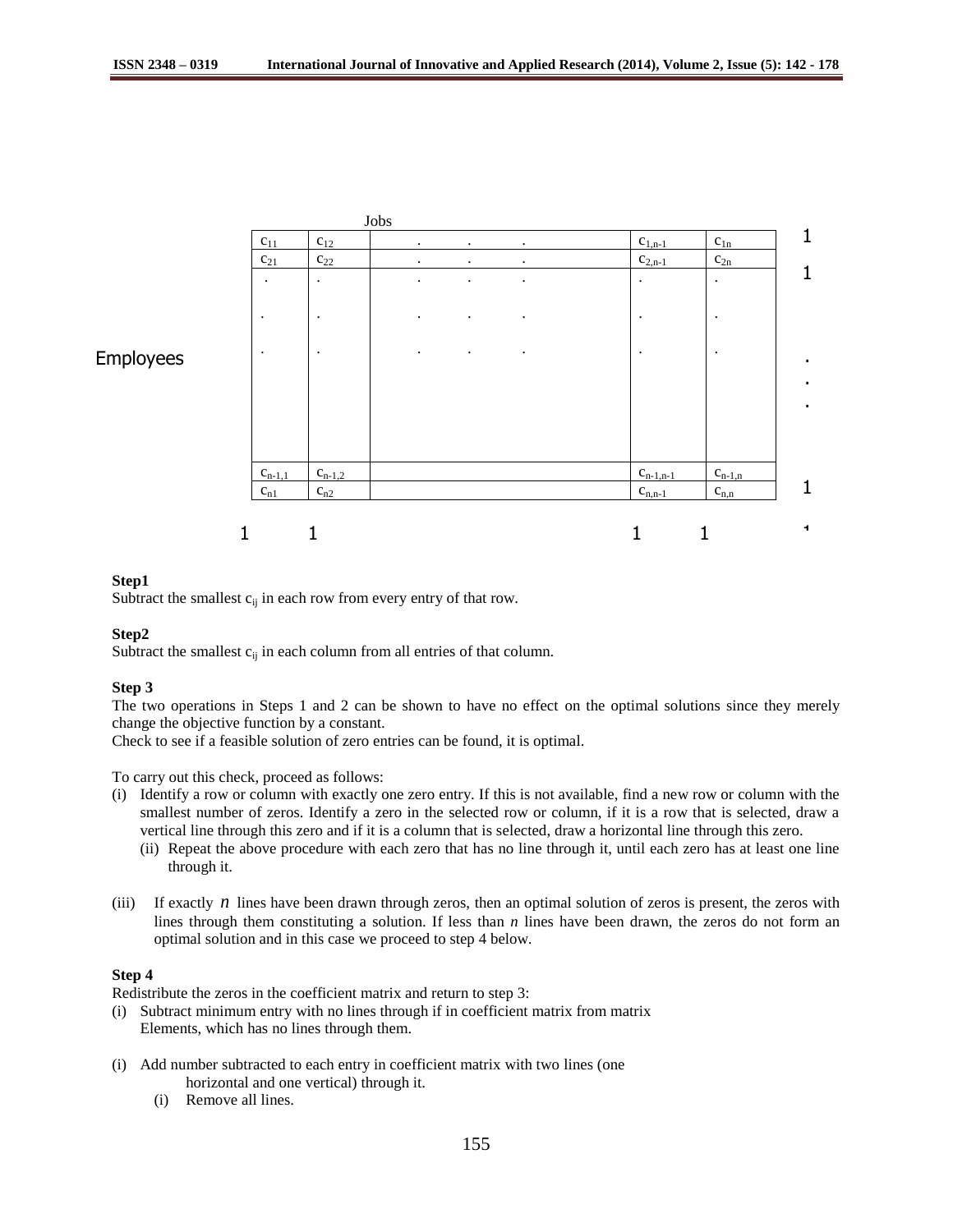#### **2.9 Among the most prominent related research findings on assignment problems are;**

The generalized assignment problem is a classical combinatorial optimization problem known to be NP-hard. It can model a variety of real world applications in location, allocation, machine assignment, and supply chains. Researchers have studied the problem since the late 1960s, and computer codes for practical applications emerged in the early 1970s. Arago et al., proposed a new algorithm for this problem, which proves to be more effective than previously existing methods. The algorithm features a path relinking approach, which is a mechanism for generating new solutions by combining two or more reference solutions. Computational comparisons on benchmark instances show that the method is not only effective in general, but is especially effective for the types D and E instances of the generalized assignment problem, which are known to be quite difficult. (Mutsunori Yagiura, Toshihide Ibaraki and Fred Glover, June 2002).

Arago et al.,(1999) conducted to formulate a solution to the gamma-connected assignment problem that requires the determination of a minimum cost assignment of each vertex in V with exactly one color in K in a way that no color q stimulates a subgraph with more than a given number of connected components. A dynamic programming algorithm was developed to solve this NP-hard problem. The proposed algorithm shows that the gamma-connected assignment problem is solvable in polynomial time. Mixed-integer programming formulations were also proposed.

A probabilistic analysis of sequencing job with deadlines (SJD) problem finds that obtained estimation of the optimal solution value could be very useful in formulating and testing the approximate algorithms for solving the SJD problem. The study focused on the growth of optimal solutions values and also finds that the asymptotical value of the random SJD problem is determined by the "increments of the deadlines" (Szkatula and Krzysztof, 1998).

Distributed virtual environments (DVEs) are distributed systems that allow multiple geographically distributed clients to interact concurrently in a shared virtual world. DVEs, such as online games, military simulations, and collaborative design, etc., are very popular nowadays. To support scalable DVEs, a multi-server architecture is usually employed, and the virtual world is partitioned into several zones to distribute the load among servers. The client assignment problem arises when assigning the participating clients in the zones to servers. Current approaches usually assign clients to servers according to the locations of clients in the virtual world; i.e., clients interacting in a zone of the virtual world will be assigned to the same server. This approach may degrade the interactivity o DVEs if the network delay from a client to its assigned server is large. In this paper, we formulate the client assignment problem and propose two algorithms to assign clients to servers in a more efficient way. The proposed algorithms are based on the heuristics developed for the well-known terminal assignment problem. Simulation results with the BRITE Internet Topology Generator show that our algorithms are effective in enhancing the interactivity of DVEs. (D. N. B. Ta and S. Zhou, 2007).

Ishmail et al., introduced the incremental assignment problem. In this problem, a new pair of vertices and their incident edges are added to a weighed bipartite graph whose maximum weighed matching is already known and the

maximum weighted matching of the extended graph is sought. We propose an  $|O(|V|^2)$  algorithm for the problem.

Cunninghar et al., investigated a restricted version of the Quadratic Assignment Problem (QAP), where one of the coefficient matrices is an Anti-Monge matrix with non-decreasing rows and columns and the other coefficient matrix is a symmetric Toeplitz matrix. This restricted version is called the Anti-Monge Toeplitz QAP. There are three well-known combinatorial problems that can be modeled via the Anti-Monge –Toeplitz QAP: (P1) the Turbine Problem, i.e., the assignment of given masses to the vertices of a regular polygon such that the distance of the center of gravity of the resulting system to the center of the polygon is minimized.

(P2) The Traveling Salesman Problem on symmetric Monge distance matrices.

(P3) The arrangement of data records with given access probabilities in a linear storage medium in order to minimize the average access time.

We identify conditions on the Toeplitz matrix that lead to a simple solution for the Anti Monge- Toeplitz QAP: The optimal permutation can be given in advance without regarding the numerical values of the data. The resulting theorems generalize and unify several known results on problems (P), (P2) and (P3). We also show that the Turbine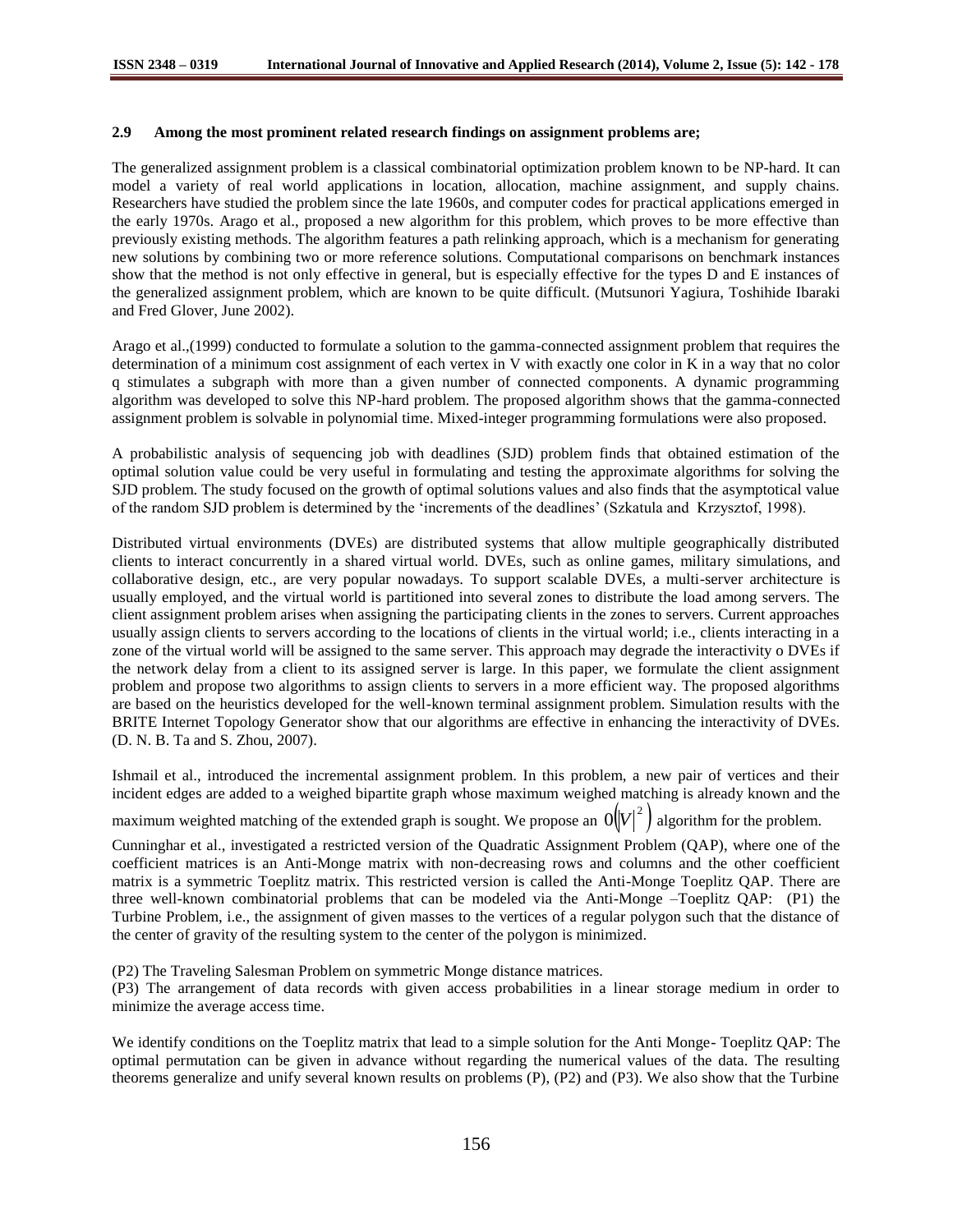Problem is NP-hard and consequently, that the Anti-Monge – Toeplitz QAP is NP-hard in general. (W. H. Cunningham, S. T. McCormick, and M. Queyranne)

#### (vii)A new heuristic for the quadratic assignment problem

We propose a new heuristic for the solution of the quadratic assignment problem. The heuristic combines ideas from tabu search and genetic algorithms. Run times are very short compared with other heuristic procedures. The heuristic performed very well on a set of test problems.( Zvi Drezner)

Krokhmal et al.,(2006) provides valuable insights into the behaviour and properties of problem"s solutions, feasible region, and optimal values, especially in large-scale cases. A class of problems that have been studied extensively in the literature using the methods of probabilistic analysis is represented by the assignment problems, and many important problems in operations research and computer science can be formulated as assignment problems. The author presented an overview of the recent results and developments in the area of probabilistic assignment problems, including the linear and multidimensional assignment problems, quadratic assignment problem, etc.

The channel assignment in cellular systems has the task of planning the reuse of available frequencies in a spectrum efficient way. A classical approach to frequency assignment problems, when applied to the frequency planning of cellular networks, does not enable this task to be performed in an efficient way, since it does not consider the cumulative effect of interferers. Capone, (July, 1999) proposed a new model for the channel assignment problem in narrow-band cellular networks, which accounts for the cumulative effect of interferers. In this model, the service area is partitioned into regions and the propagation characteristics are assigned by means of the levels received in each region by the considered base stations (BSs). The objective is to maximize the sum of traffic loads offered by regions in which the ratio between the received power and the sum of powers received from interfering transmissions is above a threshold value. We also present an algorithm, based on tabu search (TS) techniques, to solve this problem. This algorithm has been tested on some instances obtained b using a simple radio channel model and on a real world instance.

Computation models for resolving three-dimensional assignment problems (3DA) with triangle inequalities are presented. The 3DA problem focuses on finding a minimum-weight collection of triangles covering each point exactly once. Experiments indicate that these approaches are excellent in finding 3DA in randomly generated cases where the cost of a triangle is either the sum of the lengths of its sides or the sum of the lengths of its shortest sides. (Crama, Yves, Spieksma and Frits C. R, 1992).

Two geometric special cases of the three-dimensional assignment problem are examined. Three sets called B (blue), R (red) and G (green) are given with each set having n grid points in the Euclidean plane. The goal is to look for a partition of B union R union G into *n* three-colored triangles so that the total circumference of all triangles or the total areas of all triangles is minimized. Both versions of the problem are found to be NP-hard (Spieksma, Frits C. R., Woeginer and Gerhard J).

#### Copositive and Semidefinite Relaxations of the Quadratic Assignment Problem

Semidefinite relaxations of the quadratic assignment problem (QAP) have recently turned out to provide good approximations to the optimal value of QAP. We take a systematic look at various conic relaxations of QAP. Johz (2006), first showed that QAP can equivalently be formulated as a linear program over the cone of completely positive matrices. Since it is hard to optimize over this cone, we also look at tractable approximations and compare with several relaxations from the literature. We show that several of the well-studied models are in fact equivalent. It is still a challenging task to solve the strongest of these models to reasonable accuracy on instances of moderate size. We also provide a new relaxation, which gives strong lower bounds and is easy to compute.

Dimitri et al., (1996), discussed the parallel asynchronous implementation of the Hungarian method for solving the classical assignment problem. Multiple augmentations and price rises are simultaneously attempted starting from several unassigned sources and using possibly outdated price and assignment information. The results are then merged asynchronously subject to rather weak compatibility conditions. We show the validity of this algorithm and we demonstrate computationally that an asynchronous implementation is often faster than its synchronous counterpart. (Dimitri P. Bertsekas<sup>2</sup> and David A. Castanon<sup>3</sup>)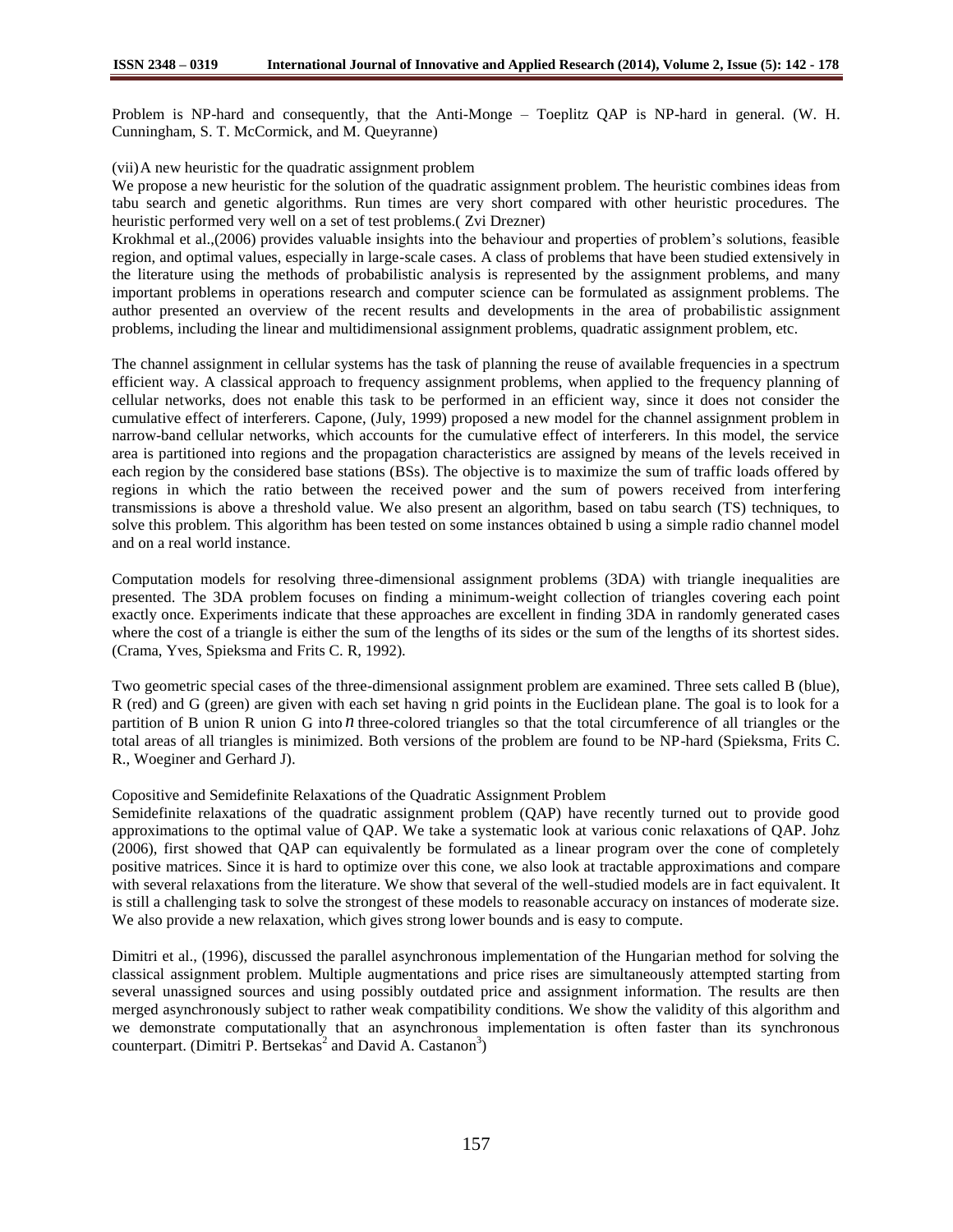# **2.10 FACTOR RATING METHOD**

The factor method is popular because a wide variety of factors from education to labour skill can be objectively included. Sources have suggested several factors that have been deemed as important enough to be included into the factor rating method. Although they are not the only ones that can be included in the equator, they are there to give the prospective from a starting point. The suggested include: labour, cost (wages unionization productivity), labour availability proximity to raw materials and suppliers, proximity to markets, state and local government fiscal policies, environmental regulation, utilities, number of inhabitants and quality of government.

When using factor ratios method, the following steps must be followed strictly. These are:-

- (a) Develop a list of relevant factors.
- (b) Assign a weight to each factor to reflect its relative importance in the company"s objectives.
- (c) Develop a scale for each (e.g., 1 to 10, or 10 to 100 points)
- (d) Have management or related people score each relevant factors, using the scale developed in (c) above.
- (e) Multiply the score by the weight assigned to each factor and total the score for each location.
- (f) Make a recommendation based on the maximum point score, considering the result qualitative approaches as well.

When a decision is sensitive to minor changes, further analysis of either the weighting or the point assignment may be appropriate, (Amponsah and Dankwah, 2007).

2.11Among the most prominent related research findings on location problems are:

- (i) Factor analysis of the Zung self-rating depression scale in a large sample of patients with major depressive disorder in primary care.
- (ii) The aim of this study was to examine the symptomatic dimensions of depression in large sample of patients with major depressive disorder (MDD) in the primary care (PC) setting by means of a factor analysis of the Zung self-rating depression scale (ZSDS).

# **Material and Methods**

A factor analysis was performed, based on the polychoric correlations matrix, between ZSDS items using promax oblique rotation in 1049 PC patients with a diagnosis of MDD (DSM-IV).

## **Results**

A clinical interpretable four-factor solution consisting of a core depressive factor (I); a cognitive factor (II); an anxiety factor (III) and a somatic factor (IV) was extracted. These factors accounted for 36.9% of the variance on ZSDS. The 4 – factors structure was validated and high coefficients of congruence were obtained (0.98, 0.92 and 0.87 for factors I, II, III and IV, respectively). The model seemed to fit the data well with fit indexes within recommended ranges (GFI =  $0.9330$ , AGFI =  $0.9112$  and RMR =  $0.0843$ ).

# **Conclusion**

Our findings suggest that depressive symptoms in patients with MDD in the PC setting cluster into four dimensions: core depressive, cognitive, anxiety and somatic, by means of a factor analysis of the ZSDS. Further research is needed to identify possible diagnostic, therapeutic or prognostic implications of the different depressive symptomatic profiles.( Irene Romera, Helena Delgado – Cohen 1, Teresa Perez2, Luis Caballero3 and Immaculada Gilaberte 1).

(ii) Model Building and Location Problem Solving in a Plane with Forbidden Gaps1

Problems of optimal object location in a plane outside rectangular forbidden gaps are considered. Objects under location are connected with one another and with the objects, located in the same plane. The criteria are the minimization of maximal weighed distance or total cost of the links between objects. A model building procedure of integer linear programming of the problems above for rectangular metric is given. Solution algorithms are briefly described. The outcomes of a numerical experiment are given ( G.G. Zabudskii , 2005).

(iii) Some theoretical aspects of position-location problems

The position-location problem is that of computing the coordinates of a set of objects in space (usually a plane) from a sparse set of distance measurements. Because the problem is analogous to that of constructing a pin-Jointed structure from rigid bars (of given respective lengths), it is intimately linked to problems of structure rigidity. In addition to its practical significance, the problem leads to a number of surprising results and intriguing theoretical problems in geometry, combinatorics, and algorithm design. This paper presents some of the theoretical algorithmic aspects of the position-location problem; its major objective is to attract researchers to complexity problems of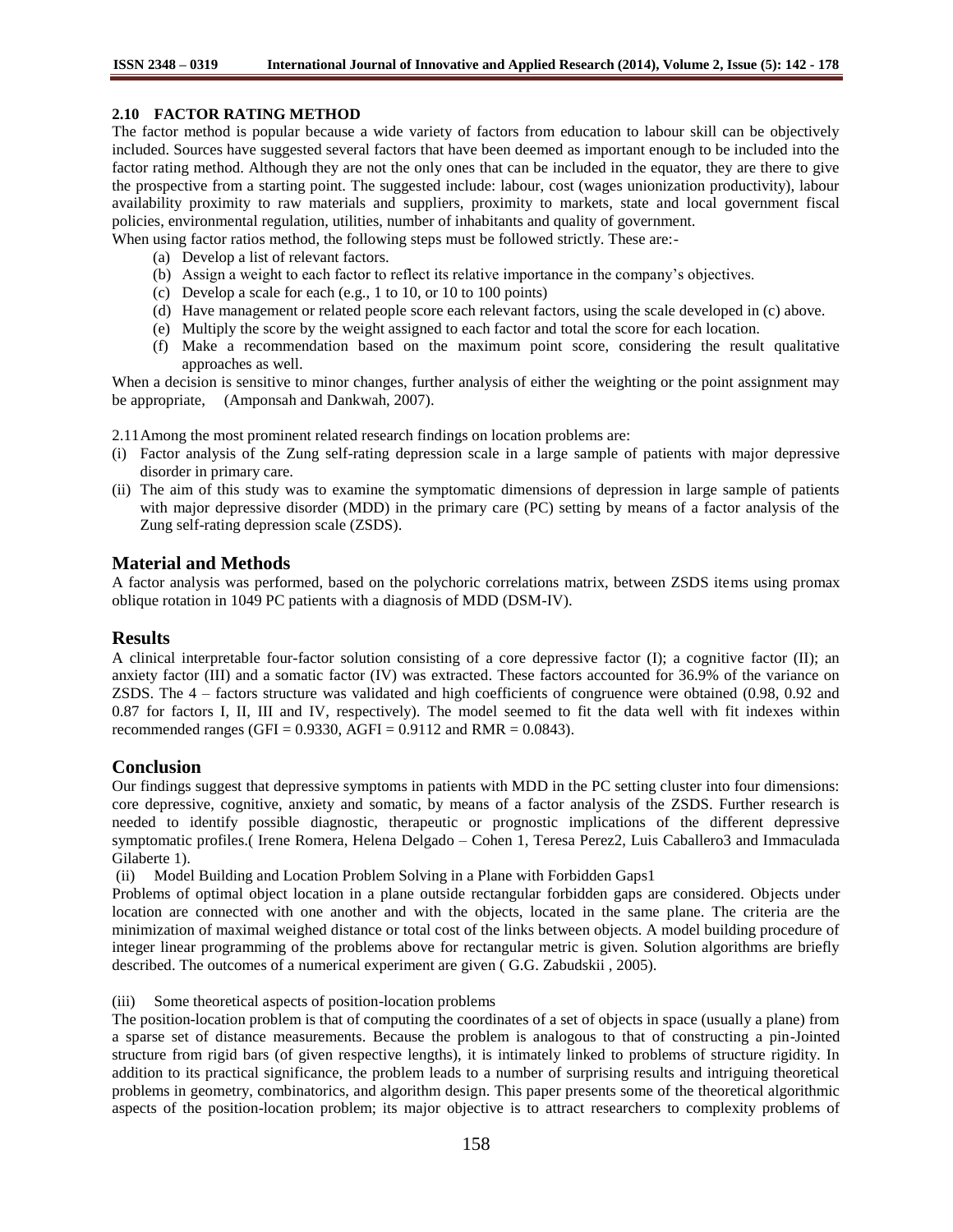structural rigidity. Among the major results presented is the discovery of a large class of geometrical decision problems, all of which are randomly decidable (i.e., decidable by a probabilistic polynomial-time algorithm), but many of which seem to be Intractable, (Yemini and Yechiam , 1979 ).

(iv) Solving the Stochastic Location-Routing Problem with Genetic Algorithm

Location-routing problem is a kind of hard combinatorial optimization problem arose in supply chain and logistics system. The deterministic location-routing problems in which all data are known in advance have been researched sufficiently, and the conventional method of solving the deterministic problems is to divide the problems into location-allocation problems and vehicle routing problems. The stochastic location-routing problem which is much closer to the real case is researched in this paper. In the stochastic problem the demands of the customers follow a certain random distribution. A genetic algorithm is designed to solve the stochastic location-routing problem. Novel genetic represent and corresponding genetic operations are designed in the genetic algorithm so that the locationallocation and vehicle-routing can be tackled simultaneously. Local search is also applied in the algorithm in order to improve the search effectiveness and solution quality. Simulations based on numerical examples show that the proposed algorithm is effective. ( Ye Wei-long Li and Qing , 2007).

(v) Optimization Modeling and Algorithm of Facility Location Problem in Perishable Commodities Emergency System.

In this paper, the optimization modeling and algorithm of facility location problem in perishable commodities emergency system is studied. First, transportation cost and perisharability loss of the distribution network is computed separately. Then, our problem is modeled as a kind of emergency optimization problem under certain time constraints, and the modeling objective is logistics cost minimization. In order to solve it, are-making algorithm is proposed, (Zhang Wuhan University, 2007).

#### (vi) The maximum coverage location problem

In this paper we define and discuss the following problem which we call the maximum coverage location problem. A transportation network is given together with the locations of customers and facilities. Thus, for each customer I, a radius *r<sup>i</sup>* is known such that customer I can currently be served by a facility which is located within a distance of *r<sup>i</sup>* from the location of customer *i*. We consider the problem from the point of view of a new company which is interested in establishing new facilities on the network so as to maximize the company"s "share of the market". Specifically, assume that the company gains an amount of *W<sup>i</sup>* in case customer I decides to switch over to one of the new facilities. Moreover, we assume that the decision to switch over is based on proximity only, i.e., customer *i* switches over to a new facility only if the latter is located at a distance less than *r<sup>i</sup>* from *i*. The problem is to locate p new facilities so as to maximize the total gain.

The maximum coverage problem is a relatively complicated one even on tree-networks. This is because one aspect of the problem is the selection of the subset of customers to be taken over. Nevertheless, we present an  $0(n^2p)$ algorithm for this problem on a tee. Our approach can be applied to other similar problems which are discussed in the paper. (Nimrod Mediddo, Eitan Zemel and S. Louis Hakimi)

(vii)Direct asymptotic equivalence of nonparametric regression and the infinite dimensional location problem. We begin with a random design nonparametric regression having random predictors and Gaussian errors. We produce a convenient, easily implementable mapping of this problem into a Gaussian infinite dimensional location problem. Such an infinite dimensional problem can reflect a Fourier, or wavelet, or other orthogonal basis representation of the original regression situation. In this way it may be easier to analyze than the original regression formulation. There is considerable literature on doing this; beyond describing the situation we do not pursue here this issue of the analysis of such infinite dimensional models. For most of our results the random regressors in our theory may have either a known or unknown distribution.

The correspondence we produce between the regression and location problems is an asymptotic equivalence mapping. (We also explicitly describe the converse mapping from the location problem to the regression). Thus any solution to a statistical problem in one formulation can be easily converted to a solution or the other formulation.

The basic mapping from the regression to location formulations involves a few steps. First, bin the regression observations and use the bin averages to compute an empirical infinite series transform. Then truncate this series appropriately. Add a small amount of prescribed Gaussian noise to the truncated series coefficients. Then use a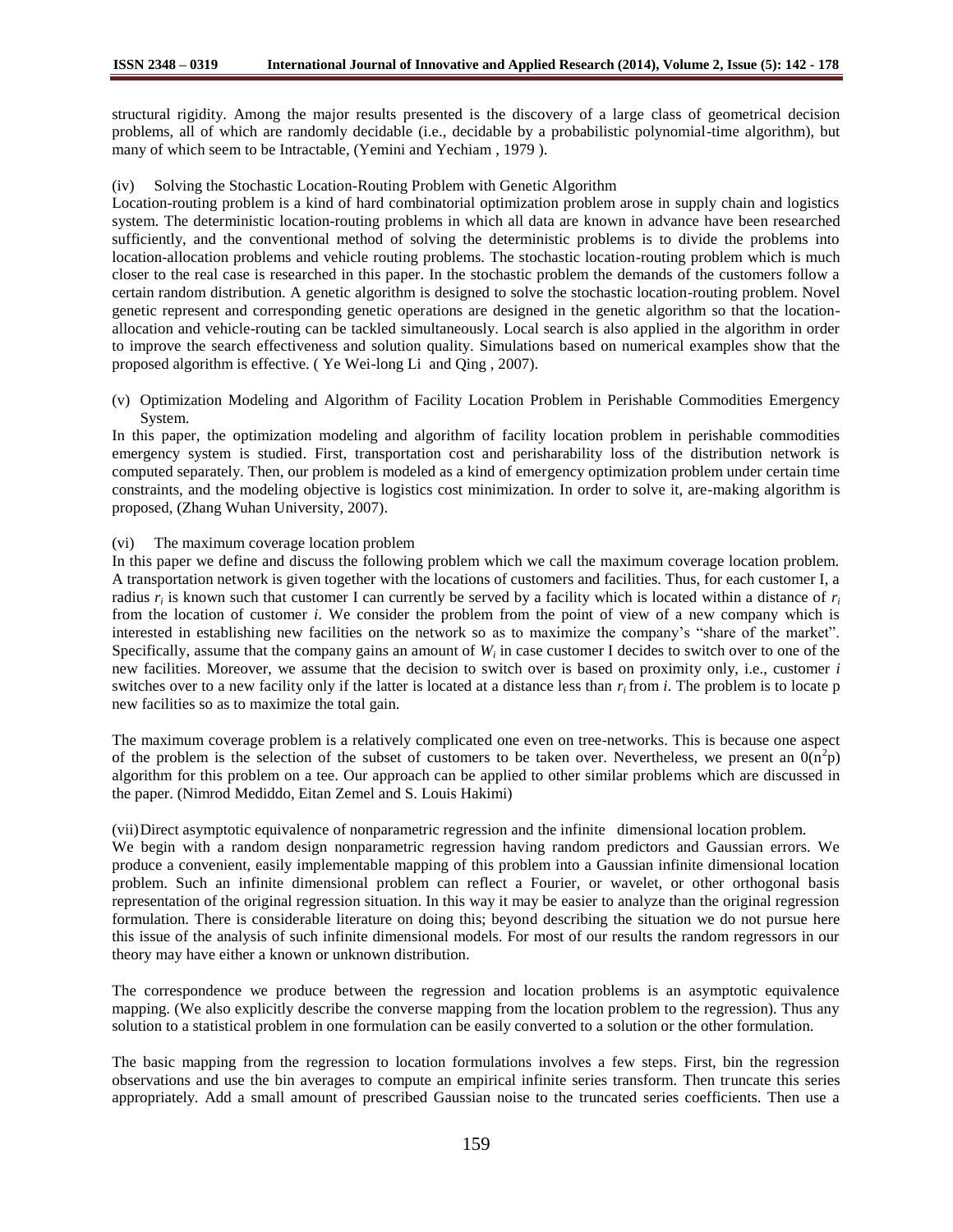subset of these to linearly predict the remaining tail coordinates of the infinite series. In many applications the later two steps are not necessary even though they are needed for an explicit asymptotic equivalence mapping, ((Lawrence D. Brown and Linda H. Zhao DMS-997175).

(viii) On exact solution of a Point-Location Problem in a System or d-dimensional Hyperbolic Surfaces.

We present a new algorithm for reliable point-location problem in a system of d-dimensional hyperbolic surfaces. The problem is perpetual to many applications, including modeling of a molecular system represented as a set of polydisperse spheres through the use of the Euclidean d-dimensional Voronoi diagram. The algorithm is provided for the d-dimensional case and its implementation in a 3 – dimensions is discussed, (M. L. Gavrilova and S. Bespamyatnikh).

(x) Genetic algorithms and the corridor location problem: multiple objectives and alternative solutions.

Corridor planning problems are challenging because their solution often requires the participation of multiple stakeholders with different interests and emphases. Though such problems fall into the domain of multiobjective evaluation, existing corridor location models often search for a single global optimum by collapsing multiple objectives into a single one using a weighting method. In multiobjective problems with competing objectives, however, optimality will often have different interpretations among decision makers, and, as a consequence, no single optimal solution will satisfy all participants. This paper describes the design and implementation of a multiobjective genetic algorithm for corridor selection problems (MOGADOR). This new approach generates a large set of Pareto – optimal and near-optimal solutions that can be evaluated with respect to the untargeted or imprecisely modeled characteristics of ill-structured corridor location problems. Experimental results suggest that the MOGADOR approach outperforms traditional shortest-path methods in both computation time and solution quality. An analytical and visualization tool is provided to help decision makers identify good candidates and evaluate trade-offs among alternatives, (Zhang and Armstrong).

(xi) TGF-β in blood: a complex problem

The cytokine transforming growth factor –  $\beta$  (TGF-  $\beta$ ) was initially purified from human platel a rich source of this protein. In addition to platelets,  $TGF - \beta 1$  is also found in other blood fractions, including plasma and the circulating leukocytes. However, more than 15 years after the initial isolation of  $TGF - \beta 1$ , there remains no consensus on how much TGF – β1 is present normal human plasma. Here we review the difficulties associated with measuring TGF- β concentrations in complex biological fluids, and discuss the current state of knowledge on the distribution of TGF – β isoforms in various blood fractions as well as the nature of the TGF – β containing protein complexes. (Cytokine and Growth Factor Reviews, Volume 11, Issue  $1 - 2$ , Pages  $133 - 145$  D. Grainger).

## **3.0 METHODOLOGY**

This chapter spells out in some details the research methods and techniques employed for the study. It begins with the research design, the population from which a sample is selected and a brief characteristics of the respondents. The sampling procedures used to select the sample are also described. It concludes with data collection procedures and techniques employed in the analysis of the data collected.

**CHAPTER THREE**

## **3.1 RESEARCH DESIGN**

The descriptive survey was used for this study. This research design was used because the research was meant to solicit information from players in the district assembly concept about the utilization of the District Assemblies Common Fund (DACF). That is, finding their views, perceptions and understanding of how the fund was disbursed and utilized in their district. The usefulness of the descriptive survey for this type of study is supported by Gay (1987) who emphasizes that the descriptive survey is an attempt to collect data from members in a given population in order to determine the current status of that population with respect to one or more variables.

The two types of allocation spelt out in the DACF utilization guidelines are;

- (i) Mandatory which is demanded by law (normally fifty- one per cent (51%) of DACF)?
- (ii) Discretionary which is decided by the officials and not fixed by law (normally forty-nine per cent (49%) or less).

## **3.2 POPULATION OF THE STUDY**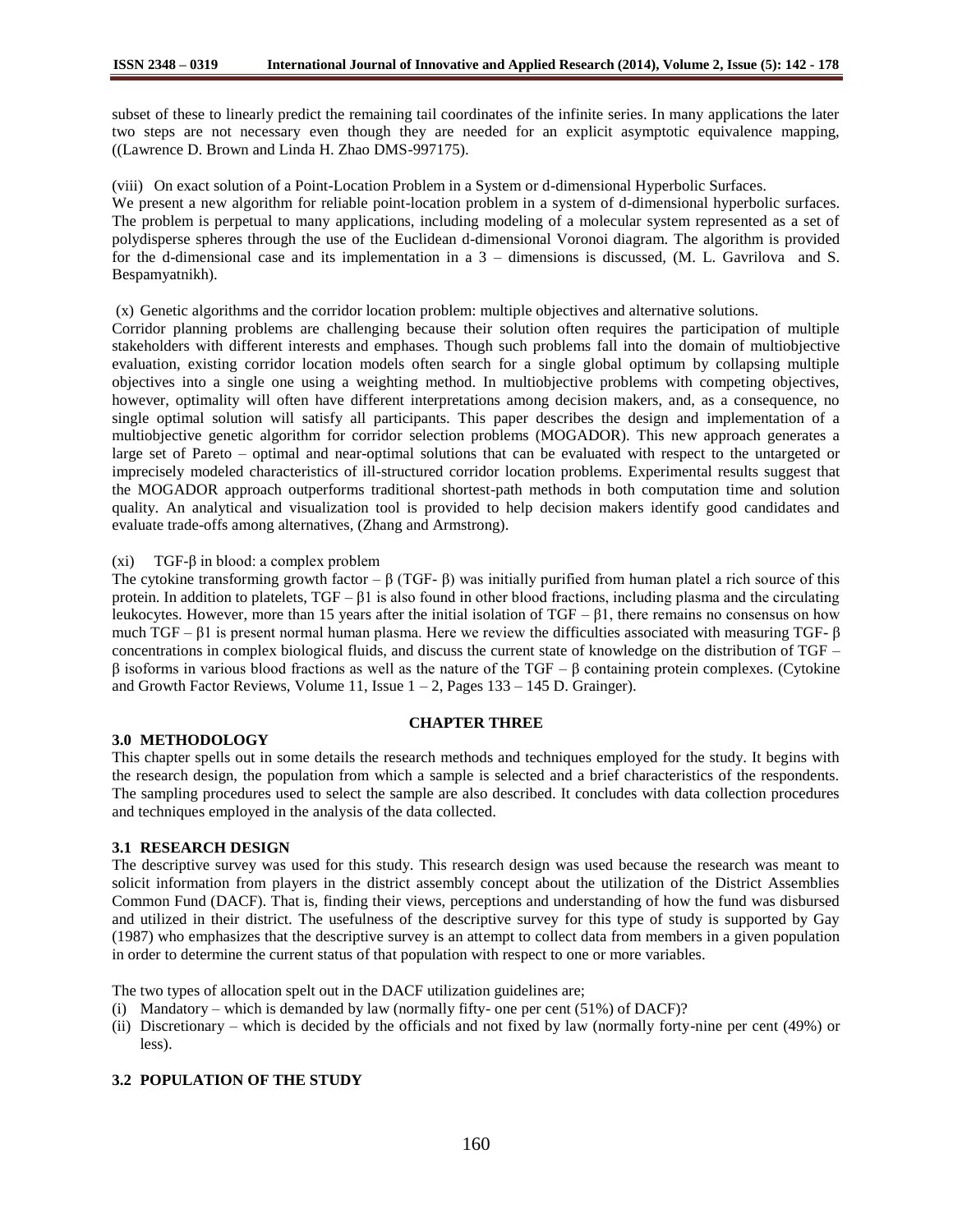The population for this study was somehow varied but it can be described as the players in the DACF in the Sene District Assembly in the Brong Ahafo Region. It was made up of the Sene District Assembly"s staff from some selected departments of the assembly. The selected departments included administration, finance, internal audit, planning, budget and engineers".

#### **3.3 SAMPLING PROCEDURE**

The sample size for this study was twenty six (26) respondents. The method for the selection was the purposive sampling method because only staff who it was deemed could give vital information was involved.

It was not every member of staff who could give the needed information required on the utilization of the DACF; hence those who were technically placed were selected for data collection. Once again, staff selected came from the Finance, Internal Audit Department, General Administration, Budget, Planning and Engineer"s Departments.

## **3.4 INSTRUMENT FOR DATA COLLECTION**

The instrument used for collecting data for this study was a questionnaire. The questionnaire had two main sections: biographical information and the main topic items. The biographical information related to age range of respondents, educational/ professional qualifications, department deploy mental, sex of respondents and length of service with the assembly. The main topic items were in the form of supply questions, simple alternatives and open-ended questions.

## **3.5 DATA GATHERING PROCEDURE**

The research instrument was administered personally by the researcher after introductory formalities had been done. Two weeks was used for data administration. All twenty-six questionnaires given out to secretary to the district coordinating director"s

Secretary and she in turn distributed them to the respondents. The questionnaires were retrieved through the same format after the second week of submission.

## **3.6 DATA ANALYSIS PROCEDURES**

Since the descriptive design was used in data collection, same would be done to data analysis. This would be done by the use of sample frequencies where applicable and frequency table as well as pie-chart would also be used in data presentation. Where necessary some of the discussion would be done without tables but from the data collected.

## **3.7 BIOGRAPHICAL INFORMATION ON RESPONDENTS**

Five things were measured from the bio data of respondents. These are sex distribution of respondents, age distribution of respondents, highest academic/professional qualification of respondents, department of schedule and length of service with assembly.

#### **3.8 SEX DISTRIBUTION OF RESPONDENTS**

Table 3.1

| Sex    | Frequency | Percentage |
|--------|-----------|------------|
| Male   |           |            |
| Female |           | ر. ر       |
| Total  | ∠∪        | 100        |

The total number of respondents was twenty-six (26) and this was made up of nine female and seventeen male.

## **3.9 AGE DISTRIBUTION OF RESPONDENTS**

As it is normal with most research studies, age distribution of respondents are sought which most often helps in drawing conclusions to the findings. With this study, it was deemed necessary to seek information on respondents' age to confirm to the convention in practice. Table 3.2 presents the age ranges of the respondents.

Table 3.2

#### **Age Distribution of Respondents**

| Age range | Frequency | Percentage           |
|-----------|-----------|----------------------|
| $21 - 30$ |           | 11.J                 |
| $-40$     |           | $\sim$ $\sim$ $\sim$ |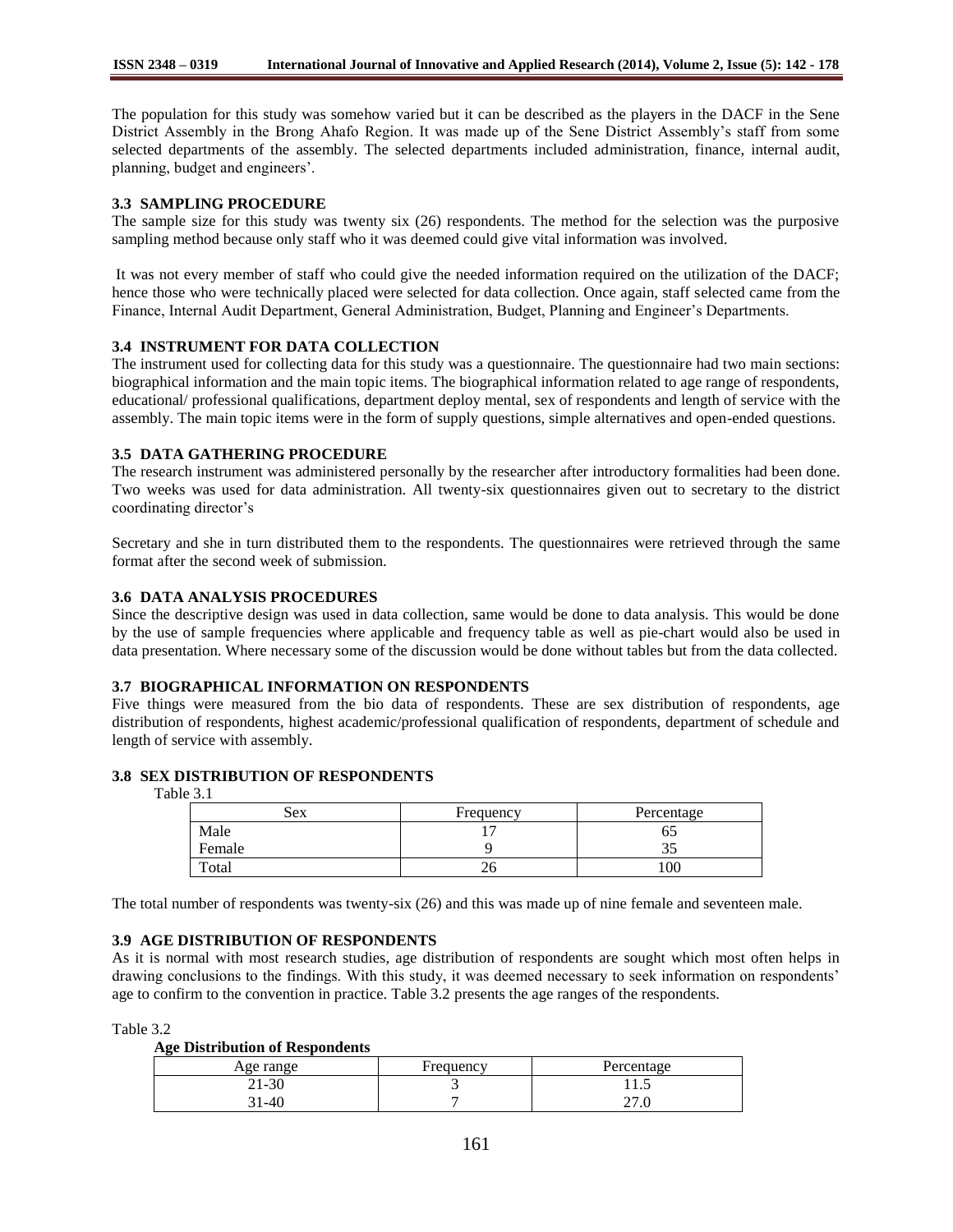| $41 - 50$    | . . | $\sqrt{2}$<br>$\sim$<br>42.J |
|--------------|-----|------------------------------|
| $0.1 - 60$   | ັ   | 19.2                         |
| <b>Total</b> | ∠∪  | 000                          |

From Table 3.1, it can be seen that more than sixty – one percent  $(61\%)$  of the respondents were forty-one  $(41)$  years or above. This shows that most of the staff involved in the management of the assembly are matured in age and all other things being equal are better placed to take decisions that positively affect the socio-economic lives of the people in the Sene District Assembly. The remaining respondent"s age fell below forty-one (41) years.

## **3.10 ACADEMIC / PROFESSIONAL QUALIFICATION OF RESPONDENTS**

One other which was considered under the bio data of respondents was academic / professional qualification of respondents which are deemed necessary in determining the competence of the staff of the assembly. Table 3 presents the responses as given by the staff of Sene District Assembly.

## **Table 3.3**

**Table 3.4**

#### **Academic /Professional Qualification of Respondents**

| Oualification               | Frequency | Percentage |
|-----------------------------|-----------|------------|
| GCE 'A' Level               |           |            |
| Diplomats                   |           | 11.5       |
| <b>First Degree</b>         | 18        | 69.2       |
| Second Degree               |           | 3.9        |
| Post Graduate Professionals |           |            |
| Total                       |           | 100        |

Table 3.3 shows that eighteen (18) respondents, represented by 69.2% had first degree. These included Bachelors of Education, Arts, Science and Administration among others. Again the table indicates that two respondents (that is 7.7%) were postgraduate professionals. These respondents had acquired professional certificates after their bachelors" degree in their respective fields.

Significantly, Table 3.3 shows that one respondent had a Masters in Planning and this was good for the assembly because he was well qualified to help in coordinating the planning unit of the assembly. The others were either holders of GCE Advanced Level Certificates or Diploma Certificates.

## **3.11 DEPARTMENT DISTRIBUTION OF RESPONDENTS**

The Assembly has different under which its mandate is carried out especially in the management of the District Assemblies Common Fund. Respondents were consequently asked to indicate the department where they were assigned. Their responses appear in Table 4.

| Respondents' Department of Responsibility |           |            |
|-------------------------------------------|-----------|------------|
| Department / Unit                         | Frequency | Percentage |
| Finance                                   |           | 11.5       |
| Administration                            |           | 30.8       |
| Internal Audit                            |           | 11.5       |
| Engineers                                 |           | 30.8       |
| Planning / Budget                         |           | 11.5       |
| Total                                     |           |            |

Table 3.4 shows that, eight (8) respondents each from the administration and engineers' departments respectively. These categories of respondents have vital roles to play in the implementation of the District Assembly"s Common Fund in the district in terms of records keeping and project monitoring.

Again, Table 3.4 shows that three (3) respondents each, represented by 11.5% came from the finance and internal audit departments as described in Chapter three. When it come to keeping proper records on finances and ensuring accountability of the funds generated the finance and audit department cannot be ignored, hence their involvement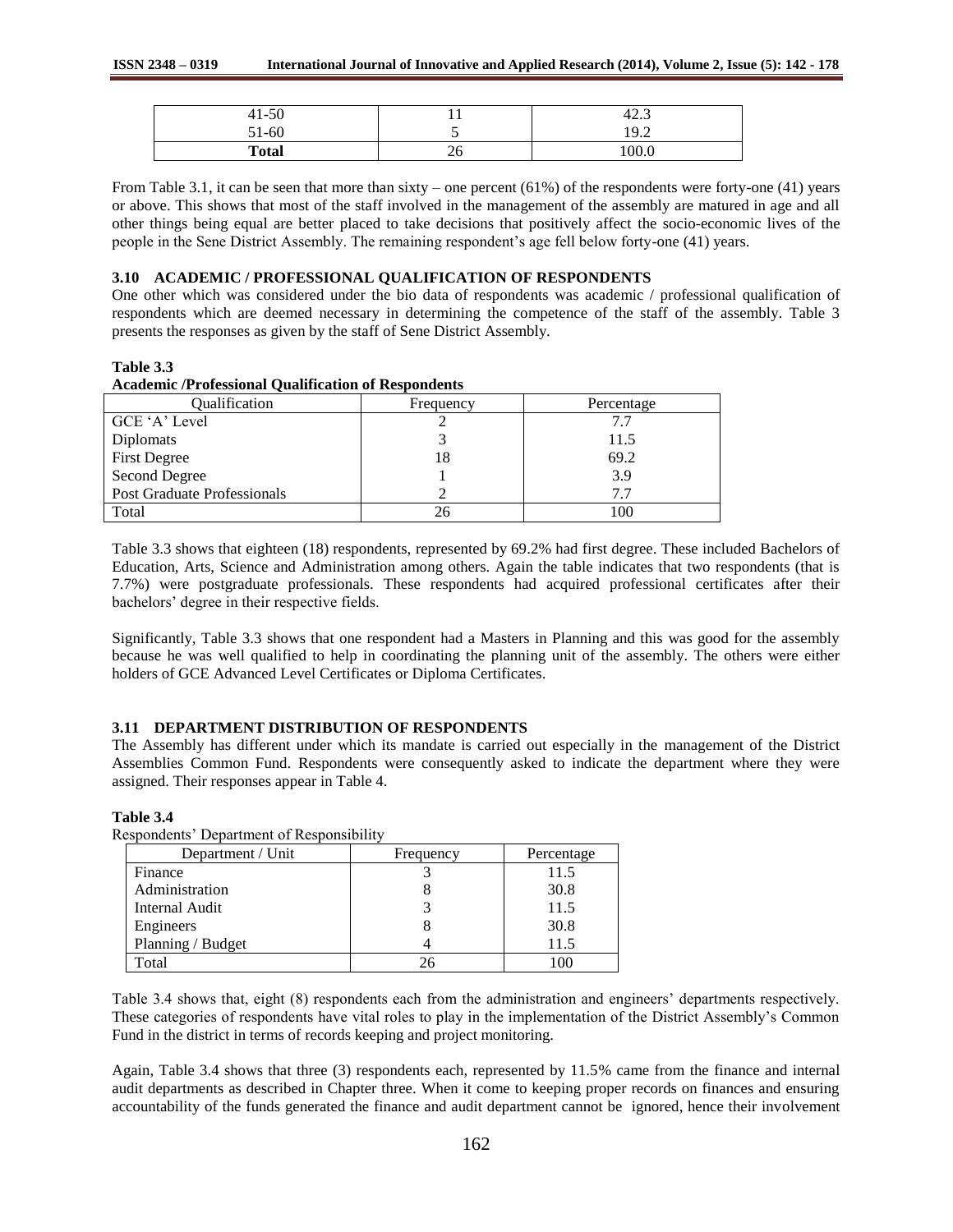in the study. The batch of respondents came from the planning /budget department. They had also been included in the study to give technical input on how to ensure that projects are planned ahead for effective execution.

# **3.12 LENGTH OF SERVICE WITH THE ASSEMBLY**

In talking about working experience one cannot discount the length of service one spends on the job. It was therefore imperative to capture the length of time respondents had spent with the assembly at the time of data collection. Responses given by respondents are presented in Table 3.5.

**Table 3.5 Length of Service with the Assembly**

| Length of Service (years) | Frequency | Percentage               |
|---------------------------|-----------|--------------------------|
| L-J                       | 14        | 53.8                     |
| $6 - 10$                  | 10        | 38.5                     |
| 11 and above              |           | $\overline{\phantom{a}}$ |
| Total                     | ZQ        | 100                      |

Table 3.5 shows that 53.8% of the respondents had worked with the assembly for less those six years. This finding connotes that majority of the assembly"s staff had stayed and worked with it for a reasonable length of time. This is coupled with the remaining 45.2% of respondents who had worked with the assembly for more than five years. This shows that there is stability in the assembly"s core department/units staffing position. The implication is also that, there is consistency in thought in so far as implementation of decisions of the assembly is concerned.

# **3.13 IMPACT OF THE COMMON FUND PROJECTS**

Research question one states: What is the impact of the Common Fund projects on the lives of the people of the Sene District. This research question sought to find out from respondents the impact projects undertaken y the DACF had on the lives of the people of the Sene District. Two items were put in the questionnaires to elicit the needed responses from respondents. The responses have been edited and presented in Tables 3.6 and y.

## **Table 3.6**

#### **Responses on the Impact of the DACF Projects**

| Degree of Impact   | Frequency | Percentage |
|--------------------|-----------|------------|
| To a large extent  |           | 70         |
| To a lesser extent |           | 30         |
| No impact at all   |           |            |
| Total              |           | 100        |

Table 3.6 shows clearly that the impact of the DACF projects in the Sene District had been phenomenal. This is seen in the fact that seventy percent (70%) of the respondents indicated that the impact had been to a large extent. A World Bank Report on Ghana (2004) indicates that the DACF is seen as a reliable for providing resources to the districts to provide basic infrastructure in the field of education, health, water, ad the other, which hitherto had been neglected. This also means that without the DACF some of the basic infrastructure could not be provided.

#### **Table 3.7**

# **Explanations Respondents Gave Concerning the Impact of the DACF**

| <b>Explanations</b>                    | Frequency | Percentage |
|----------------------------------------|-----------|------------|
| More improved health facilities        |           |            |
| Improvement in staff capacity building |           |            |
| More schools had been built            |           |            |
| Improvement in economic infrastructure |           |            |
| Total                                  |           | 100        |

Table 3.7 is a sequel to table 6, in that the responses in the later were brief. Responses in this table rather elaborate the responses in table 6. It is clear from the table that respondents explained that there had been more improvement in health facilities than the others. This is because nine respondents gave that explanation. The table also shows other explanations given by respondents. All these were affirmed by what Nyarko and Eghan (2008) said concerning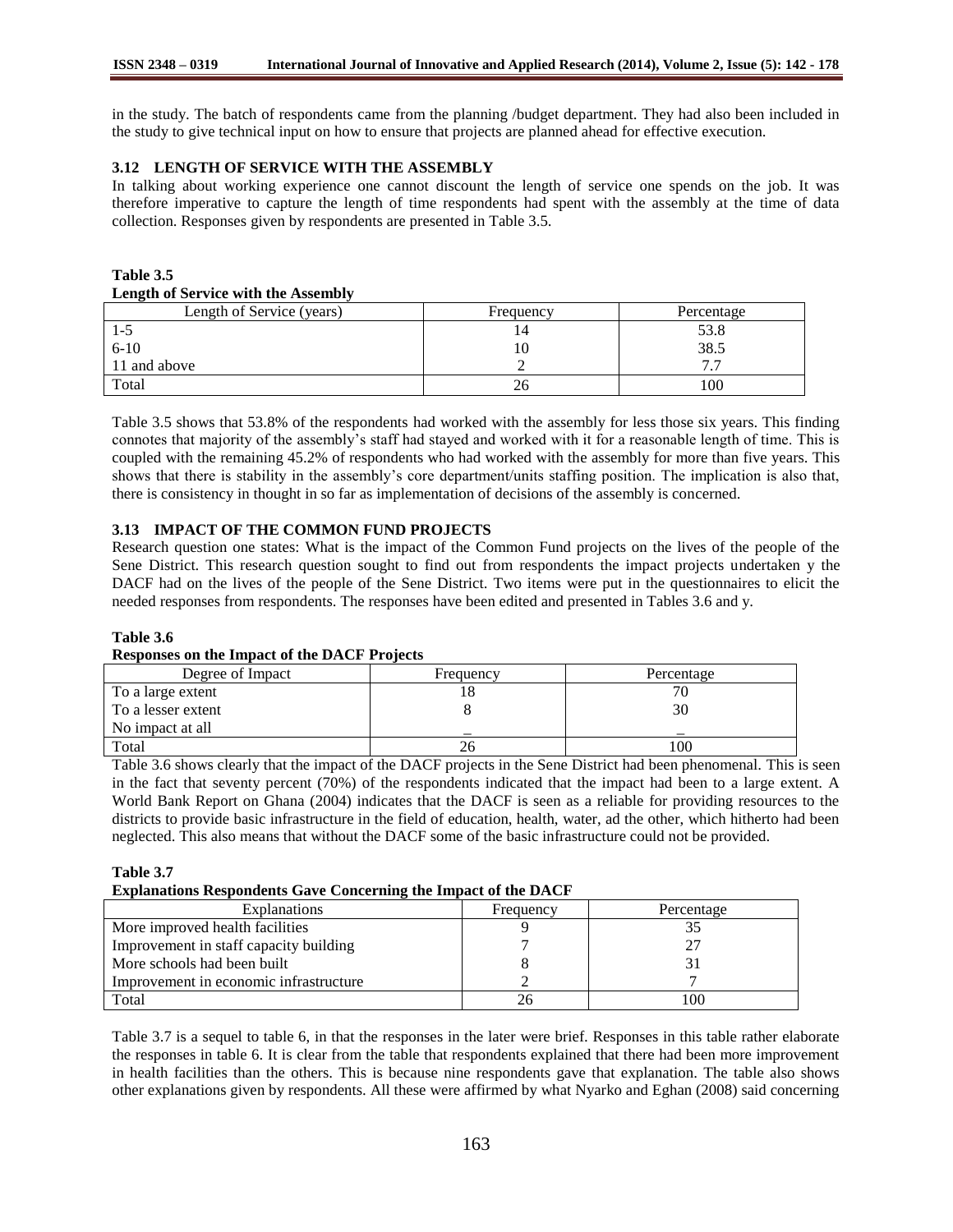the DACF that within three (3) years of its operation several development projects were executed to raise the socioeconomic status of the people.

These include health and sanitary facilities. Others were educational facilities such as classroom blocks and the supply of furniture, portable water, market infrastructure, office and residential accommodation for the staff. Additionally, through the DACF postal agencies, lorry parts, rehabilitation of roads, extension of electricity including street lighting, provision of community centres and relief items for disaster victims, credit facilities, as well as youth employment programmes were also undertaken.

# **3.14 TYPES OF DEVELOPMNTAL PROJECTS**

Research question two states; what types of Developmental projects are undertaken with the Common Fund. This research question sought the views of respondents on types of projects that were undertaken with the DACF. The responses to this research question were presented in two folds: - the first one was about the type of projects, whilst the second talked about factors that determined the types of projects to be undertaken in the Sene District. Table 3.8 and 3.9 present the responses given by respondents.

#### Type of Project Frequency Frequency Percentage Educational Infrastructure Health Infrastructure Road Network Market Infrastructure Pipe Borne Water Sewage Facilities Scholarship 5 6 4 3 5 2 1 19 23 15 12 19 8 4 Total 26 100

#### **Table 3.8 Types of Projects Undertaken with the DACF**

Table 3.8 shows that, the DACF was used mainly on health and educational infrastructure. This was because fortytwo percent (42%) of respondents indicated that the DACF that came to the Sene District Assembly was allocated for the provision of clinics, health centres, building of classrooms, teachers" bungalows and rehabilitation of other educational facilities.

Again, the table indicates that the third most important project undertaken with DACF was provision of pipe borne water. About nineteen percent (19%) of the responses gave this indication. There is no doubt the provision of clean and portable drinking water contributes to good health especially in the eradication of water borne diseases such as guinea worm and bilharzias.

Also the table shows a project was not only central in the local economy but the national economic development, which was good road network. In the Sene District the issue of good road network was one of the prioritized projects because fifteen percent (15%) of total responses attested to that. Apart from the major projects, there were equally important projects and programmes that DACF ceded to the district was used for. These projects were market infrastructure twelve percent (12%), sewage facilities eight percent (8%) and scholarship four percent (4%) as they are shown on the table. Scholarship for instance was catered for directly form the guidelines that accompanied the release of the funds (refer to table 5 for the 2007 DACF Utilization Guidelines)

## **4.0 RESULTS AND DISCUSSION**

# **CHAPTER FOUR**

In this chapter, data collected are presented and discussed citing relevant literature to support the finding that merge. From results the investigation conducted with the questionnaire.

#### **4.1 FACTORS DETERMING TYPES OF PROJECTS TO UNDETAKE IN THE DISTRICT**

The projects that were discussed could not see the light of day if certain factors or steps were not taken. The managers of the assembly were enjoined to follow some steps to determine the projects to be undertaken at point in time. Table 1 presents the responses. Table 4.1 shows that thirty percent (30%) of respondents indicated that a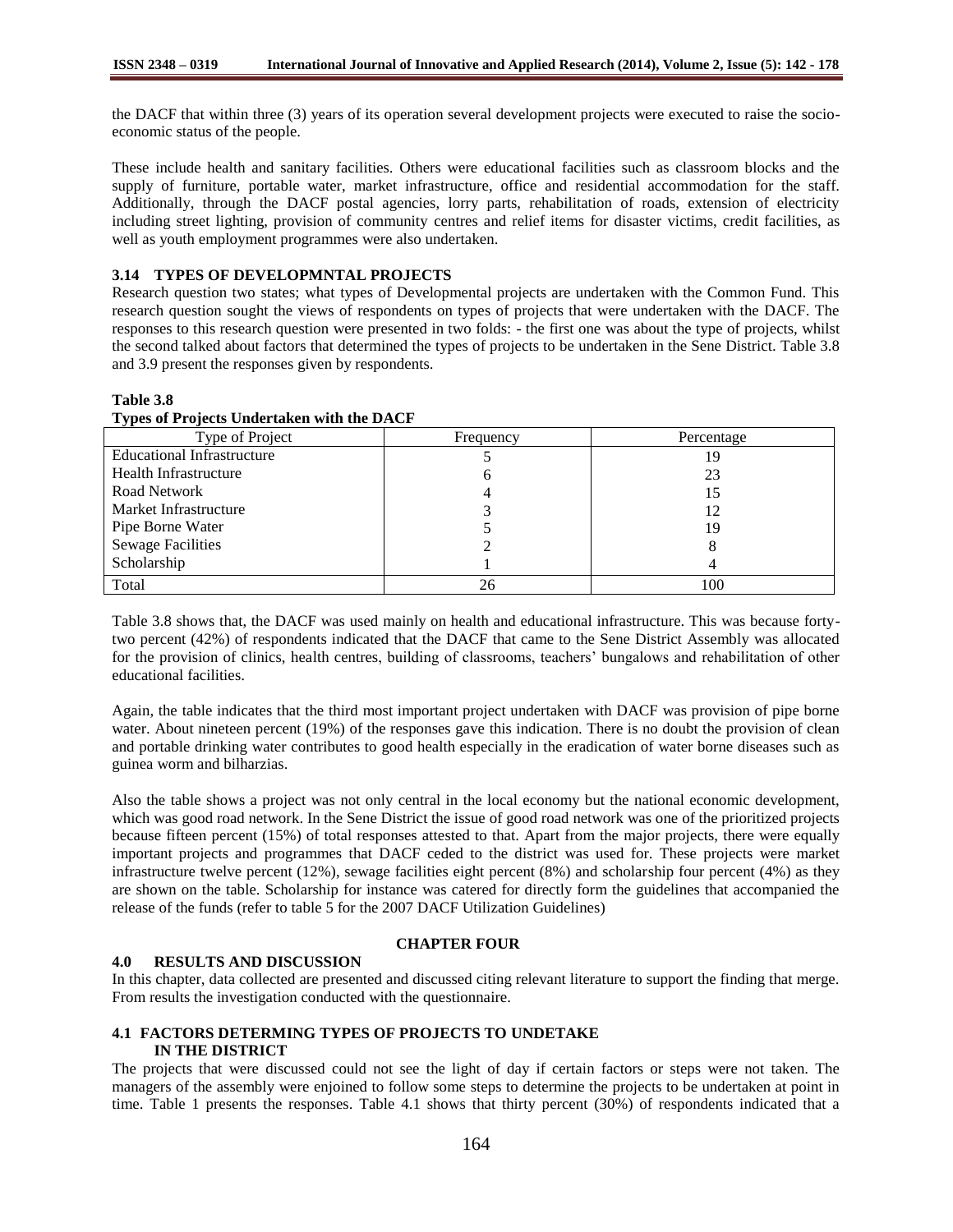development budget is prepared by the Budget Department in collaboration with Planning Coordinating Department of the assembly. Also the table indicates that twenty-seven percent (27%), eight percent (8%), and thirty-five percent (35%) respectively noted that the budget was prepared and sent to Finance subcommittee, executive subcommittee and the general house scrutinized the budget before implementation by the technocrats.

Table 4.1 Factors that Determine Types of Projects

| $\frac{1}{2}$ and $\frac{1}{2}$ and $\frac{1}{2}$ becommon $\frac{1}{2}$ , $\frac{1}{2}$ becomes the set of $\frac{1}{2}$ |           |                       |  |
|---------------------------------------------------------------------------------------------------------------------------|-----------|-----------------------|--|
| Factors                                                                                                                   | Frequency | Rel. Freq. Percentage |  |
| Preparation of development                                                                                                |           |                       |  |
| <b>Budget to DACF</b>                                                                                                     |           | 30                    |  |
| The Assembly Committee's Scrutiny                                                                                         |           |                       |  |
| Authority Committee's scrutiny                                                                                            |           |                       |  |
| General Assembly's scrutiny                                                                                               |           | 35                    |  |
| Total                                                                                                                     |           |                       |  |

The steps or factors as they appeared on the table were exactly how the factors were followed in satisfying regulations of the district assemblies. First the managers (Planning and Finance or the Engineers Department) prepared the development plan for submission to the appropriate assembly"s subcommittee for deliberation. After a thorough deliberation, it was sent to the authority for further discussion and approval. The last stage was the general assembly scrutiny where all members of the assembly met, discussed and approved or disapproved before implementation could take place.

# **4.2 SATISFACTION DERIVED FORM THE PROJECT**

Research question three states; Are the people of the Sene satisfied with the project being undertaken with the Common Fund? This particular research sought to find out the feelings of the people within the communities in the Sene District on the DACF projects undertaken so far. Two items were formulated under this research question to measure the feelings from respondents. One item demanded a single response of "Yes" or "No" and the other sought explanation to the "Yes" or "No" answer.

Table 4.2

Satisfaction Derived from Projects

| Response | Frequency | Percentage |
|----------|-----------|------------|
| Yes      | ∠∪        | 100        |
| No       |           |            |
| Total    | ∠∪        | $00_1$     |

It is significant to note that all the 26 respondents answered "Yes" to the items that asked if members in the district were satisfied with the projects. Reasons to the unanimous "Yes" answer are presented in Table 3.

Table 4.3

| Reasons                                                         | Frequency | Percentage |
|-----------------------------------------------------------------|-----------|------------|
| Projects are taken good care of                                 |           | 42         |
| Projects are utilized by the community members                  |           | 27         |
| Durbars are held to commemorates their acceptance               |           | 23         |
| The incessant request from communities which have Not benefited |           |            |
| from the DACF project yet                                       |           |            |
| Total                                                           |           | 100        |

From Table 4.3, the foremost reason why respondents felt citizens were satisfied with projects undertaken with the DACF was seen in how they took good care of the said projects. Table 4.3 clearly shows that forty-two percent (42%) of the responses indicated that DACF were taken good care of by the citizenry.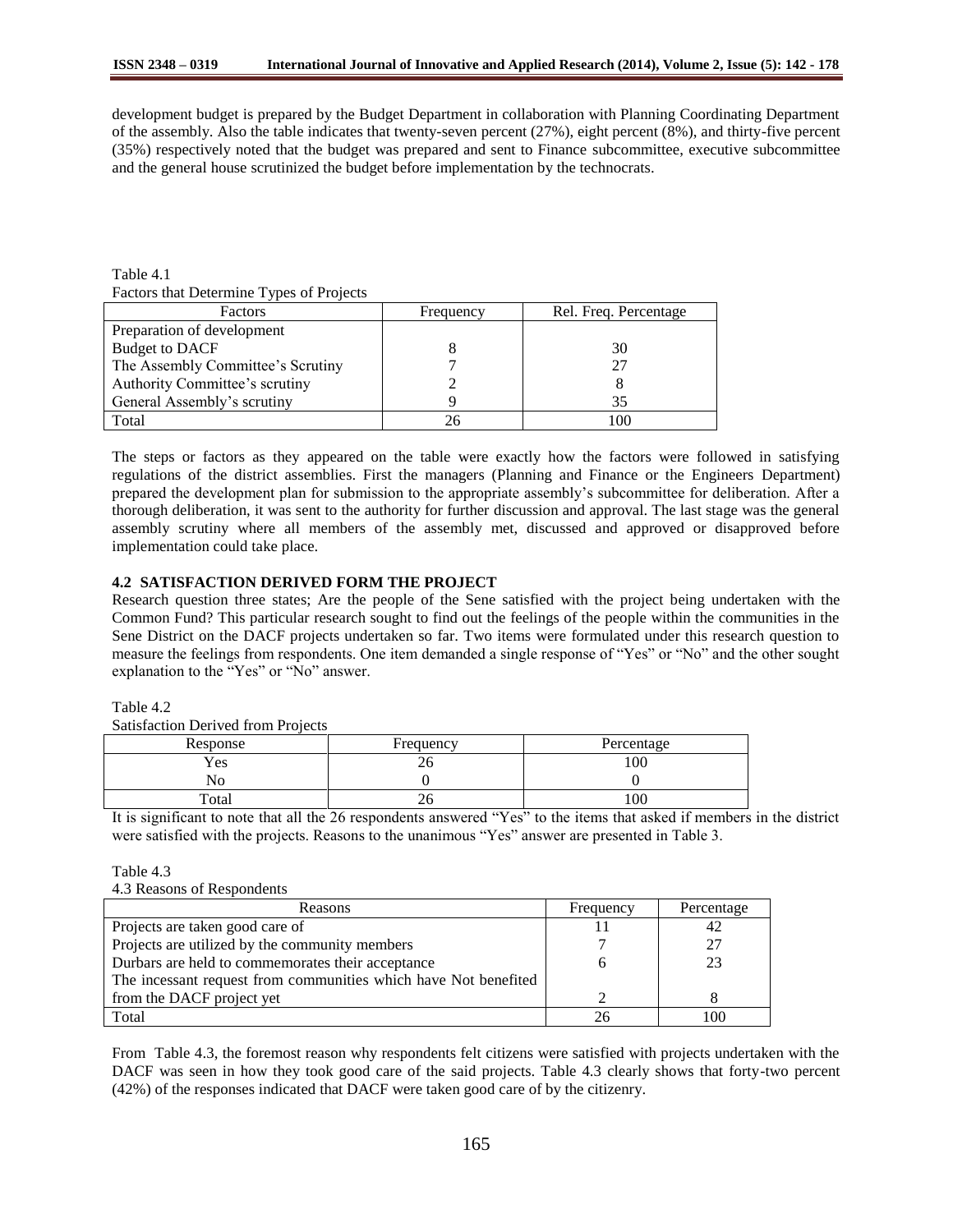Another reason, which is somehow close to the one above, was the fact that projects were utilized by the people in the district. Twenty-seven percent of respondents supported this reason. Stories one hears sometimes from some communities was that certain projects undertaken with the DACF were done without approval of the people. Looking at the factors that have to be considered, the people indirectly have to be consulted through their representatives. It is equally important to indicate that the incessant request communities make for the provision of projects with the DACF is an indication that communities which have benefited had shown their satisfaction to the envy of those that had not benefited, hence agitation from the later to claim their shares of the cake. Table 4.3 shows lastly that, beneficiary communities organized durbars to inaugurate the DACF projects to show their acceptance. The projects were dedicated with durbars.

#### **4.4 JUDICIOUS USE OF COMMON FUND**

Research question four states: is the District Assembly actually utilizing the Common Fund in line with Guidelines for disbursement. Since the DACF was set up by a legal frame work so is, its utilization governed by legal guidelines – thus yearly guidelines for utilization. Respondents indicated that they utilized the funds according to the guidelines. They noted that the guidelines differed year by year. The summary of the 2007 utilization guidelines show the percentage allocation of the fund to various sectors for development. These facts are presented in Table 4.4 .

#### Table 4.4

|                                               | Percentage Allotted |      |  |
|-----------------------------------------------|---------------------|------|--|
| Activity                                      | 2007                | 2008 |  |
| Reserved Fund                                 | 10                  | 10   |  |
| Human Capacity Building                       |                     |      |  |
| National Youth Employment Programme           | 20                  | 30   |  |
| Self-Help Projects                            |                     |      |  |
| <b>District Education Fund</b>                |                     |      |  |
| Establishment & Strengthening of Sub-District |                     |      |  |
| <b>Structures</b>                             |                     | 0.5  |  |
| Malaria                                       |                     |      |  |
| Support for People with Disabilities          |                     |      |  |
| Sports and Culture                            |                     |      |  |
| Total                                         | 51                  | 52.5 |  |

4.5 DACF Utilization Guidelines as compared for 2007 and 2008

Table 4.4 shows that the allocation of the fund was not constant for all the activities. It depended largely on the government priorities. A look at the allocation to the National Youth Employment Programme (NYEP) gives a clear picture of the assertion made earlier. In 2007, NYEP was allocated 20% of the total fund but it had 30% in 2008. Malaria prevention saw a slight increase in its all allocation from one percent (1%) to two percent (2%). All the others, apart from the reserved fund saw a reduction in percentage allocation. Self-Help Projects experienced a drop of three percent (3%) (from 5% to 2%) and Establishment & Strengthening of Sub-District Structures went through the same trend.

This is mandatory allocation from the ministry of Local Government and Rural Development, and must be adhered to. The remaining forty-nine percent (49%) is what is termed as the discretionary allocation of DACF. This is where one employed the used of Factor Rating and Assignment Method to optimally disburse it to the four competing traditional councils in the Sene District. This would be dealt with later.

## **4.5 COMPETENCE OF THE MANAGEMENT OF DACF**

Research question five states: Are those managing the Common Fund and its processes competent and capable enough. Financial Management of the magnitude of the DACF demands well qualified and competent people to carry out that responsibility. In the past, local government had not succeeded because of lack of qualified personnel (The Ghana Districts, 2007). Owing to this, it became imperative to elicit from respondents if the district had the right caliber of staff to manage the DACF in the district. A portion of the DACF was devoted to human resource development; meaning competent personnel to manage the districts were not lost on those who muted the decentralization concept. Table 4 presents the responses of respondents to the items that sought their views.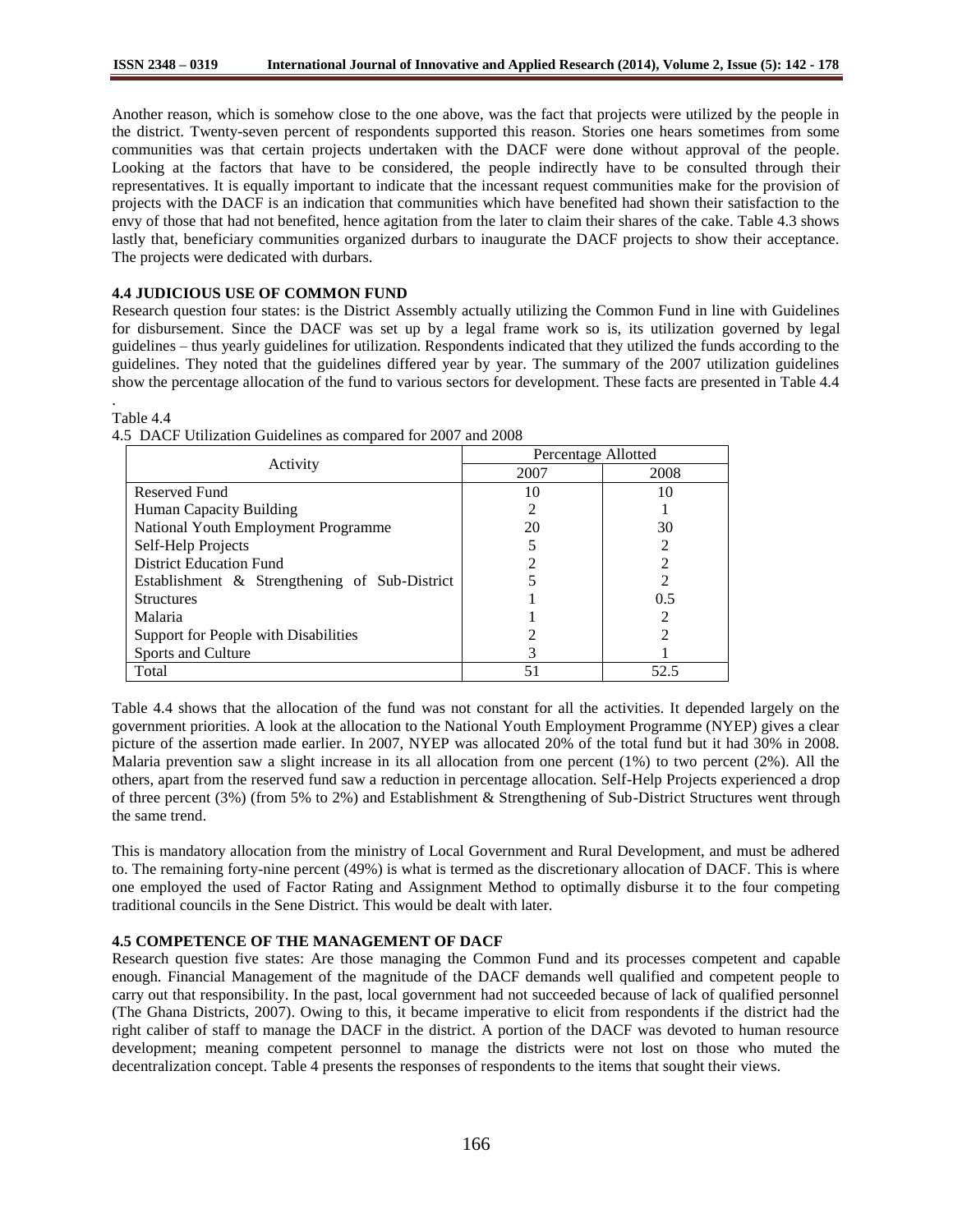| ROLES F TAYED IN THE MANAgement OF the DACT   |           |            |
|-----------------------------------------------|-----------|------------|
| Role                                          | Frequency | Percentage |
| Preparation of Payment Vouchers               |           |            |
| Preparation of Cash Books                     |           | 23         |
| Preparation of Returns                        |           |            |
| Inspection / Monitoring of projects           |           | 19         |
| Pre and Post-auditing of the payment vouchers |           |            |
| Total                                         |           | 100        |

Table 4.5 Roles Played in the Management of the DACF

A casual look through the responses on the table would indicate that only the staff of the finance section work on the DACF. All the other departments play some roles at different stages of the management process. No doubt the table shows that thirty-four percent (34%) of the responses on this role said they are involved in the preparation of the payment vouchers. It must be stated that assembly members and opinion leaders do not play any role in the preparation of the vouchers, which are purely administrative function.

Table 4.5 shows that nineteen percent (19%) of respondents indicated that they were involved in the inspection / monitoring of projects. Monitoring / inspection of projects did not deserve any special technical expertise to do so, it can be deduced that some administrator may be involved in the performance of this role. The other roles, however demands technical expertise to carry them out. Preparation of cash books attracted six (23%) respondents and this role was possibly played by the staff of the finance and audit departments because it fell within their domain.

Furthermore, Table 4.5 indicates that the preparation of payment attracted the highest number of respondent that is thirty-one percent (31%). There is no doubt that this role involves a lot of process in the administrative process with the government bureaucracy to ensure record keeping and accountability.

# **4.6 PROBLEMS AND CHALLENGES FACED IN THE IMPLEMENTATION OF THE DACF**

Research question six sought to find out the problems and challenges faced by the District Assembly in the implementation of the Common Fund Projects. Two items were used to solicit for the answers required. Responses from the first items are presented in Table 6 and the second is presented as suggestions to how the challenges could be overcome in the discussion of the contents of the table

Table 4.6

| Chancing C Paccu III the Management of DACT     |           |            |
|-------------------------------------------------|-----------|------------|
| Challenges                                      | Frequency | Percentage |
| The release of the DACF delays                  |           |            |
| The Directives for the utilization restrict the |           | 31         |
| assembly                                        |           | 15         |
| Payment to contractors delays                   | n         | 23         |
| Too many deductions limits the usage of the     |           | 19         |
| funds                                           |           | 12         |
| Too many projects on the DACF                   |           |            |
| Total                                           | 26        | 100        |

Challenges Faced in the Management of DACF

Table 4.6 shows that respondents were passionate about the challenges that faced them in the management of the DACF. This is seen in the percentage rate of the responses – they are almost evenly distributed. However, delay in the release of funds topped the responses with thirty-one percent (31%). The respondents were not the only people complaining about the two challenges mentioned above.

For instance, a study by the World Bank (2004) found that there were wide gaps between the release date by the Ministry of Finance and Economic Planning, the transfer date by the Controller and Accountant General"s Department (CAGD) and the payment date by the Bank of Ghana.

The gaps, especially between the transfer date by CAGD and the payment date, gave cause for concern. Specifically the study indicated such issues as the lack of funds or too many competing demands on the resources, delays in getting the proposed formula for allocation approved by Parliament, the government"s fiscal and monetary policy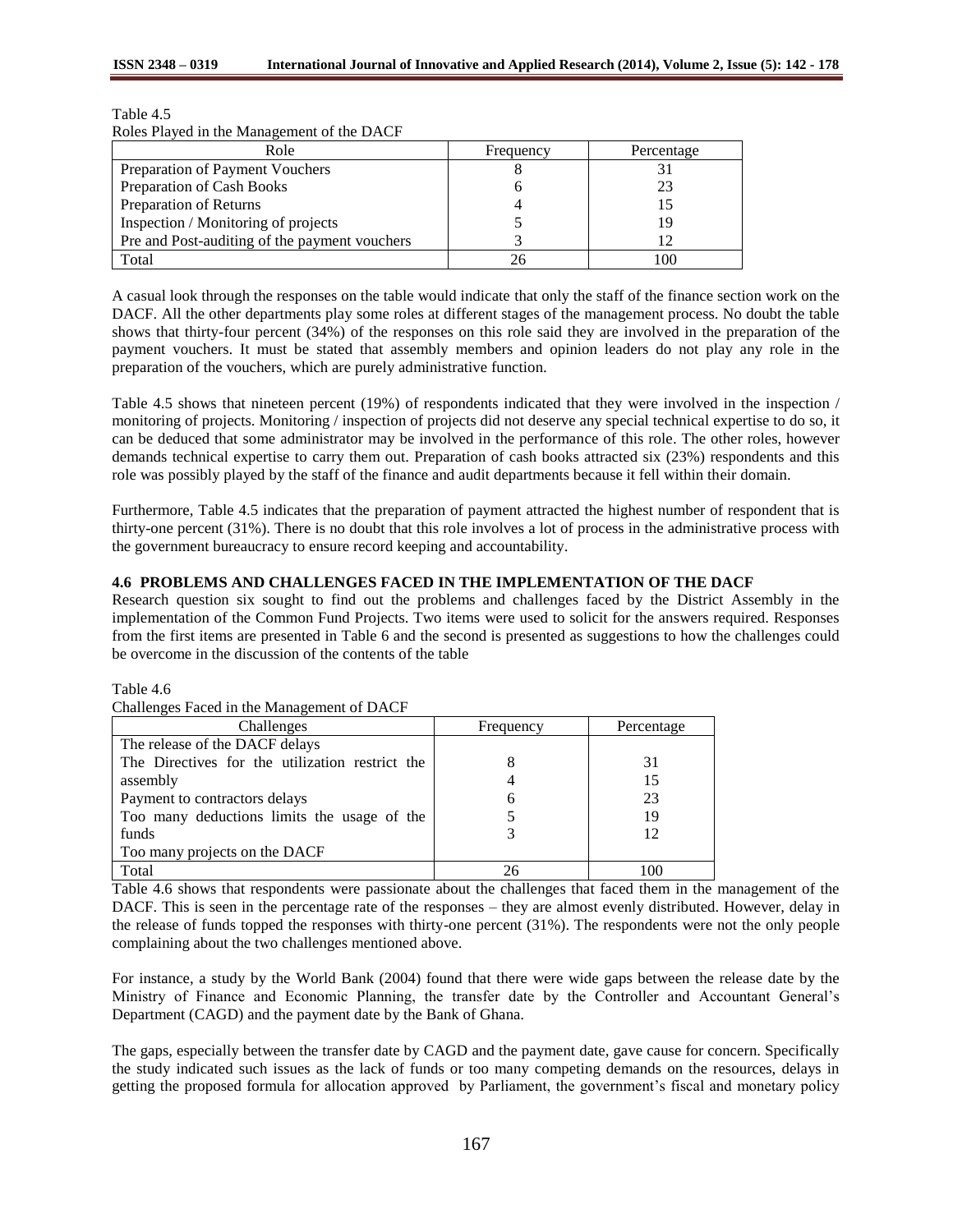concerns and failure or delays in submitting supplementary budgets and financial reports by district assemblies (World Bank, 2004). This amply supports the responses given by respondents.

In another development at a stakeholders" workshop, a discussant also touched on the delays in releasing the DACF to the districts. The discussant Mr. Kyei-Baffour bemoaned the rate of statutory interference in the disbursement of the DACF which affected the implementation of the approved budgets of Metropolitan Municipal Assemblies and by extension their financial functions.

Table 4.6 shows that there were other teething challenges that confronted the Sene District Assembly in the management of the DACF. The issue of the delay in the payment of contracts from the delay in releasing funds generally forms the central government. When this happened projects were not completed on time.

From the foregoing, the challenges have to be attended to by central government by releasing the DACF early enough for the district to carry out its obligations. Also, government should stop the numerous deductions form the DACF at source or explain the national for the deductions.

Rhetorically, what was the level of development in the District before and after the introduction of DACF was research question of the study. To get a better assessment of the developmental situation of the district, it became imperative to measure that from respondents who were the major stakeholders in the district development. They were therefore asked to give the state of development of the district prior to the inception of the DACF and the aftermath of its introduction. The responses that emerged are discussed qualitatively.

Respondents indicated that before the introduction of the DACF, the district found it very difficult to undertake developmental projects because of lack of funds. This led to poor health care, low enrolment in schools, poor environment as a result of drainage facilities among others. The capacity of the staff of the district was low but the situation was different. A look at the year by years guidelines would inform one about the projects and activities undertaken to better the lives of the citizens within the districts and so most projects had been undertaken based on the guidelines which had brought changes in the socio-economic life of the district.

The last research question took a look at the main purpose why the DACF was introduced into the local government of Ghana. The views of respondents are presented in Table 4.7

| Views of the Purpose of the introduction of DACF     |           |            |
|------------------------------------------------------|-----------|------------|
| Views of Respondents                                 | Frequency | Percentage |
| To provide financial support to the districts        |           | 27         |
| Equitable distribution of developmental resources    |           | 19         |
| To deepen physical decentralization and              |           |            |
| Support local governance                             |           | 19         |
| To improve socio-economic infrastructure of district |           |            |
| assemblies                                           |           | 35         |
| Total                                                | 26        | 100        |

Table 4.7

Table 4.7 shows the views of respondents on the purpose for the introduction of the DACF. Exactly thirty-five percent (35%) of the respondents indicated that the DACF was introduced with the view of improving the socioeconomic infrastructure of District Assemblies. Some of these socio-economic infrastructure that the DACF had been used to undertake in the Sene District included school buildings, health cares/clinics, markets, roads, public places of conveniences pipe borne water and drainage facilities.

Again, the table shows that twenty-seven percent (27%) of the respondents indicated that the DACF was introduced to provide financial support to the district assemblies to enable them meet their numerous financial obligations. District assemblies have the responsibility of providing some basis amenities such as the provision of sanitary facilities in the form of places of convenience and waste disposal to keep the environment clean, which requires substantial financial resources to enable them undertake. The DACF was therefore a relief in this direction.

Furthermore, Table 4.7 indicates that twenty –seven percent (27%) of the respondents showed that the DACF has brought about equitable distribution of developmental resources. There is not denying the fact that some of the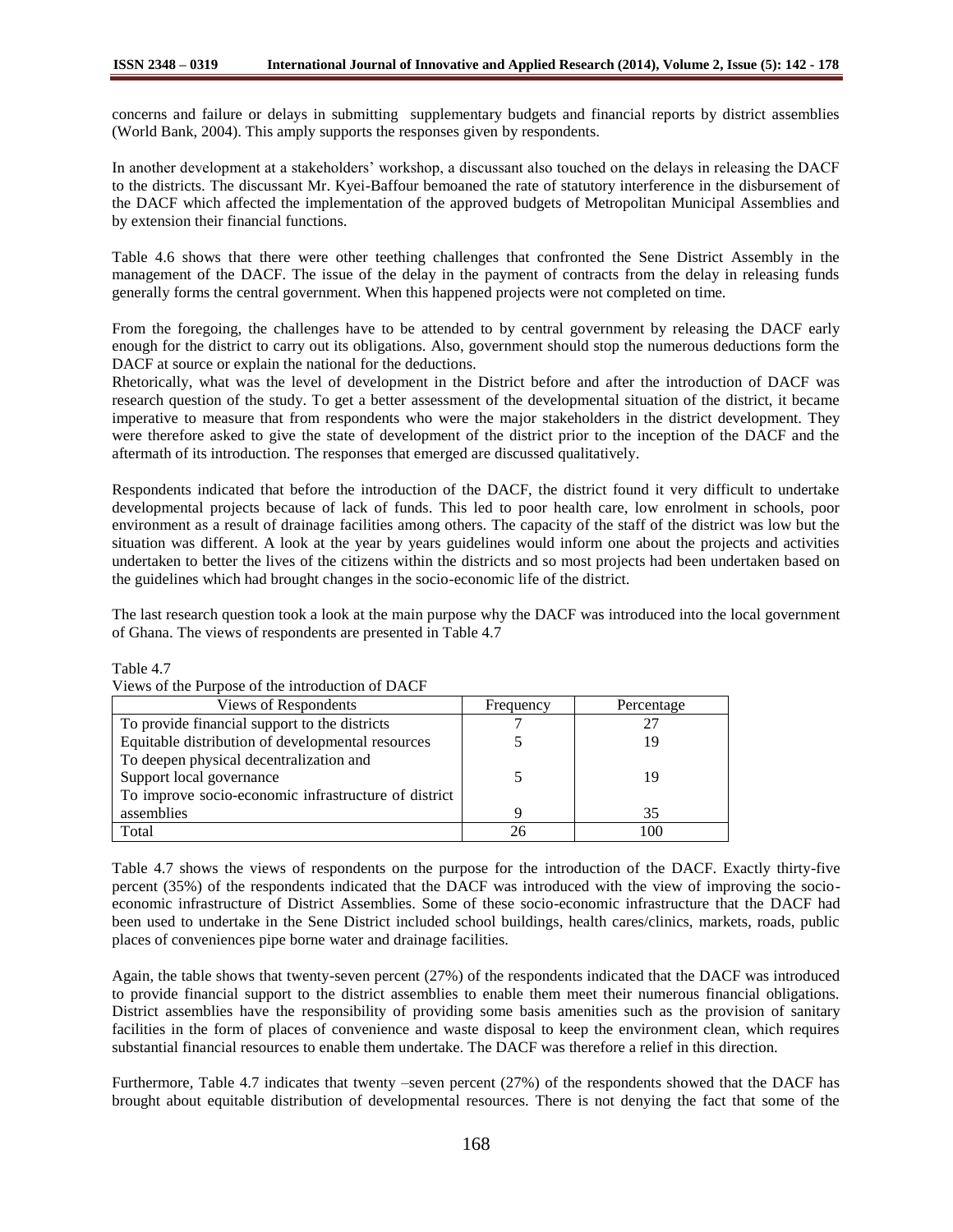districts are well endowed and others deprived. To distribute developments fairly if not equally, the DACF was introduced to bridge the developmental gaps among the districts. This is done by the formula for the disbursement of the DACF, which is prepared by the Administrator of the DACF and approved by parliament.

Lastly, table 4.7 shows that, one of the purpose of the DACF was to deepen the decentralization process and to support governance. There cannot be effective decentralization without adequate funding because year in year out a portion of the DACF to the districts is allocated to strengthen existing local government structures and establish nonexisting ones.

The 2008 DACF guidelines for disbursement specifically said that two percent (2%) of each district share of the DACF should go into "the establishment and strengthening of sub-District Structures such as Zonal, Urban, Town and Area Councils (for the provisions of officers, furniture and equipment)".

# **4.7 ON THE DISCRETIONARY ALLOCATION OF DACF**

The Sene District General Assembly\"s Scrutiny has selected seven factors listed below as a basis for evaluation and has assigned rating weights on each factor.

| Factor | <b>Factor Name</b>                 | Rating weight |
|--------|------------------------------------|---------------|
| 1.     | Population of the council          | 5.00          |
| 2.     | Availability of funds              | 4.00          |
| 3.     | Personnel to man the project       | 3.00          |
| 4.     | Accessibility to the council       | 2.00          |
| 5.     | Material supplies in the council   | 3.00          |
| 6.     | Economic activities in the council | 2.00          |
| 7.     | Community desirability             | 1.00          |

The District General Assembly"s scrutiny has rated four development sectors in each council in the district on ten (10) to hundred (100) point basis.

Table 4.9 (I)

Gives the point for the development sector of council (I)

| Development<br>Sector<br>Factor | Education | Health | Water &<br>Sanitation | Road<br><b>Network</b> |
|---------------------------------|-----------|--------|-----------------------|------------------------|
| 1.                              | 90.00     | 70.00  | 60.00                 | 50.00                  |
| 2.                              | 80.00     | 90.00  | 70.00                 | 45.00                  |
| 3.                              | 65.00     | 70.00  | 30.00                 | 60.00                  |
| 4.                              | 50.00     | 90.00  | 50.00                 | 100.00                 |
| 5.                              | 60.00     | 80.00  | 70.00                 | 50.00                  |
| 6.                              | 50.00     | 70.00  | 50.00                 | 45.00                  |
| 7.                              | 80.00     | 90.00  | 50.00                 | 50.00                  |

Table 4.9 (II) gives the total rating score of the development sector for the council (I)

| Factor    | <b>Factor Name</b>           | Rating<br>weight | Ratio<br>of rate | Educ  | Health | Sanitation | Road<br>network |
|-----------|------------------------------|------------------|------------------|-------|--------|------------|-----------------|
| ı.        | Population of the<br>council | 5.00             | 0.25             | 22.50 | 17.50  | 15.00      | 12.50           |
| <u>L.</u> | Availability of              | 4.00             | 0.20             | 16.00 | 18.00  | 14.00      | 9.00            |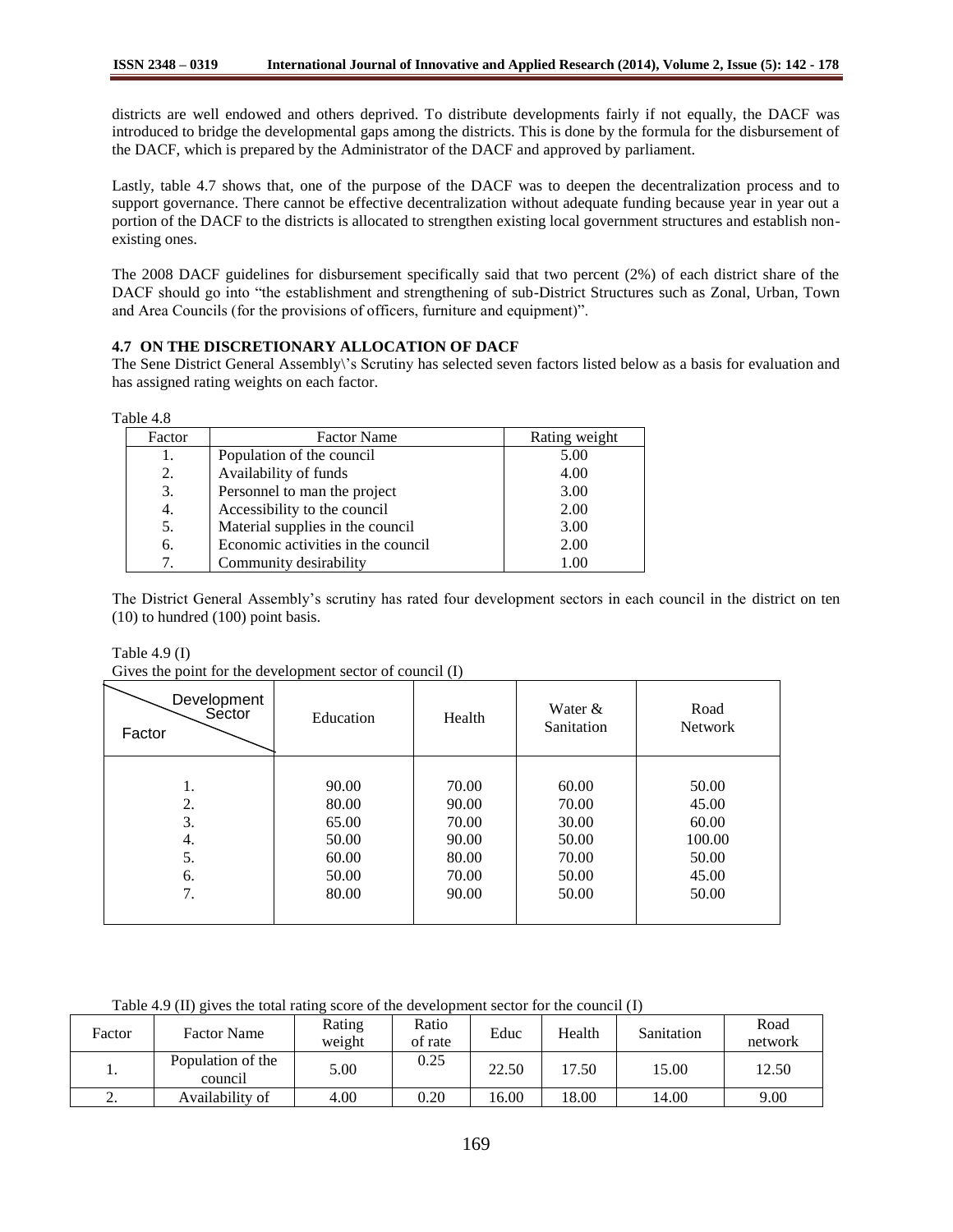|    | funds                                                  |      |      |       |       |       |       |
|----|--------------------------------------------------------|------|------|-------|-------|-------|-------|
| 3. | Personnel to man<br>the projects                       | 3.00 | 0.15 | 9.75  | 10.50 | 4.50  | 9.00  |
| 4. | Accessibility to the<br>council                        | 2.00 | 0.10 | 5.00  | 9.00  | 5.00  | 10.00 |
| 5. | Material supplies                                      | 3.00 | 0.15 | 9.00  | 12.00 | 10.50 | 7.50  |
| 6. | Economic activities<br>Community                       | 2.00 | 0.10 | 5.00  | 7.00  | 5.00  | 4.50  |
| 7. | Community<br>desirability                              | 1.00 | 0.05 | 4.00  | 4.50  | 2.50  | 2.50  |
|    | Total Rating score of the<br>development for council I |      |      | 71.25 | 78.50 | 56.50 | 55.00 |

Table 4.10 (I) gives the points for the development sectors of the council II

| Development<br>Sector<br>Factor | Education | Health | Water $&$<br>Sanitation | Road<br>network |
|---------------------------------|-----------|--------|-------------------------|-----------------|
|                                 |           |        |                         |                 |
| 1.                              | 100.00    | 60.00  | 50.00                   | 45.00           |
| 2.                              | 80.00     | 90.00  | 70.00                   | 50.00           |
| 3.                              | 70.00     | 60.00  | 40.00                   | 60.00           |
| 4.                              | 65.00     | 70.00  | 50.00                   | 50.00           |
| 5.                              | 75.00     | 60.00  | 65.00                   | 70.00           |
| 6.                              | 75.00     | 70.00  | 50.00                   | 50.00           |
| 7.                              | 60.00     | 65.00  | 70.00                   | 50.00           |
|                                 |           |        |                         |                 |

|  |  |  | Table 4.10 (II) give the total rating score of the development sector for the council II |
|--|--|--|------------------------------------------------------------------------------------------|
|--|--|--|------------------------------------------------------------------------------------------|

| Factor                                            | Rating weight | Ratio of Rate | Educ. | Health | Water $&$  | Road           |
|---------------------------------------------------|---------------|---------------|-------|--------|------------|----------------|
|                                                   |               |               |       |        | Sanitation | <b>Network</b> |
| 1.                                                | 5.00          | 0.25          | 25.00 | 15.00  | 12.50      | 11.25          |
| 2.                                                | 4.00          | 0.20          | 16.00 | 18.00  | 14.00      | 10.00          |
| 3.                                                | 3.00          | 0.15          | 10.50 | 9.00   | 6.00       | 9.00           |
| 4.                                                | 2.00          | 0.10          | 6.50  | 7.00   | 5.00       | 5.00           |
| 5.                                                | 3.00          | 0.15          | 11.25 | 9.00   | 9.75       | 10.50          |
| 6.                                                | 2.00          | 0.10          | 7.50  | 7.00   | 5.00       | 5.00           |
| 7.                                                | 1.00          | 0.05          | 3.00  | 3.25   | 3.50       | 2.50           |
| Total Rating score of the development for council |               |               |       |        |            |                |
| П                                                 |               |               | 79.75 | 68.25  | 55.75      | 53.25          |

Table 4.11 (I) gives the points for the development sector of the council III

| Development<br>Sector<br>Factor | Education | Health | Water &<br>Sanitation | Road<br><b>Network</b> |
|---------------------------------|-----------|--------|-----------------------|------------------------|
|                                 | 95.00     | 65.00  | 45.00                 | 45.00                  |
| 2.                              | 70.00     | 80.00  | 60.00                 | 50.00                  |
| 3.                              | 60.00     | 50.00  | 30.00                 | 30.00                  |
| 4.                              | 60.00     | 55.00  | 45.00                 | 35.00                  |
| 5.                              | 70.00     | 70.00  | 60.00                 | 50.00                  |
| 6.                              | 65.00     | 60.00  | 50.00                 | 45.00                  |
|                                 | 55.00     | 50.00  | 60.00                 | 40.00                  |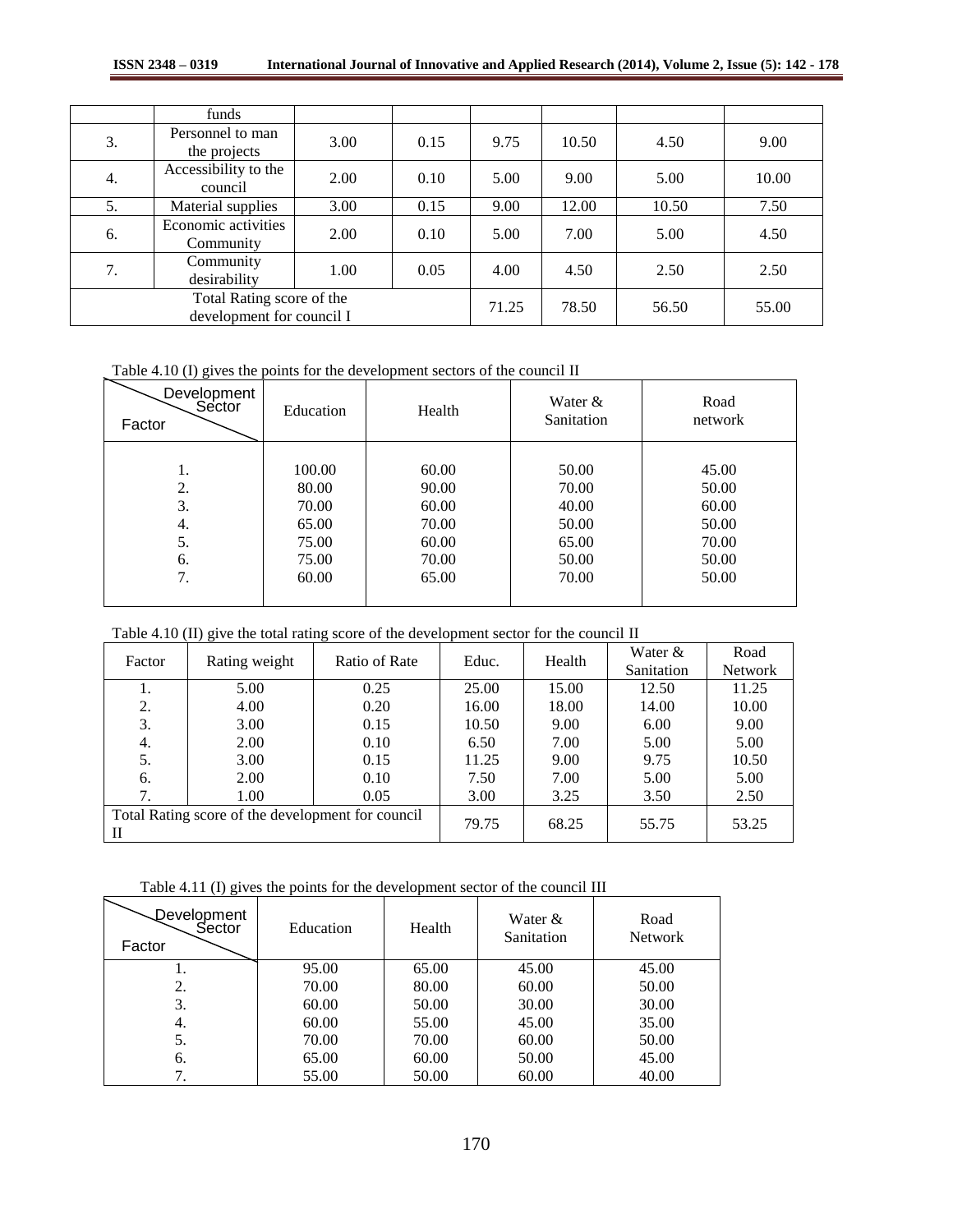| Development<br>Secto<br>Facto                         | Rating<br>weight | Ratio of<br>Rate | Educ. | Health | Water $&$<br>Sanitation | Road<br><b>Network</b> |
|-------------------------------------------------------|------------------|------------------|-------|--------|-------------------------|------------------------|
|                                                       | 5.00             | 0.25             | 23.75 | 16.25  | 11.25                   | 11.25                  |
| 2.                                                    | 4.00             | 0.20             | 14.00 | 16.00  | 12.00                   | 10.00                  |
| 3.                                                    | 3.00             | 0.15             | 9.00  | 7.50   | 4.50                    | 4.50                   |
| 4.                                                    | 2.00             | 0.10             | 6.00  | 5.50   | 4.50                    | 3.50                   |
| 5.                                                    | 3.00             | 0.15             | 10.50 | 10.50  | 9.00                    | 7.50                   |
| 6.                                                    | 2.00             | 0.10             | 6.50  | 6.00   | 5.00                    | 4.50                   |
| 7                                                     | 1.00             | 0.05             | 2.75  | 2.50   | 3.00                    | 2.00                   |
| Total Rating score of the development for council III | 75.50            | 64.25            | 49.25 | 43.25  |                         |                        |

Table 4.11 (II) gives the total rating score for the development sector of council III

Table 4.12 (I) gives the points for the development sector of council IV

| Development<br>Sector<br>Factor | Education | Health | Water $&$<br>Sector | Road<br><b>Network</b> |
|---------------------------------|-----------|--------|---------------------|------------------------|
|                                 | 80.00     | 80.00  | 100.00              | 45.00                  |
| 2.                              | 100.00    | 70.00  | 80.00               | 50.00                  |
| 3.                              | 70.00     | 60.00  | 30.00               | 60.00                  |
| 4.                              | 60.00     | 80.00  | 10.00               | 50.00                  |
| 5.                              | 80.00     | 60.00  | 90.00               | 85.00                  |
| 6.                              | 90.00     | 60.00  | 50.00               | 50.00                  |
|                                 | 60.00     | 60.00  | 90.00               | 80.00                  |

Table 4.12 (II) gives the total rating score of development sector for council IV

| Development<br>Sector<br>Factor                      | Rating<br>Weight | Ratio of<br>Rate | Educ. | Health | Water &<br>Sanitation | Road<br><b>Network</b> |
|------------------------------------------------------|------------------|------------------|-------|--------|-----------------------|------------------------|
|                                                      | 5.00             | 0.25             | 20.00 | 20.00  | 25.00                 | 12.25                  |
| 2.                                                   | 4.00             | 0.20             | 15.00 | 10.50  | 12.00                 | 10.00                  |
| 3.                                                   | 3.00             | 0.15             | 14.00 | 12.00  | 6.00                  | 9.00                   |
| 4.                                                   | 2.00             | 0.10             | 6.00  | 8.00   | 1.00                  | 5.00                   |
| 5.                                                   | 3.00             | 0.15             | 8.00  | 6.00   | 9.00                  | 12.75                  |
| 6.                                                   | 2.00             | 0.10             | 13.50 | 9.00   | 7.50                  | 5.00                   |
| 7.                                                   | 1.00             | 0.05             | 3.00  | 3.00   | 4.50                  | 4.00                   |
| Total rating score of the development for council IV | 79.50            | 68.50            | 65.00 | 57.05  |                       |                        |

Table 4.13 is the combination of the four traditional councils with their total rating scores for the four chosen development- sectors by the District General Assembly"s Scrutiny Board on the discretionary allocation of DACF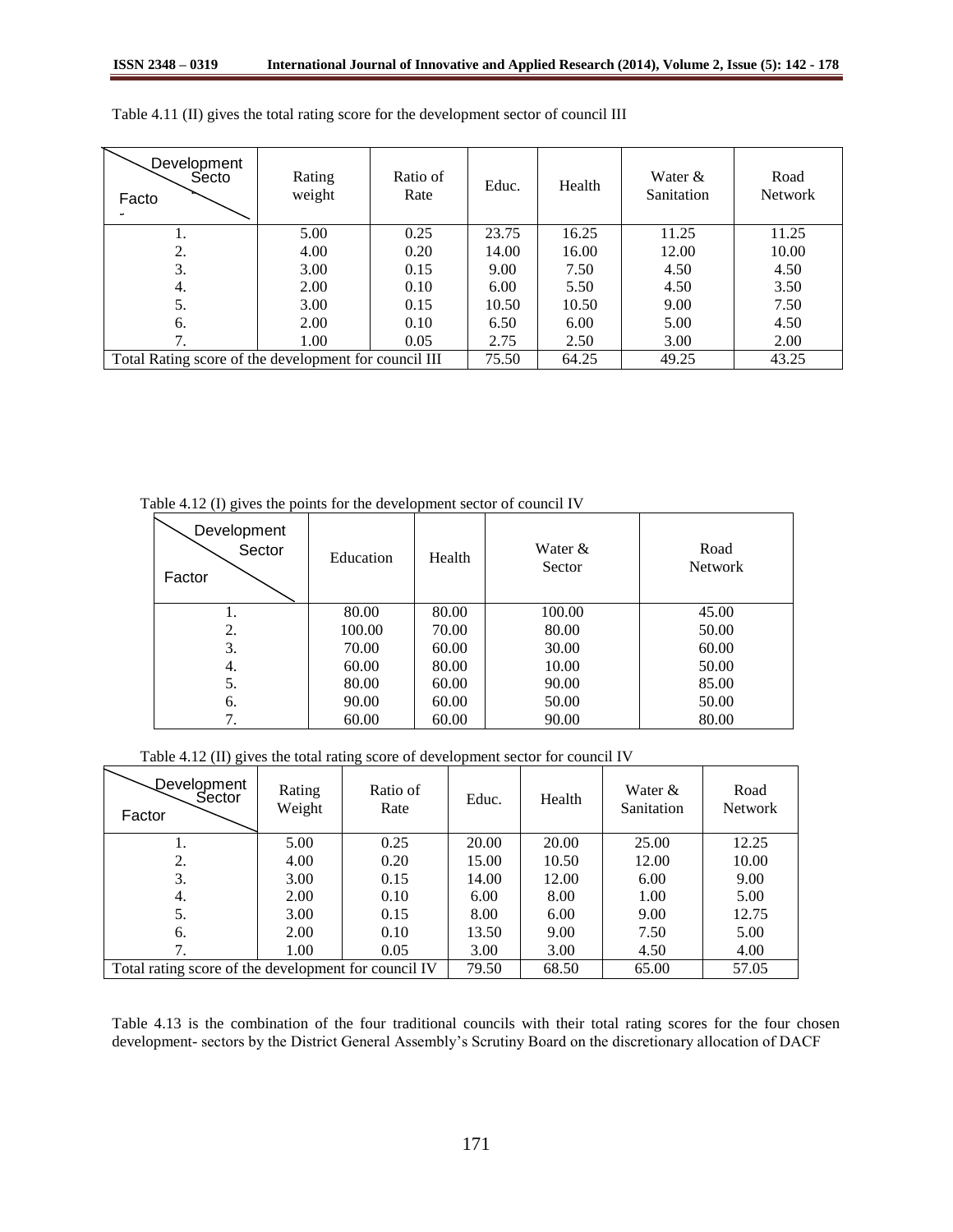| nie<br>.,<br>۰. |  |
|-----------------|--|
|-----------------|--|

| Development<br>Sector<br>Council | Education | Health | Water $\&$<br>Sanitation | Road<br><b>Network</b> |
|----------------------------------|-----------|--------|--------------------------|------------------------|
| Council I<br>(Dwan)              | 79.50     | 68.50  | 65.00                    | 53.25                  |
| Council II<br>(Wiase)            | 72.50     | 64.25  | 49.25                    | 43.25                  |
| Council III<br>(Basa)            | 71.25     | 78.50  | 56.50                    | 55.00                  |
| Council IV<br>(Nkomi)            | 79.75     | 68.25  | 55.75                    | 53.25                  |

The question is which of these four development sectors should be awardered to one and only one the four traditional councils for the optimal benefit to the people of the district with minimal discretionary allocation cost. Hugarism Method of assignment outlined in the chapter II of the literature review. This gives us a typical council development sector Assignment problem.

## **COUNCIL DEVELOPMENT-SECTOR ASSIGNMENT PROBLEM**

Under the discretionary allocation of DACF, four development sectors were considered to be assigned to the four competing councils of the district. Each council is rated on an evenly seven selected factors listed in table 4.8 as the basis for evaluation at differing total rating score.

The score of each council (i) vying for a development-sector, (j) is given as follows: where  $1 \leq I \leq 4$  and  $1 \leq j \leq 4$ 

| hiittai assigninent taoleau      |           |        |                         |                        |  |  |  |  |
|----------------------------------|-----------|--------|-------------------------|------------------------|--|--|--|--|
| Development<br>Sector<br>Council | Education | Health | Water $&$<br>Sanitation | Road<br><b>Network</b> |  |  |  |  |
| Council i                        | 79.50     | 68.50  | 65.00                   | 53.25                  |  |  |  |  |
| Council ii                       | 72.50     | 64.25  | 49.25                   | 43.25                  |  |  |  |  |
| Council iii                      | 71.25     | 78.50  | 56.50                   | 55.00                  |  |  |  |  |
| Council iv                       | 79.75     | 68.25  | 55.75                   | 57.00                  |  |  |  |  |

# Initial assignment tableau

| Assignment tableau with row and column reduction |  |
|--------------------------------------------------|--|
|--------------------------------------------------|--|

| Development<br>Sector<br>Council | Education | Health | Water & Sanitation | Road<br><b>Network</b> |
|----------------------------------|-----------|--------|--------------------|------------------------|
| Council i                        | 10.00     | 2.75   | 11.75              | 0.00                   |
| Council ii                       | 13.00     | 8.50   | 6.00               | 0.00                   |
| Council iii                      | 0.00      | 11.00  | 1.50               | 0.00                   |
| Council iv                       |           | 0.00   | $0.00\,$           | .25                    |

Assignment tableau with line test for independent zeros.

| Development<br>Sector<br>Council | Education | Health | Water &<br>Sanitation | Road<br><b>Network</b> |
|----------------------------------|-----------|--------|-----------------------|------------------------|
| Council i                        | 10.00     | 1.25   | 10.25                 | 0.00                   |
| Council ii                       | 13.00     | 7.00   | 4.50                  | 0.00                   |
| Council iii                      | 0.00      | 9.50   | 0.00                  | 0.00                   |
| Council iv                       | 9.25      | 0.00   | 0.00                  | 2.75                   |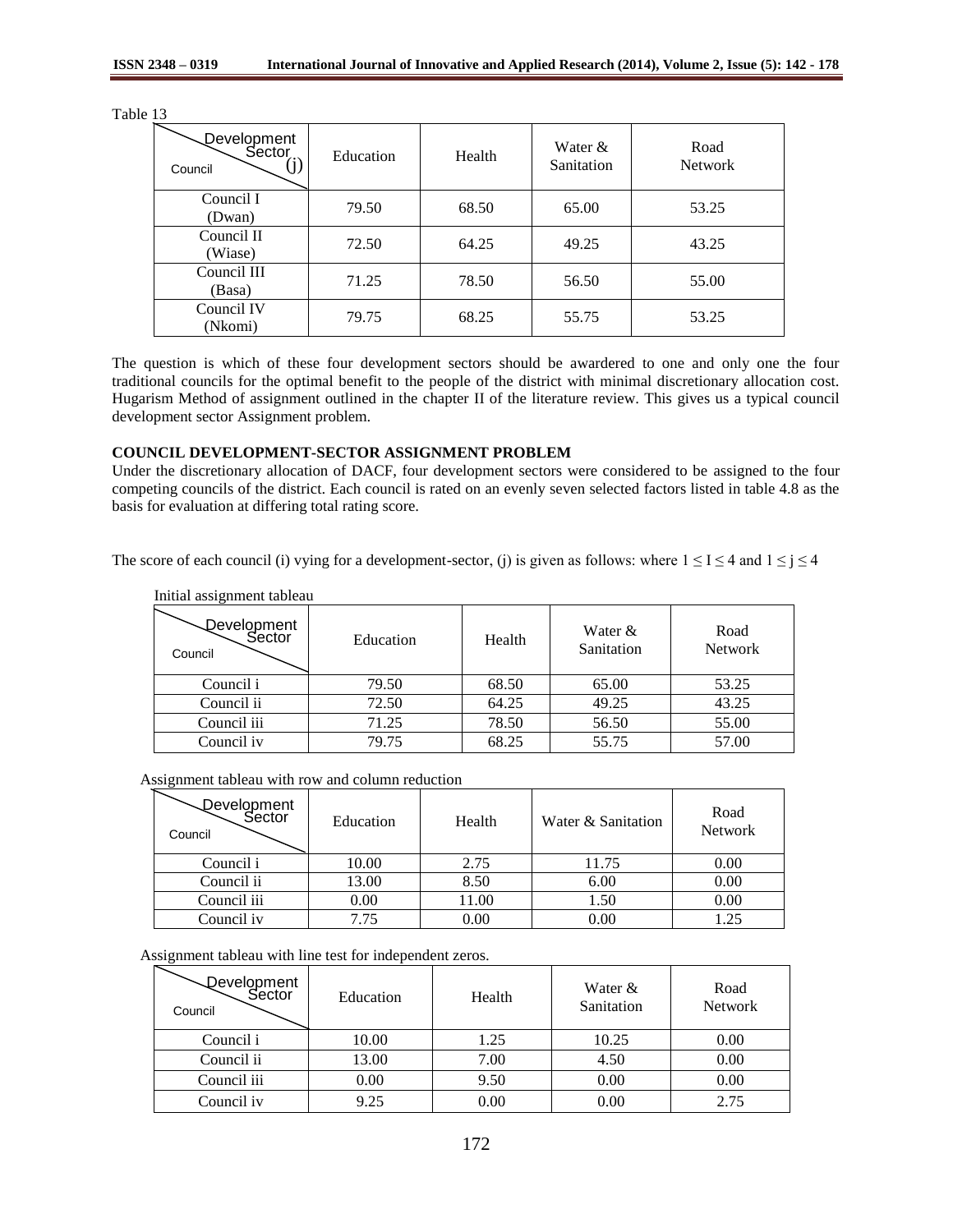| Adjusted assignment tableau by subtracting 1.25 to the uncrossed values and adding 1.25 to each junction. |  |  |  |  |  |  |
|-----------------------------------------------------------------------------------------------------------|--|--|--|--|--|--|
| The final tableau.                                                                                        |  |  |  |  |  |  |

| Development<br>Sector<br>Council | Education | Health | Water &<br>Sanitation | Road<br><b>Network</b> |
|----------------------------------|-----------|--------|-----------------------|------------------------|
| Council i                        | 8.75      | 0.00   | 9.00                  | 0.00                   |
| Council ii                       | 11.75     | 5.75   | 3.25                  | 0.00                   |
| Council iii                      | 0.00      | 9.50   | 0.00                  | 1.25                   |
| Council iv                       | 9.25      | 0.00   | 0.00                  | 4.00                   |

The optimal assignments are as follows:

| Council (i) | Development $-$                | Individual    | Discretionary allocation |
|-------------|--------------------------------|---------------|--------------------------|
|             | sector $(i)$                   | optimal value | percentage               |
| Council i   | Health                         | 68.50         | 14.06%                   |
| Council ii  | Road                           | 43.20         | 8.87%                    |
| Council iii | Education                      | 71.20         | 14.62%                   |
| Council iv  | Water & Sanitation             | 55.75         | 11.45%                   |
|             | Total optimal allocation value | 238.65        | 49%                      |

# **DIAGRAMATIC REPRESENTATION OF THE RESULTS PIE CHART FOR THE DISCRETIONARY ALLOCATION OF THE DACF OF SENE DISTRICT**

| Council     | Discretionary allocation<br>in percentage | Discretionary allocation in degrees |
|-------------|-------------------------------------------|-------------------------------------|
| Council i   | 14.06%                                    | $103.30^{0}$                        |
| Council ii  | 8.87%                                     | $65.20^0$                           |
| Council iii | 14.62%                                    | $107.40^{0}$                        |
| Council iv  | 11.45%                                    | $84.10^{0}$                         |
| Total       | 49%                                       | 360 <sup>0</sup>                    |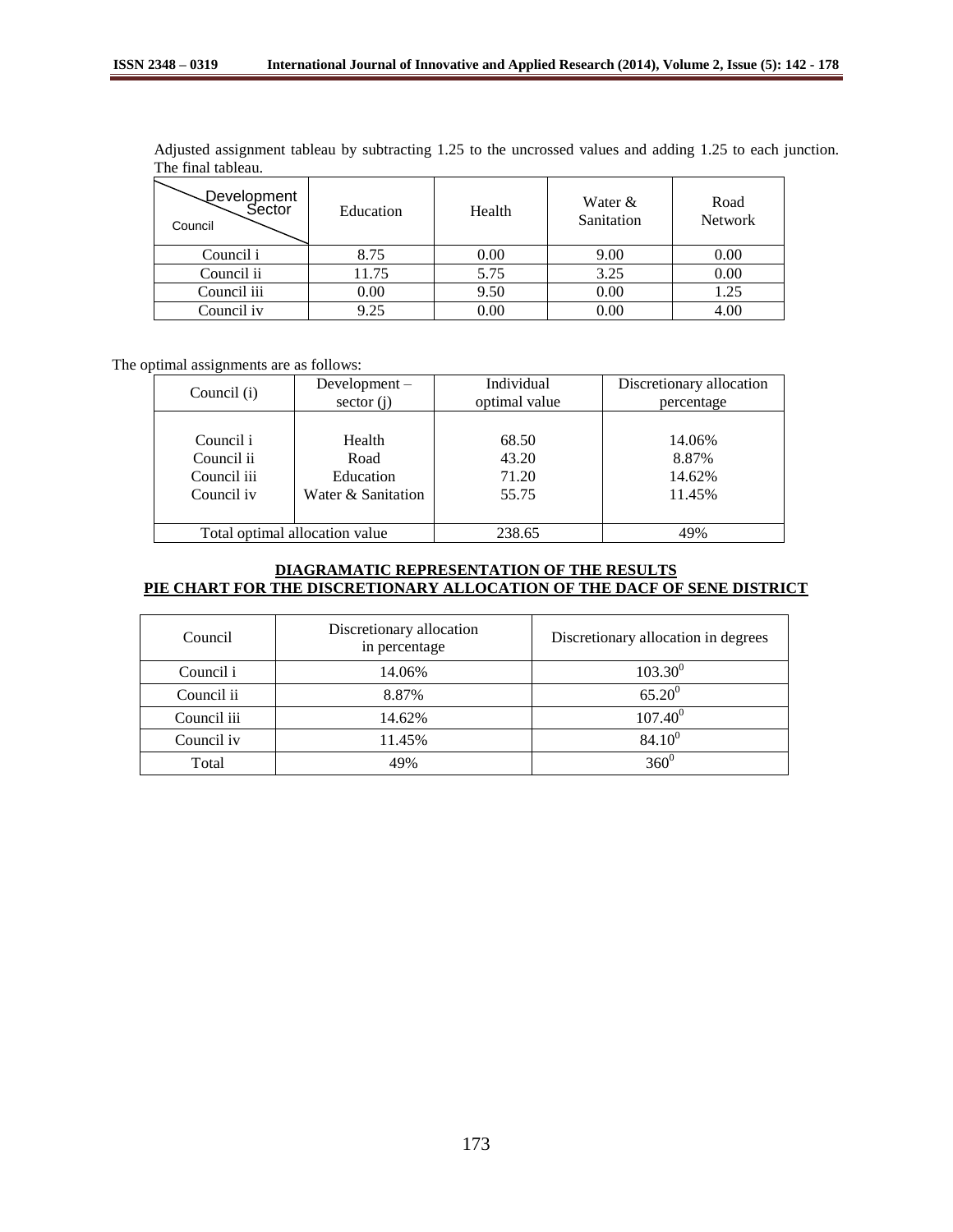

# **CHAPTER FIVE**

## **5.0 SUMMARY, CONCLUSIONS AND RECOMMENDATIONS**

This chapter deals with the summary of the findings of the study, conclusions drawn from the findings, recommendations made with regards to the findings and suggestions for further study.

## **5.1 SUMMARY OF THE STUDY**

The study was conducted on the optimal allocation of resources of District Assemblies Common Fund (DACF) in the Sene District of Brong Ahafo Region. A background to the DACF was given in chapter one, which also carried the statement of the problem, purposes of the study, research questions that guided the study, significance of the study among others.

Also, adequate literature was reviewed in chapter two. The literature review covered areas beyond the DACF. Chapter three dealt with the methodology used for data collection and analysis, whilst chapter four dealt with the presentation and analysis. Finally, this chapter sums up the study.

The findings of the investigation, enumerated according to the order of the research questions posed, indicated that the impact of the DACF projects of the lives of the people had been phenomenal.

This was seen in the improvement in social and economic infrastructure such as clinics, school buildings, markets, public places of convenience and roads. It was also found that the project concentrated on basic health facilities, improvement in educational facilities, good road network, environmental and sanitation projects.

Furthermore, it was found that the people in the Sene District were satisfied with the developmental projects undertaken with the DACF and that guidelines for the utilization of the DACF were followed strictly.

On the issue of the competence of management staff at the district level, which by extension is a prerequisite for effective management of the DACF, it observed that the academic/professional qualifications of the staff of the assembly were one of the best at the local government levels.

It was also found that there were some challenges and problems with the implementation of the common fund project in the Sene District. Among them was delay in the release of the fund, too many deductions from source (DACF Secretariat), too many projects funded the DACF and the directives that central government gives.

Moreover, it was found that before the introduction of the DACF, the Sene District could not undertake any major development projects. However, with the introduction of the DACF, the district had seen a lot of development projects as had been earlier in this section.

Finally, it was found that the rationale for the introduction of the DACF at the local government level was to financial, which eventually eased the financial burden on the assemblies.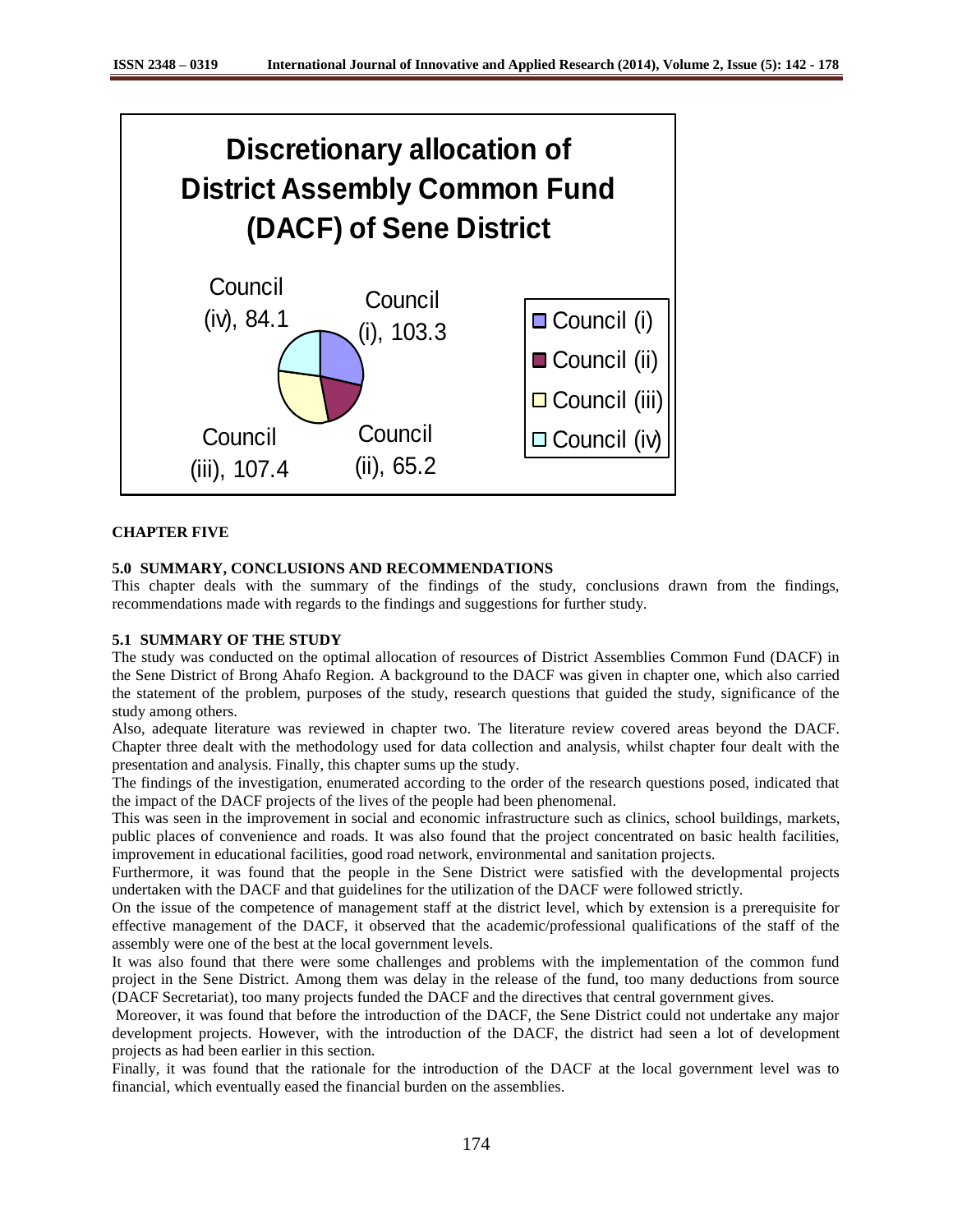# **5.2 CONCLUSIONS**

From the findings, it was found that the DACF had played a major role in the socio-economic development of the district. The conclusion that can be drawn is that it is a step in the right direction in local government financing and particularly in the provision of basic, social and economic infrastructure. It can also be stated that it has brought economic and social relief to the district. This is seen in the scholarships awarded to needy but brilliant students and the assistance to the disabled people (physically and visually impaired) receive from the assemblies.

# **5.3 RECOMMENDATIONS**

Based on the findings of the study and the conclusion drawn, it is recommended that;

The discretionary allocation should be increased.

- (i) The delay in the release of the fund should be looked at in order words the DACF should be released promptly to enable the assembly utilize it based on the guidelines.
- (ii) The deductions from source should be minimized and properly explained to the assembly to set minds of the stakeholders at ease.
- (iii) The directives from central government which impede the management of the DACF should be done away with.
- (iv) Moreover, it was seen that the DACF plays important role in decentralization process.

Based on this it is recommended that the currently 7.5% of the ceded revenue from central government should be increased to fifteen percent (15%) to enable the local authorities undertake more developmental projects.

# **5.4 SUGGESTED AREA FOR FURTHER STUDY**

- (i) Knowledge of the transportation, assignment and allocation should take precedence over the mere mandatory allocation.
- (ii) It is suggested that this study is replicated in other districts on the causes of the delay in releasing the DACF.
- iii. And optimal allocation of the resources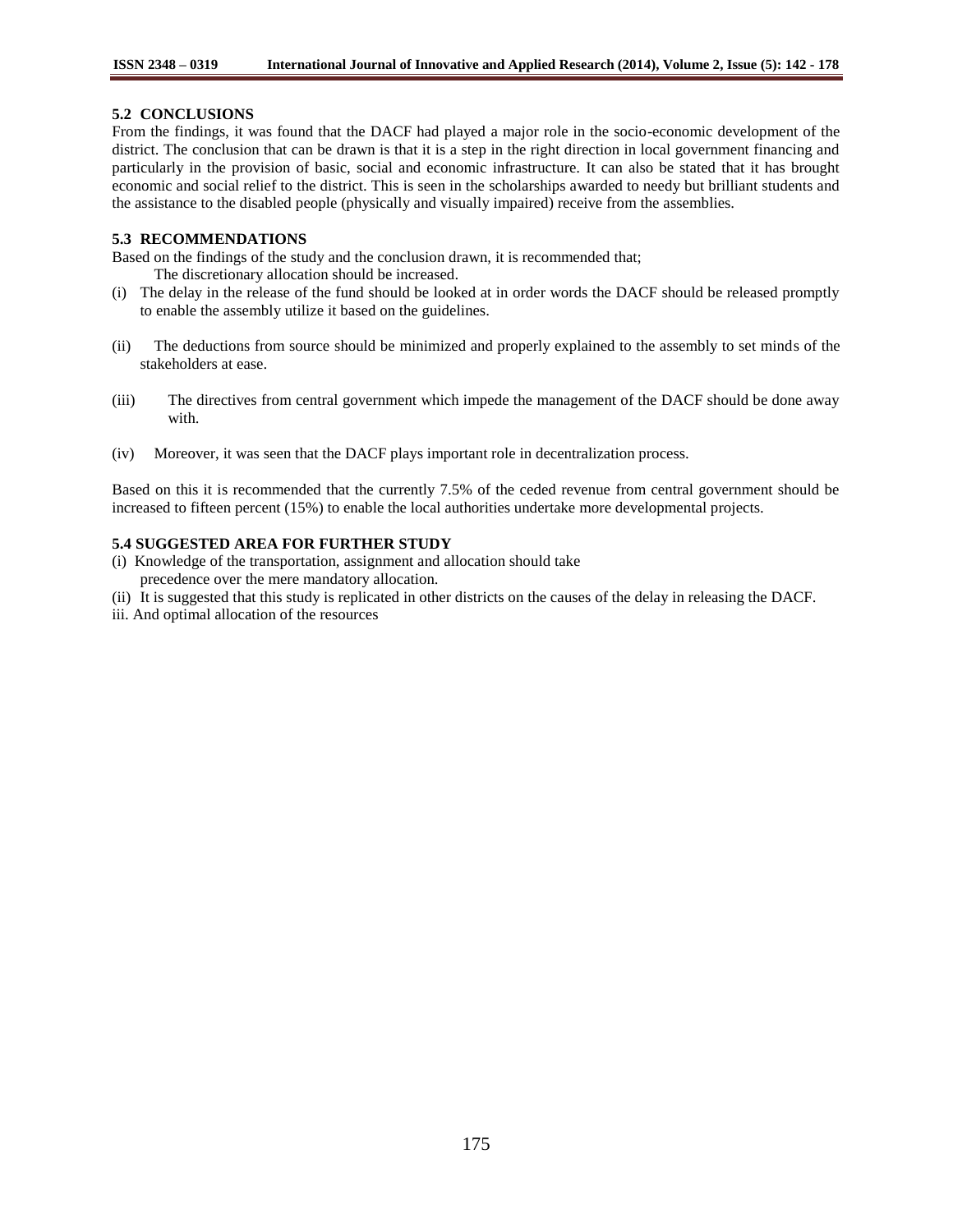#### **REFERENCES**

[(Aragao, Marcus Poggi de, Uchoa and Eduardo1999 European Journal of Operational Research)].

[(Capone , et at.,1999). Dint. Di Elettronica e Inf., Politecnico di Milano].

[(Crama, et at.,1992). Publisher: Elsevier B.V.].

[(D. N. B. Ta and S. Zhou) DOI: 10.231/Journal.202.2007.1.202-1895].

[(Min Zhang Jun Yang, Wuhan University) Proceedings of the Third International conference on Natural Computation (ICNC2007) – Volume 01 table of contents Pages 246 – 250 Year of Publication: 2007 ISBN: 0 -7695-2875-9].

[(Mutsunori Yagiura, Toshihide Ibaraki and Fred Glover) Proc. International Symposium on Scheduling, Japan, June 4 – 6, 2002, pp. 105 – 108.].

[(Ye Wei-long Li and Qing). Dalian Maritime Univ., Dalian; This paper appears in: Management Science and Engineering, 2007. ICMSE 2007 International Conference on Publication Date: 20 – 22 Aug. 2007 Page (s): 429 – 434].

[(Yemini and Yechiam,1979).].

 $[2^{nd}$  edition Management Science [Lee/Moore/Taylor, (pp. 243 – 249)].

[Amponsah S. K. (2008), Lecture notes on Optimization (154 – 156)].

[Amponsah S. K and Darkwah K. F., (2007) Lecture notes on Operation Research (pp. 2 -3)].

[D. Grainger Cytokine and Growth Factor Reveiws, Volume 11, Issue 1 – 2, Page (s) 133 – 145].

[Incremental Assignment Problem (pp.  $19 - 23 22<sup>nd</sup>$  May 2006 Ismail H. Toroslu and Göktürk Üçoluk)].

[Introduction to Management Science Quantitative Approaches to Decision Making Seventh Edition by Andorson, Sweeney and Williams. (Pp. 315-320)].

[Journal of Applied Mathematics and Decision Sciences Volume 6 (2002) Issue 3, 143 – 153 Doi: 10. 1155/S1173912602000093].

[Proceedings of the 5<sup>th</sup> International IPCO Conference, Vancouver, Canada, June 1996].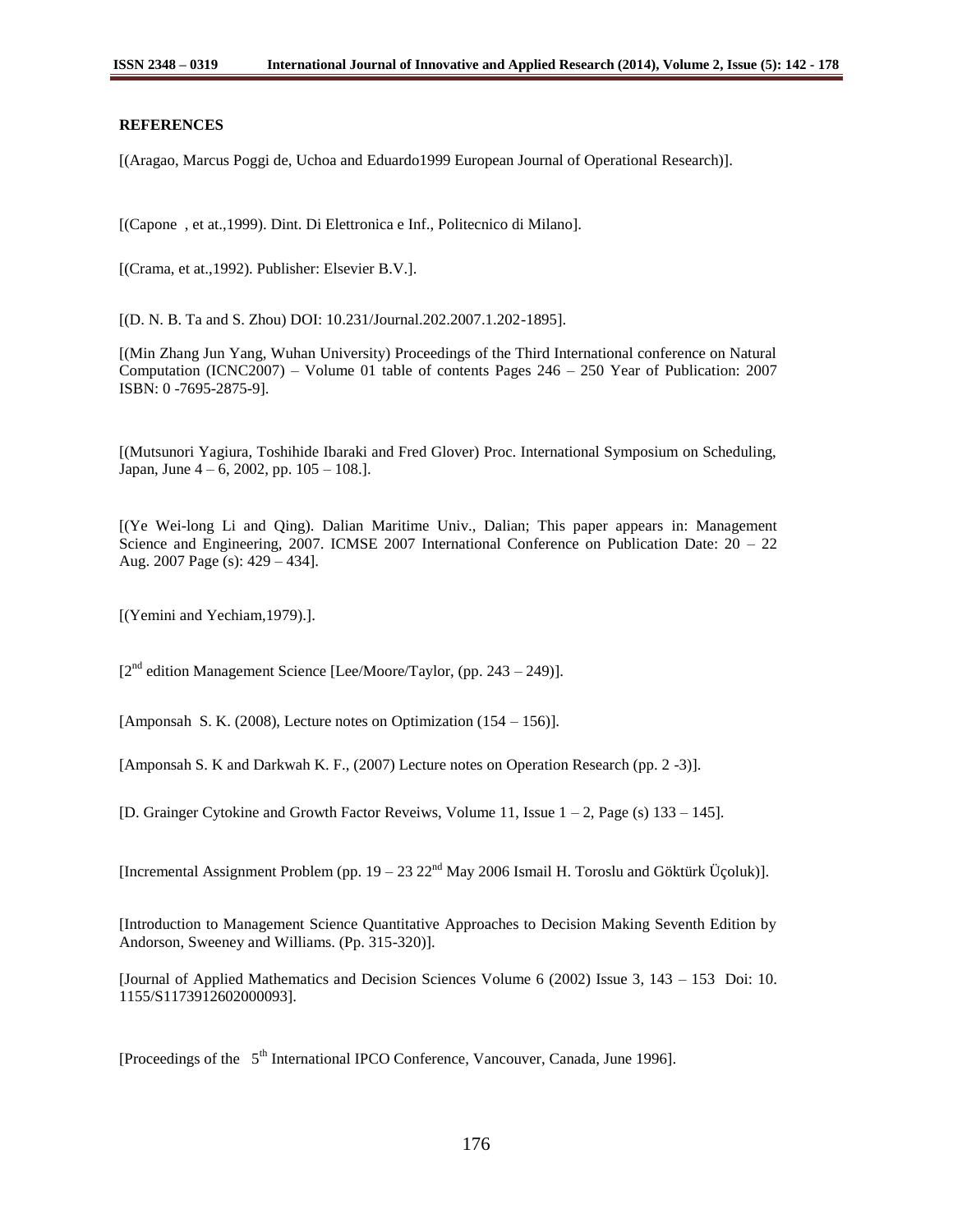[Random assignment problems Krokhmal, Pardolos, Panos and M. Google.com assignment, 2006].

Bank of Ghana Statistical Bulletin (2002), Accra: Ghana Publishing Company.

Controller and Accountant General"s Department Report covering (2002 – 2006) Accra – Ghana Public Company.

Fourth Republican Constitution of Ghana, 1992. Accra: Ghana Publishing Company.

From Journal (202) International Journal of Computers and Applications – 2007]

Gay, L. R. (1987). Educational Research Competencies for analysis and application. ( $2<sup>nd</sup>$  Ed.) Ohio: Perril Publication Company.

Mathematical Programming 82 (1998), 125 -158.]

Publication Name: European Jouranl of Operational Research Subject: Business, Internationa ISSN: 0377-2217 Year: 1992]

Special Edition of the Decentralization Agenda (2007). Accra: Ghana Publishing Company.

Third Republican Constitution of Ghana, 1979, Accra: Ghana Publishing Company.

This paper appears in: Foundations of Computer Science,  $1979$ ,  $20<sup>th</sup>$  Annual Symposium on Publication Date: 29-23 Oct. 1979 Page (s):  $1 - 8$ ]

United States Documents on Local Government Finance (2007).

Vehicular Technology, IEEE Transactions on Publication Date: July 1999 Volume 48, Issue: 4 Page(s): 1252 – 1260. ISSN: 0018-9545]

W. H. Cunning;ham, S.T. McCormick, and M. Queyranne, Lecture Notes in Computer Science 1084, Springer Verlag, 1996, pp. 204 -158.

World Bank (2004) Country Report on Ghana.

# **KWAME NKRUMAH UNIVERSITY OF SCIENCE AND TECHNOLOGY**

177